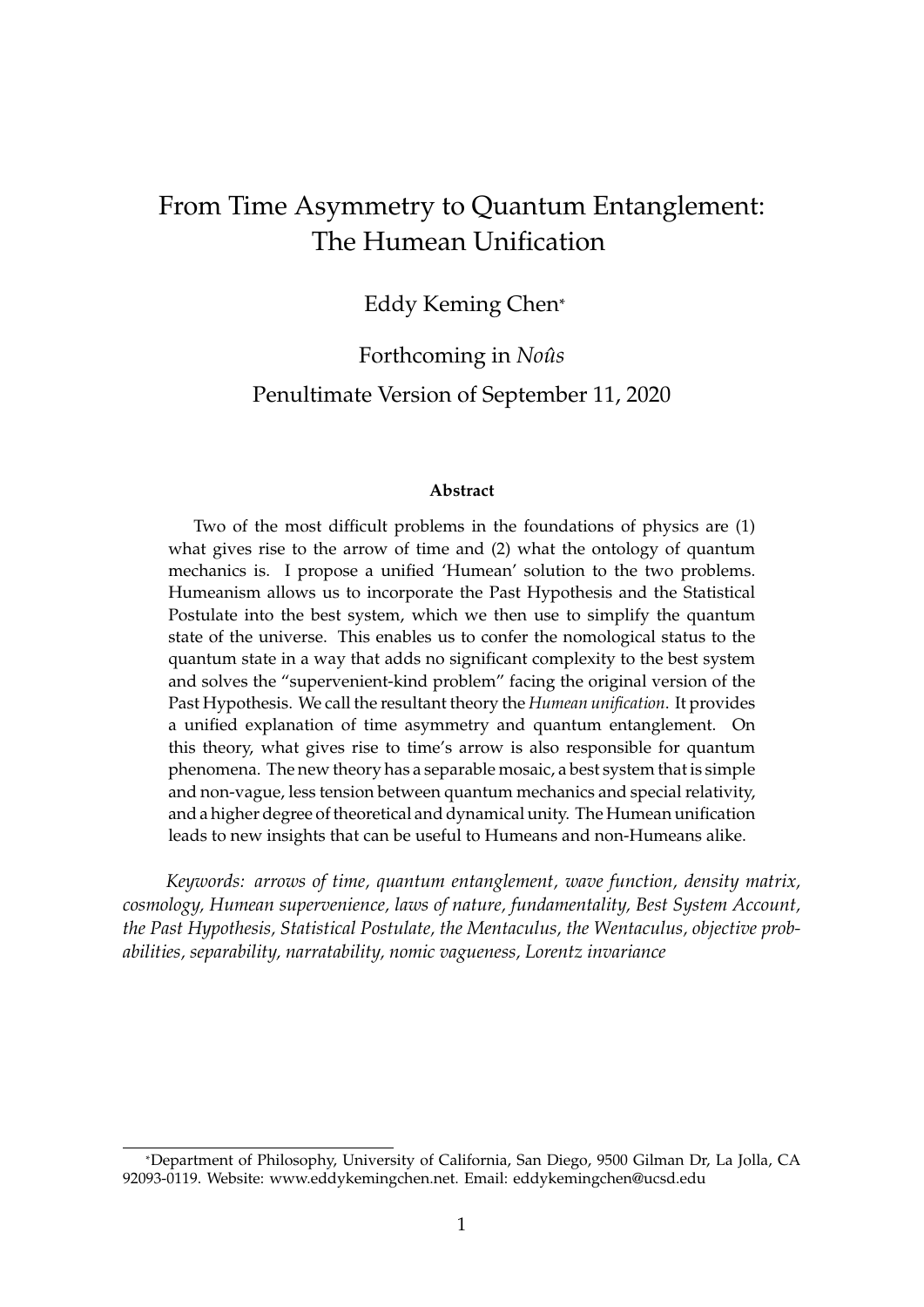## **Contents**

| 1              |                                                     | Introduction                                           | $\overline{2}$ |
|----------------|-----------------------------------------------------|--------------------------------------------------------|----------------|
| $\overline{2}$ | Problems of Time Asymmetry and Quantum Entanglement |                                                        | 4              |
|                | 2.1                                                 |                                                        | $\overline{4}$ |
|                | 2.2                                                 |                                                        | 6              |
| 3              | <b>Towards A New Theory</b>                         |                                                        | 8              |
|                | 3.1                                                 |                                                        | - 9            |
|                | 3.2                                                 |                                                        |                |
|                |                                                     | 3.2.1                                                  | 13             |
|                |                                                     | 3.2.2                                                  | 16             |
| 4              | The Humean Unification                              |                                                        | 18             |
|                | 4.1                                                 |                                                        | 18             |
|                | 4.2                                                 |                                                        | 21             |
|                | 4.3                                                 |                                                        | 24             |
| 5              |                                                     | <b>Fruits of the Humean Unification</b>                | 25             |
|                | 5.1                                                 | The Mosaic: Simpler, Separable, and Narratable         | 25             |
|                | 5.2                                                 | The Best System: Simpler, Less Vague, and More Unified | 27             |
| 6              | Comparisons                                         |                                                        | 29             |
|                | 6.1                                                 | Wave Function Humeanism in a High-Dimensional Space    | 29             |
|                | 6.2                                                 | Wave Function Humeanism in a Low-Dimensional Space     | 29             |
| 7              | Conclusion                                          |                                                        | 31             |

### **1 Introduction**

Two of the most puzzling phenomena in nature are time asymmetry and quantum entanglement. They have played important roles in the development of contemporary physics. The investigation of time asymmetry started a rigorous discipline of statistical mechanics with applications to many domains. The research into quantum entanglement produced profound insights about the nature of quantum mechanics and technological advances in quantum information and cryptography.

In philosophy of science, both problems are treated as useful data for evaluating leading theories about laws, chances, and ontology. They frequently come up in debates about Humeanism vs. anti-Humeanism in the metaphysics of science, serving as important case studies regarding questions such as whether the fundamental ontology is separable, whether laws supervene on the material ontology, and whether we should allow fundamental laws about initial conditions and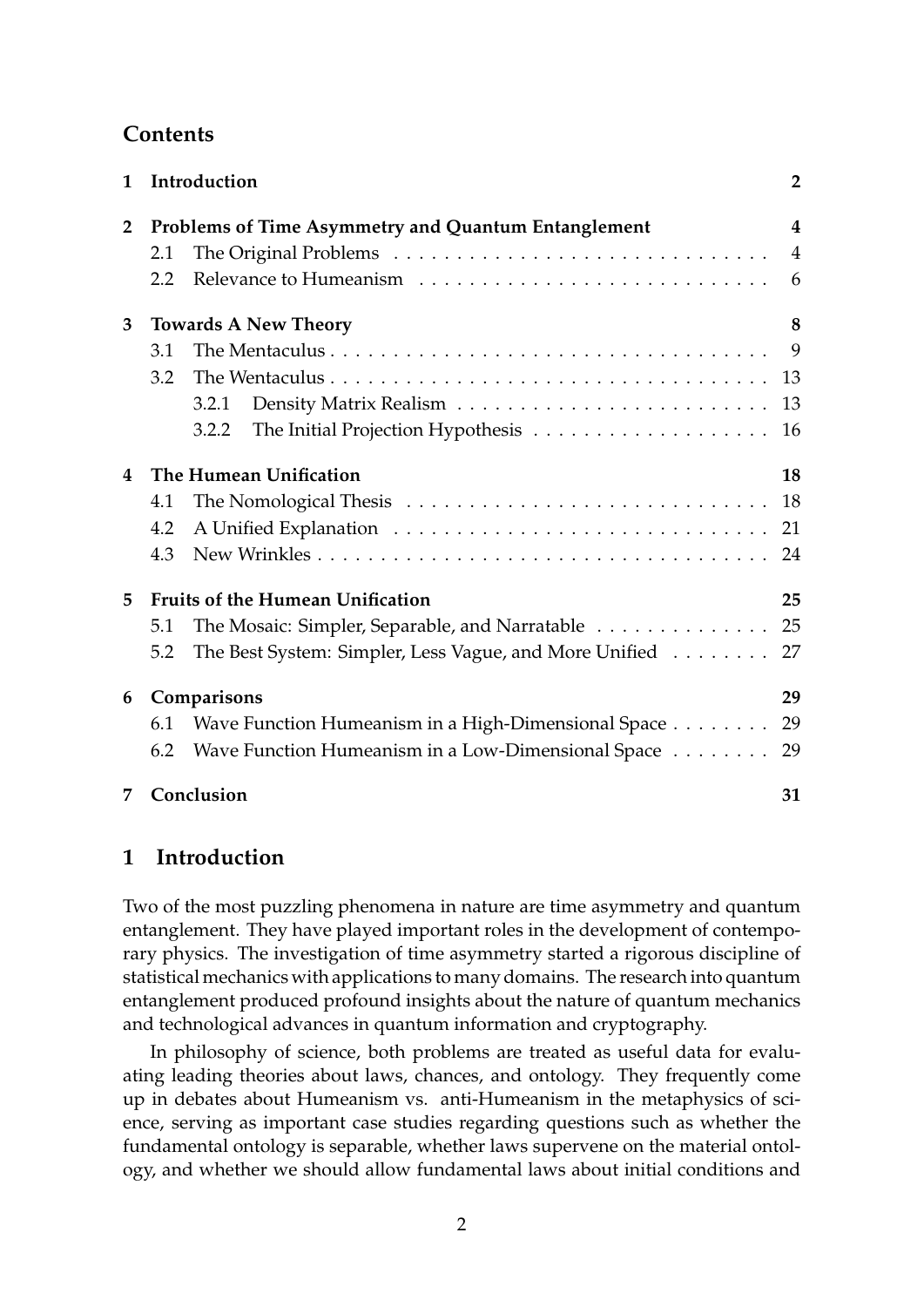"deterministic chances."

So far, however, the problems of time asymmetry and quantum entanglement have largely been treated as independent issues in the foundations of physics and philosophy of science. Humeans have offered ingenious solutions to the problems by conferring nomological status to the Past Hypothesis (PH), a promising explanation for the arrow of time in our patch of the universe, and (recently) to the quantum wave function, which is responsible for the phenomena of quantum entanglement. However, conferring nomological status is not always easy and could lead to tensions with other things Humeans may believe about laws of nature. For example, can PH be a fundamental (Humean) law even if it is stated in a non-fundamental language, as an infinitely long disjunction, or with vague terms? Can the wave function be considered nomological if it is extremely complex and perhaps more complex than the mosaic it aims to summarize? Independent answers have been proposed but they seem to require further modifications of the Humean framework, which may not be fully satisfactory.

The purpose of this paper is to focus on the connections between the two problems and show that they are deeply related such as to permit a unified treatment in the Humean framework. The unification in the Humean framework shows that what is responsible for time's arrow can also be responsible for the non-separable phenomena in nature. I do this in three steps. First, I propose a new theory of quantum statistical mechanics. Second, I use PH to select a natural initial quantum state of the universe. Third, I use the nomological status of PH to argue for the nomological status of the quantum state of the universe. I call the general strategy the *Humean unification*. I show that it leads to not only novel solutions to both problems but also new insights about the relationship between Humeanism and foundations of physics. The success of Humean unification suggests that, when solving difficult problems in philosophy of science, it can be tremendously useful to take on the perspective of Humeanism, even if one is not a Humean. The Humean unification strategy can be adapted for certain non-Humean "nomic" interpretation of the quantum state and the Past Hypothesis.

I proceed as follows. In §2, I review the problems of time asymmetry and quantum entanglement in more detail and discuss their relevance to the Humean framework. In §3, I review the Mentaculus theory, a promising and concrete theory of quantum statistical mechanics, and I construct a new theory called the *Wentaculus* that makes central use of density matrices and a new law called the *Initial Projection Hypothesis*that replaces PH. In §4, I "Humeanize" theWentaculus by arguing that the initial quantum state of the universe described by the Initial Projection Hypothesis can be interpreted nomologically rather than ontologically, which leads to a unified treatment of time asymmetry and quantum entanglement. In §5, I discuss the fruits of Humean unification. In §6, I compare and contrast Humean unification to other related proposals that focus on only one of the two problems.<sup>1</sup>

 $1$ In this paper, I make use of ideas and methods from the metaphysics of science, philosophy of physics, and mathematical physics. I do not worry too much about whether the ideas are purely philosophical or scientific. A precise disciplinary boundary here is difficult to draw. Indeed, I wel-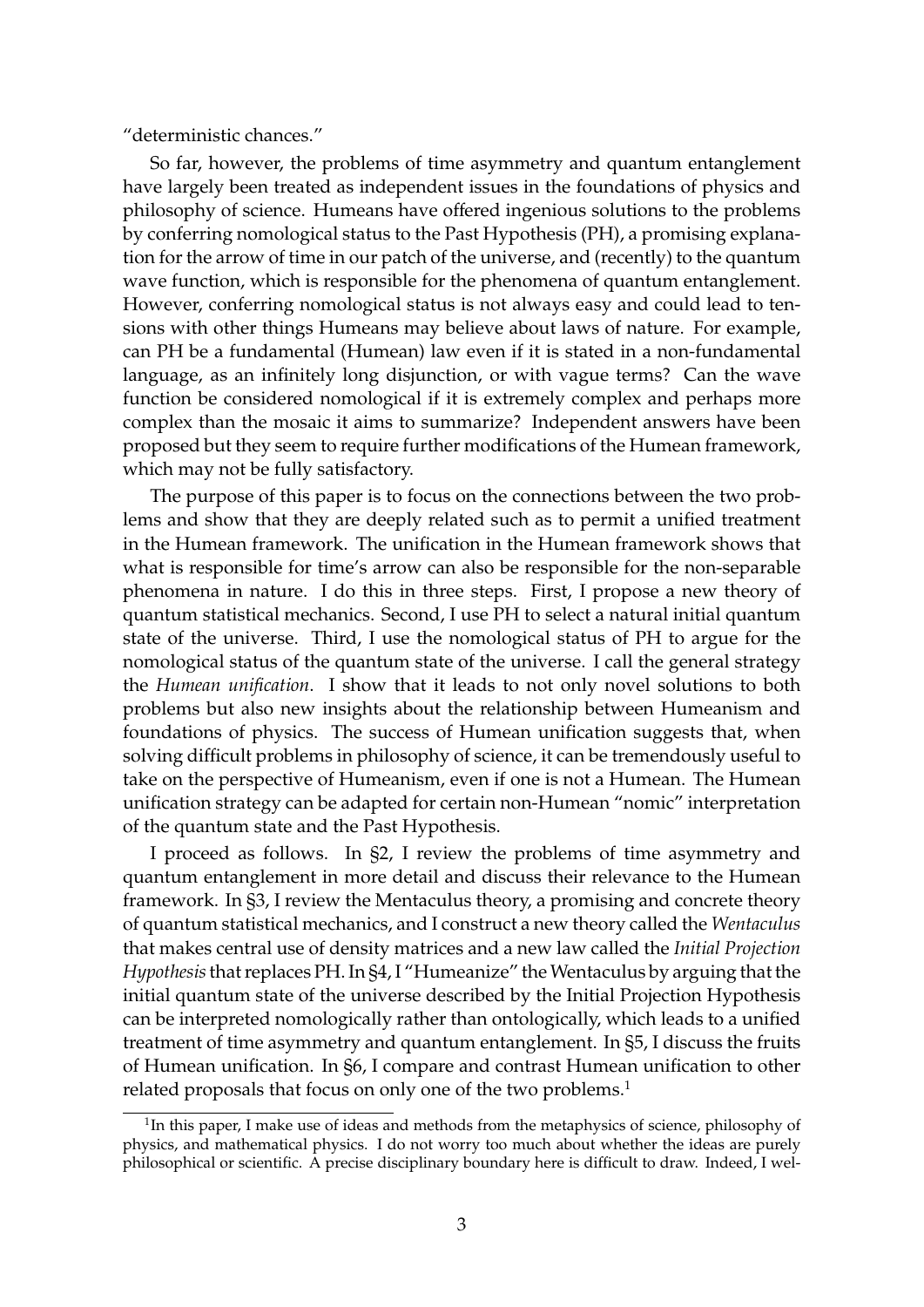The issues discussed here have ramifications that go beyond the plausibility of Humeanism. By choosing a *natural* initial quantum state of the universe, our theory provides novel insights about the foundations of quantum statistical mechanics.<sup>2</sup>

## **2 Problems of Time Asymmetry and Quantum Entanglement**

### **2.1 The Original Problems**

In this section, I discuss the original problems of time asymmetry and quantum entanglement as well as further problems they give rise to.

The first problem can be stated as follows:

**A. The Problem of Time Asymmetry:** Why is the world temporally asymmetric when the fundamental dynamical laws are (essentially) symmetric in time?

Time asymmetry is widespread in nature: ice cubes melt in a cup of hot tea but do not spontaneously form in it; gas expands in a box but does not spontaneously contract; wine glasses break into pieces but the broken pieces do not spontaneously form wine glasses. In the language of thermodynamics, (isolated) physical systems (typically) evolve from states of lower entropy to states of higher entropy; but not the other way around. The phenomena are encapsulated in the Second Law of Thermodynamics: (isolated) physical systems (typically) do not decrease in entropy. However, the fundamental dynamical laws of physics, such as the Newtonian equation of motion, the Schrödinger equation, the Dirac equation, and Einstein field equations are (essentially) symmetric in time. They allow ice cubes to decrease in size and to increase in size, gas molecules to expand and to contract, and so on. They allow (isolated) physical systems to increase in entropy as well as to decrease in entropy.

It has been argued that the origin of time asymmetry in our universe lies in a low-entropy boundary condition, now called the *Past Hypothesis* (PH).<sup>3</sup> According to PH, the universe "started" in a state of extremely low entropy. Starting from that state, *most likely* the universe will evolve according to the fundamental physical laws into higher entropy states, giving rise to the temporal asymmetry we observe. We add the probabilistic qualifier "most likely" because there exist some initial conditions compatible with PH that will go to lower-entropy states in the future. To provide a reason for neglecting those anti-entropic states, we postulate a uniform

come the possibility that philosophical ideas can lead to new theoretical possibilities in foundations of physics and vice versa.

 $2^2$ This paper is the second part of a project called "Time's Arrow in a Quantum Universe." For other related papers in the project, see Chen (2018, 2019a, 2020a,c).

 $3PH$  was originally suggested in (Boltzmann 1964)[1898] (although he seems to favor another postulate that can be called the *Fluctuation Hypothesis*) and discussed in Feynman (2017)[1965]. For recent discussions, see Albert (2000), Loewer (2020), Callender (2004, 2011), North (2011), Lebowitz (2008), Goldstein (2001), and Goldstein et al. (2020). The phrase 'Past Hypothesis' is coined by Albert (2000). See Earman (2006) for worries about PH. See Goldstein et al. (2016) for a discussion about the possibility, and some recent examples, of explaining the arrow of time without PH.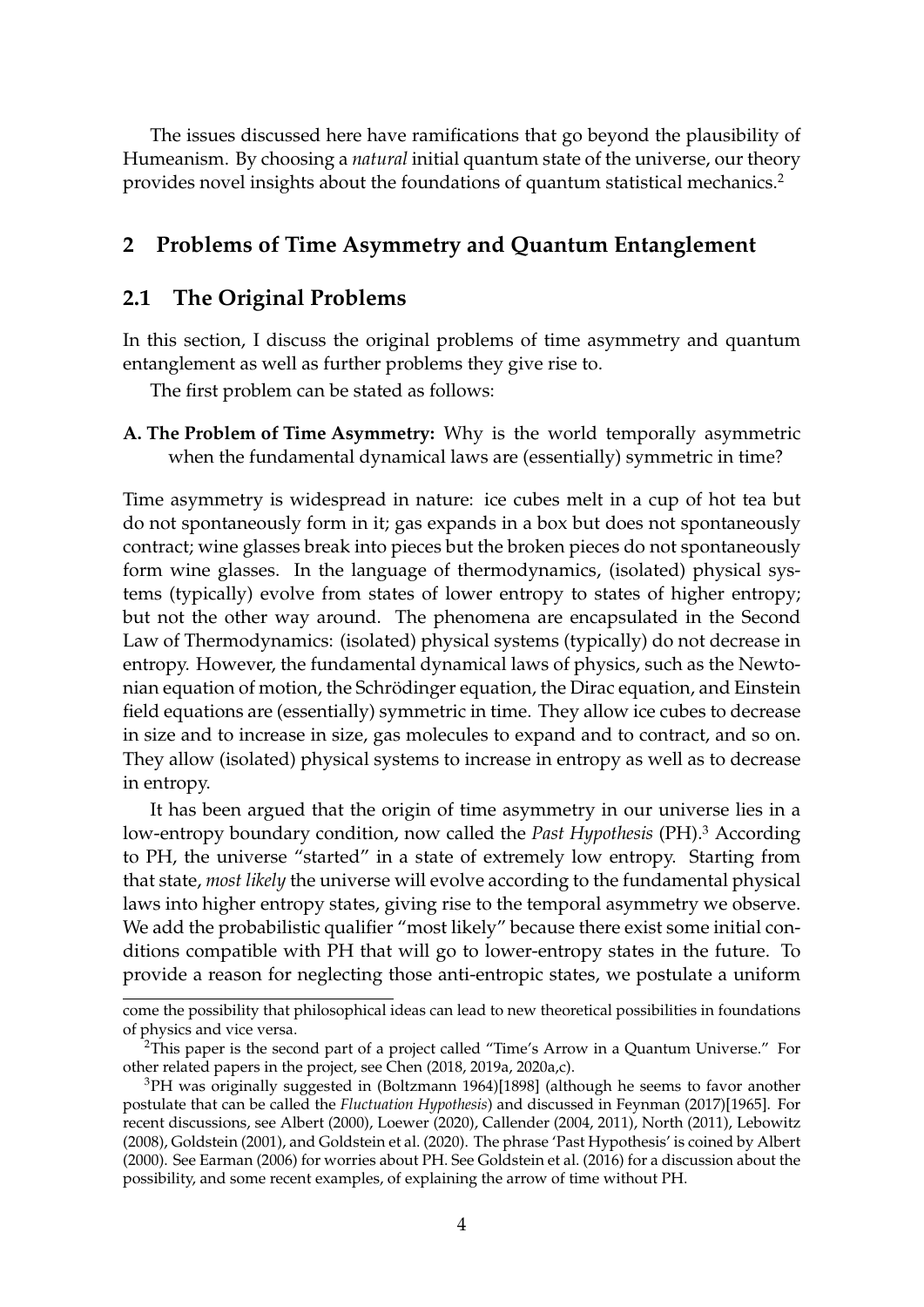probability distribution according to which they are extremely unlikely. That distribution is specified by the *Statistical Postulate* (SP). Loewer (2012) dubs the package of postulates—the dynamical laws, PH, and SP—the Mentaculus.

However, PH and SP give rise to difficult conceptual issues. Since they play a crucial role in explaining time asymmetry and the Second Law, and since they are incredibly simple, it has been argued that PH is a fundamental law of nature<sup>4</sup> and the Statistical Postulate underwrites objective probabilities. But how can PH be a law of nature if it is a (macroscopic) boundary condition? And how can the initial probability distribution be objective if the laws are deterministic?

- A1. **The Status of PH:** How can PH be a fundamental law of nature if it is a (macroscopic) boundary condition?
- A2. **The Status of the Statistical Postulate:** How can the initial probability distribution be objective if the laws are deterministic?

The second and seemingly unrelated problem is as follows:

**B. The Problem of Quantum Entanglement:** What is the nature of quantum entanglement?

Quantum mechanics is one of the most successful physical theories. But it presents numerous conceptual puzzles. At the heart of them is the phenomenon of quantum entanglement. Quantum entanglement is a property of the quantum state, which is standardly represented by a wave function  $\psi$ . Two systems *A* and *B* are entangled when their joint state  $\psi_{AB}$  cannot be decomposed as a product of their individual states. We have good reasons to be *realist* about the quantum state.<sup>5</sup> So we may have to postulate the quantum state as part of the fundamental ontology. That would make the fundamental ontology *non-separable*: the fundamental state of the world is not determined by the states of its parts. Quantum entanglement is a kind of *holism*. <sup>6</sup> However, this is not the only surprising consequence of quantum entanglement. David Albert (2015) has shown that if quantum entanglement is among the fundamental facts, i.e. in the mosaic, then Lorentz invariance of special relativity would conflict with a very natural principle called *narratability*: the full history of the world can be narrated in a single temporal sequence, and other ways of narrating it will be its geometrical transformations (e.g. by Lorentz transformations). The conflict could be a problem for Everettian (and some GRW-type) theories that aspire to be (fully) Lorentz invariant.

B1. **The Problem of Non-Separability:** The state of the world is not determined by the states of its parts.

<sup>4</sup>Suggestions that PH is an additional law of nature can be found in Feynman (2017), Albert (2000), Goldstein (2001), Callender (2004), Loewer (2012), Goldstein et al. (2020) and Chen (2020b). The inference that PH holds the elite status of a *fundamental* law is based on the fact that it does not seem to be derived from anything else. In this paper, due to lack of space, I set aside the interesting possibility raised by Carroll and Chen (2004).

<sup>&</sup>lt;sup>5</sup>See Chen (2019b) for a survey of realism about the quantum state.

 $6$ See Miller (2016) for more discussions about quantum holism.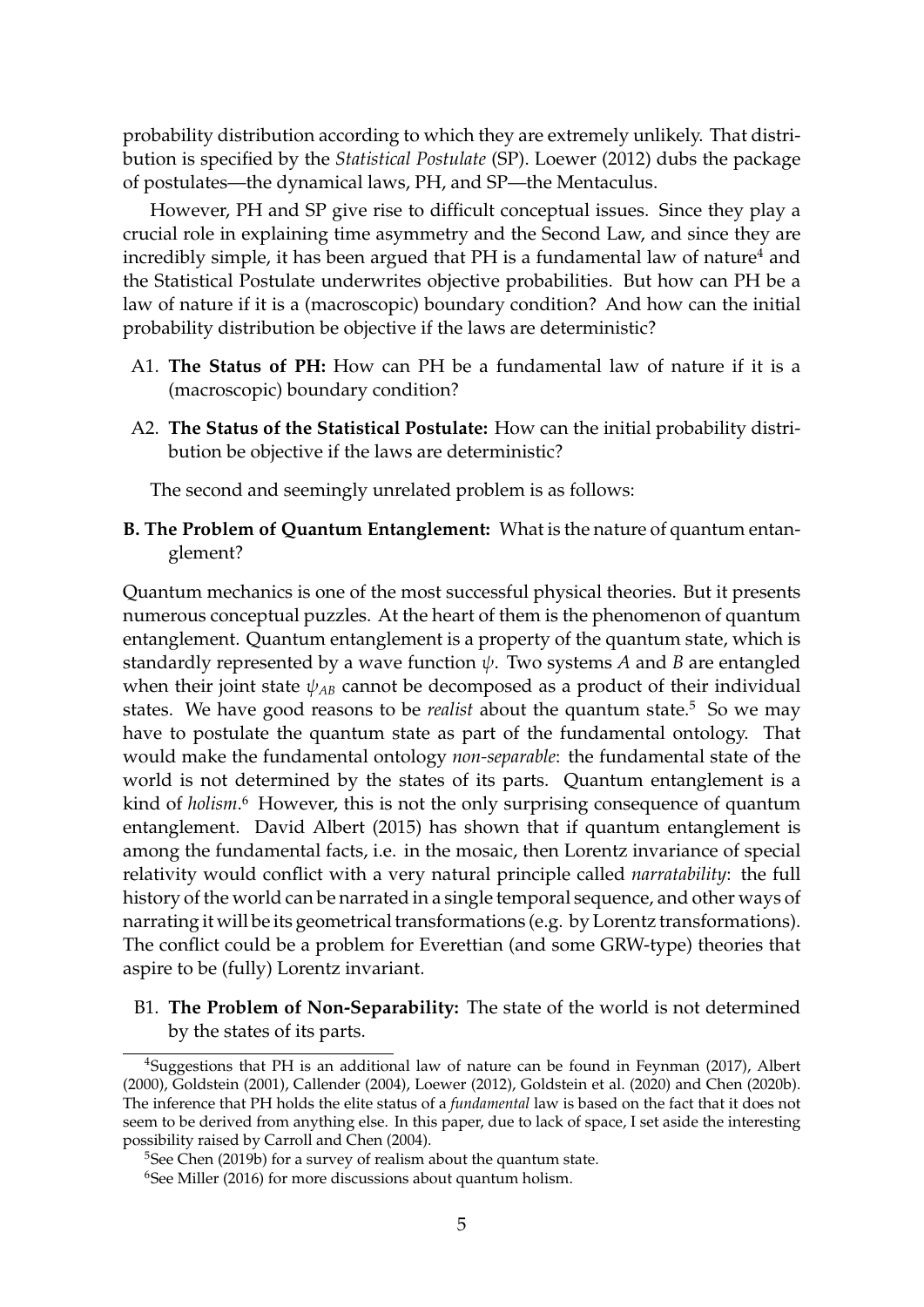B2. **The Conflict between Lorentz Invariance and Narratability:** If quantum entanglement is in the mosaic, then Lorentz invariance conflicts with narratability.

### **2.2 Relevance to Humeanism**

The problem of time asymmetry and the problem of quantum entanglement have been much discussed in foundations of physics and metaphysics of science. Both problems have come up in the discussions of Humeanism: the first problem has been used to support Humeanism and the second one against Humeanism. They also provide inspirations for various modifications of Humeanism. These include: Loewer (1996), Cohen and Callender (2009), Callender and Cohen (2010), Miller (2014), Esfeld (2014), Bhogal and Perry (2015), Callender (2015), Albert (2015), Miller (2016), Esfeld and Deckert (2017), among others.

So far, the two problems have been treated independently. Interestingly, both solutions have something to do with laws of nature. However, they face certain *prima facie* problems, which I discuss below.

The Humean<sup>7</sup> framework in the metaphysics of science can be summarized as follows:

- Humean Mosaic: the fundamental physical ontology is a separable mosaic. In the words of Lewis (1986), it consists in "local matters of particular fact, just one little thing after another."
- Best System Account of Lawhood: the fundamental laws are the axioms of the summary that best balances a host of theoretical virtues such as simplicity and strength.

Humean supervenience is the thesis that the fundamental ontology is the Humean mosaic and all else (including laws) supervene on that. Loewer (2001, 2004) suggests that we should allow the best system to admit objective probabilities even when the laws are deterministic, so long as admitting them makes the system more informative without adding too much complexity. This is an important modification of the original Humean framework, but it is arguably continuous with the Mill-Ramsey-Lewis account. This modification helps us better understand the success of statistical mechanics, where objective deterministic probabilities play a central role.<sup>8</sup> For the rest of this paper, I will adopt the modified Humean framework as the starting point.

On the one hand, in response to the problem of time asymmetry, it has been argued<sup>9</sup> that the (modified) Humean framework can solve the problem and the worries raised in A1 and A2. It is highly plausible that PH and SP belong to the

<sup>7</sup>Whether the contemporary Humean position in the metaphysics of science represents the historical Hume is a controversial question. See, for example, Strawson (2015).

 ${}^{8}$ For a different perspective, see Schaffer (2007).

<sup>&</sup>lt;sup>9</sup>See, for example, Callender (2004) and Loewer (2012).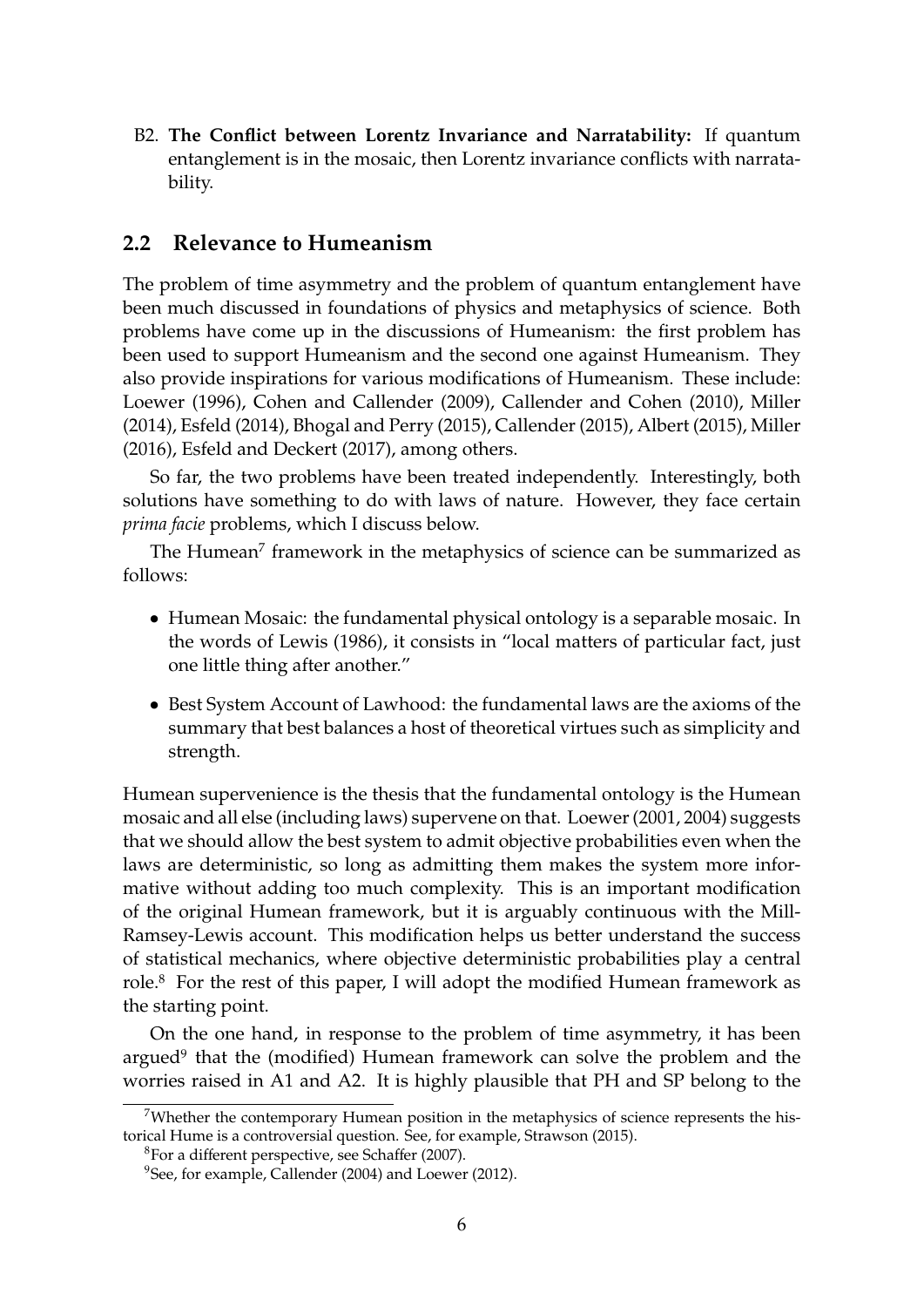Humean best summary, as they vastly increase the informativeness of the system without adding much complexity. On the (modified) Humean account, PH and SP are as nomic as the dynamical equations of motion. This is true despite the fact that PH describes a boundary condition and the fundamental dynamical laws may be deterministic.

However, new problems arise as we consider the character of the two new Humean laws. PH faces a "language problem."<sup>10</sup> Adapting the terminology of Cohen and Callender (2009), we can also call it the "supervenient-kind problem": terms such as entropy is obviously not fundamental, and as such PH may not be fit to be a fundamental law *if the axioms of the best system need to be stated entirely in fundamental physical terms*. <sup>11</sup> They note that if we flesh out "low entropy" in terms of the microlanguage, it will be an infinitely long disjunction of microstates which does not seem to be simple at all. (The supervenient-kind problem is part of the motivation for "language-relativization" in the Better Best System Account, which is arguably a radical departure from the original Humean framework.)

In fact, the language problem runs deeper: not only is an infinite disjunction probably too long to be an axiom of the best system, but also the macroscopic terms such as entropy do not correspond to exactly one set of disjuncts.<sup>12</sup> Given the inherent vagueness in connecting the macroscopic and the microscopic, it is plausible that there will be borderline cases of whether some microstates fall under the allowed range of states described by PH. Macrostates have vague boundaries. Any precise boundary would seem artificial and arbitrary. In so far as it is desirable to keep all Humean laws exact, the vagueness of the Past Hypothesis is another reason to reconsider the Mentaculus.

On the modified Humean framework, SP is as objective as the postulates of quantum-mechanical probabilities. If one qualifies as chance, the other does too. The two sources of chance could be related. It would be desirable if we can unify the two or reduce one to the other.

On the other hand, the problem of quantum entanglement is *prima facie* threatening to Humeanism. First, Maudlin (2007) suggest that B1 is a problem for Humeanism, as the entanglement relations would make the mosaic non-separable.<sup>13</sup> Second, if we would like to keep Lorentz invariance (e.g. for Everettian theories) in a

 $10$ Some may respond that we can just replace the PH and SP by specifying a single probability distribution on the state space that does not suffer from the language problem described here. But it is plausible that, in the standard framework, the simplest way to specify SP is to first specify the initial macrostate (using something like PH) which will then serve as the "support" of the probability distribution. New possibilities will be available in the Wentaculus framework. See §3.2.

 $11$ This is essentially Lewis's insistence that the terms of the best system must refer to "perfectly natural properties," or the fundamental properties picked out by fundamental physics. See Sider (2011) for a similar proposal for "structural" and "joint-carving" properties. What these amount to and whether this requirement is tenable is a controversial issue. But it is important to remember that the notion of naturalness plays an important role in response to the trivialization problem of (*x*)*Fx* and the new riddle of induction.

 $12$ Since PH and SP are considered to be fundamental laws of nature, they are examples of what I call *nomic vagueness*. For more detail, see Chen (2020a) and Chen (2020d).

<sup>&</sup>lt;sup>13</sup>See Teller (1986) for a related argument for "relational holism."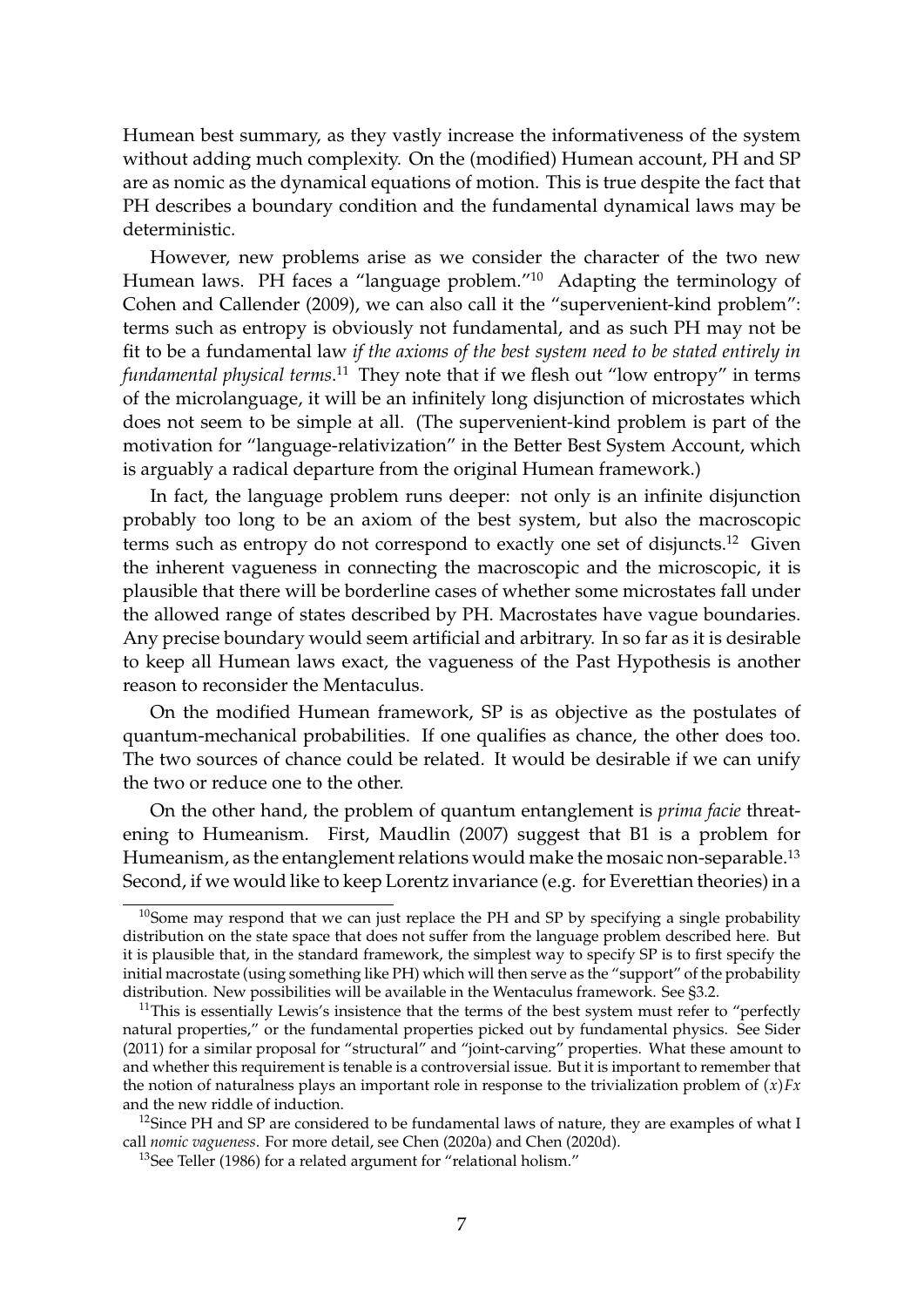non-separable mosaic, we would have to sacrifice narratability. This is undesirable. Since Lorentz transformations does not fully preserve the quantum-mechanical data as argued by Albert (2015), in order to tell the story of the mosaic in a temporal sequence, we would have to specify the quantum state not just along one foliation but along all foliations of space-like hypersurfaces. Describing the Humean mosaic temporally will become infinitely more complex—a potentially undesirable result.

A promising response to B1 is also a "nomic" strategy: the quantum state (represented by a wave function) is removed from the mosaic and placed into the best system. In quantum theories that postulate physical things in addition to the quantum state (such as Bohmian mechanics, GRW spontaneous collapse theories with a matter density ontology or a flash ontology, and Everettian quantum theory with a matter density ontology; see Allori (2013)), it may be tempting to think that the quantum state is part of the summary of the local ontology consisting in particles, matter density, or flashes in physical space. However, the quantum state may be too complex to be nomological. In fact, the typical quantum wave function is highly detailed and complicated as a function on configuration space. In response to the complexity worry, one may follow Dürr et al. (1996), Goldstein and Teufel (2001), Goldstein and Zanghì (2013) to connect the nomological interpretation to the Wheeler-DeWitt equation in quantum gravity. As a solution to that equation, the universal wave function must be time-independent and thus *may* be simple. However, this is by no means guaranteed. In any case, defenders of Humeanism would be wise to also explore other possibilities, especially since it is not clear whether the Wheeler-DeWitt equation will survive future development in quantum gravity.

Nevertheless, the nomological interpretation seems promising and on the right track, especially since a successful nomological interpretation can solve both problems— B1 and B2—at the same time. If the entanglement relations are not in the mosaic, then it can satisfy separability, narratability, as well as Lorentz invariance (for theories with such an aspiration). This is in contrast to the high-dimensional Humean interpretation of the wave function developed by Loewer (1996).

So far, the treatments of the two problems are largely independent. But the two problems are in fact deeply related. The Humean unification will take advantage of their connections. I use PH to simplify the quantum state (by choosing a natural, simple, unique, objective, but mixed quantum state), so that we can solve B1 and B2 without making the law system overly complicated . I then use the chosen quantum state to connect the initial low-entropy macrostate to the microdynamics, providing a solution to the supervenient-kind problem and the vagueness problem.

#### **3 Towards A New Theory**

In this section, I first review the standard account of quantum mechanics in a time asymmetric universe. For concreteness, I focus on the quantum Mentaculus, a neo-Boltzmannian account of quantum statistical mechanics. Next, I propose an alternative account called the *Wentaculus.* It replaces the universal wave function with a (mixed-state) universal density matrix, the pure-state dynamics with mixed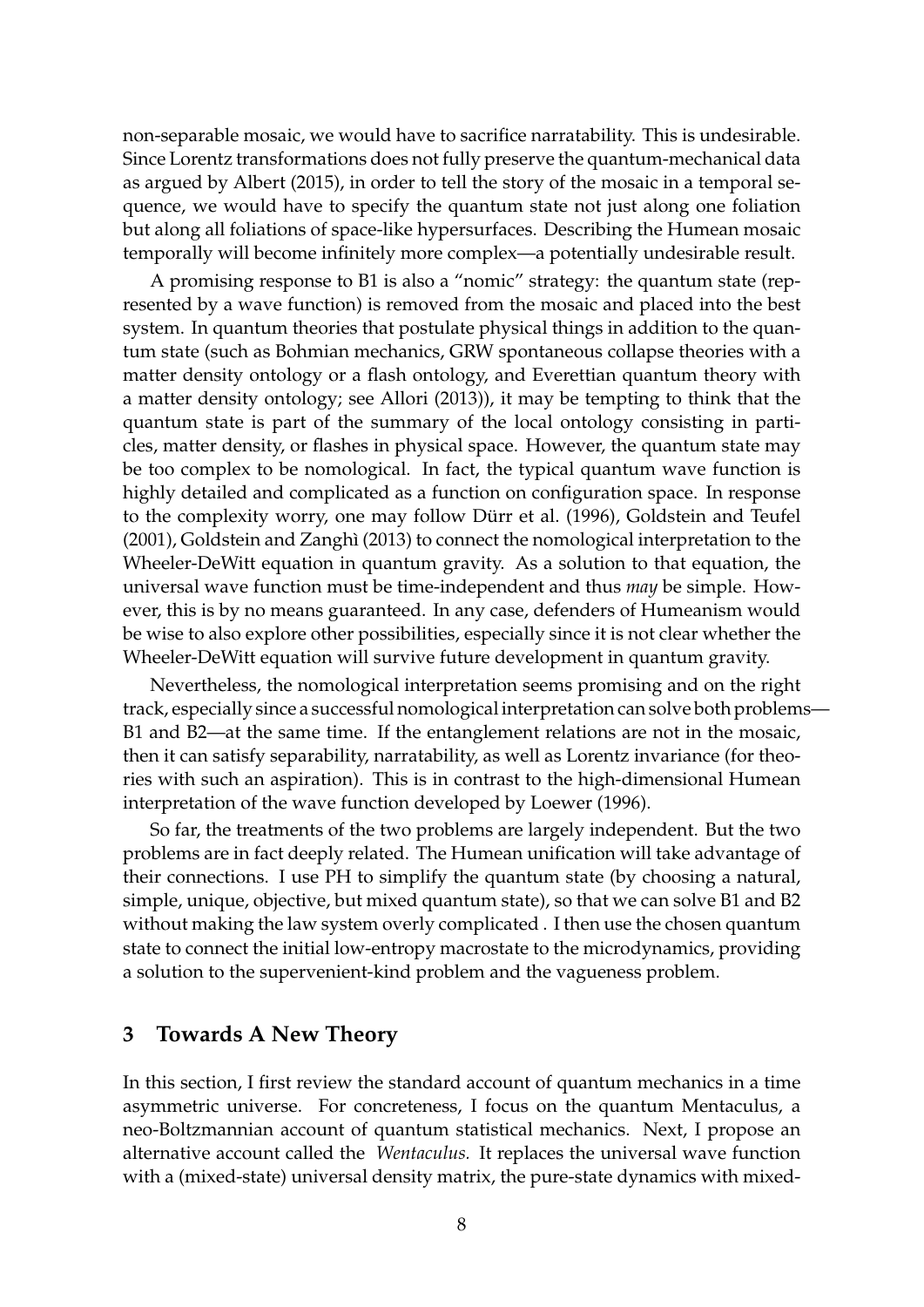state dynamics, and PH with the Initial Projection Hypothesis. (Here I focus on the conceptual ideas as much as possible, leaving most mathematical details to the footnotes.)

## **3.1 The Mentaculus**

Understanding the physical world requires simple explanations for all the nomic regularities. As discussed in §2, many regularities that are most familiar to us, such as ice melting and smoke dispersing, are time-asymmetric. A large class of these time-asymmetric phenomena can be understood as entropic asymmetries in time: the past events have lower entropies than future events. To give a full account of such asymmetries, we can postulate low-entropy boundary conditions and probability distributions in addition to the fundamental dynamical equations. The field of statistical mechanics has devoted considerable energy in justifying the conjecture that these postulates can explain a typical monotonic increase in entropy. Here I focus on the proposal of Albert (2000) and Loewer (2012, 2020) that is inspired by Boltzmann's approach to statistical mechanics (Goldstein 2001):

### **The Classical Mentaculus**

- 1. **Fundamental Dynamical Laws (FDL):** the classical microstate of the universe is represented by a point in phase space*<sup>a</sup>* (encoding the positions and momenta of all particles in the universe) that obeys *F* = *ma*, where *F* encodes the classical interactions.
- 2. **The Past Hypothesis (PH)**: at a temporal boundary of the universe, the microstate of the universe lies inside  $M_0$ , a low-entropy macrostate that, given a choice of C-parameters,*<sup>b</sup>* corresponds to a small-volume set of points on phase space that are macroscopically similar.
- 3. **The Statistical Postulate (SP)**: given the macrostate *M*0, we postulate a uniform probability distribution*<sup>c</sup>* over the microstates compatible with  $M_0$ .

This is the classical-mechanical version of the Mentaculus theory. It is a version of the Boltzmannian account of classical statistical mechanics. The Mentaculus goes beyond the usual Boltzmannian approach, which is based on a notion of typicality instead of direct probability, as the Mentaculus specifies a particular low-entropy macrostate  $M_0$  and a particular probability distribution (the uniform one). The exact differences do not matter for our purposes here. Most theorems and conjectures in statistical mechanics apply to it just as well as they apply to weaker versions of the

*<sup>a</sup>*The phase space is the 6*N*-dimensional state space for a classical system with *N* point particles that move in physical space.

<sup>&</sup>lt;sup>*b*The C-parameters are certain conventional choices—the coarse-graining variables—that</sup> connect the macrostates to sets of microstates.

*<sup>c</sup>*The uniform probability distribution here is with respect to the canonical Lebesgue measure on phase space.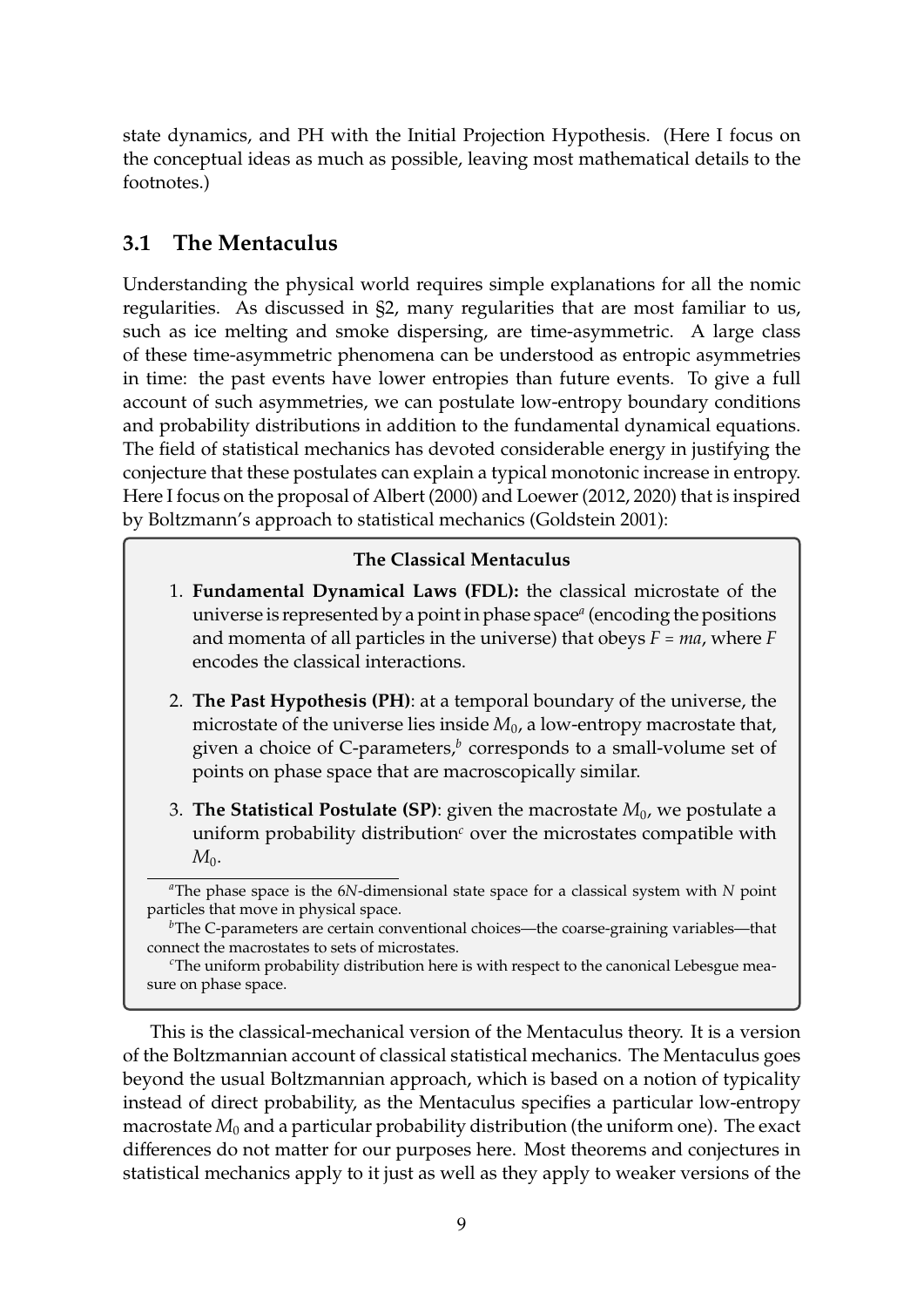PH and SP. I chose to focus on the Mentaculus as a representative of a standard way of thinking about time's arrow in a classical universe.

Next, we move to quantum statistical mechanics. Let us consider how to extend the classical Mentaculus. The key will be to replace the classical state space (phase space) with the quantum state space—the Hilbert space—and to reformulate Boltzmannian statistical mechanics in terms of resources in Hilbert space. Here we can follow the suggestions of Albert (2000)§7 and the mathematical framework of Goldstein et al. (2010a).

#### **The Quantum Mentaculus**

- 1. **Fundamental Dynamical Laws (FDL):** the quantum microstate of the universe is represented by a wave function  $\Psi$  that obeys the Schrödinger **equation** *iħ*<sup>∂ψ</sup>  $\frac{\partial \psi}{\partial t}$  =  $\hat{H}\psi$ , where  $\hat{H}$  encodes the fundamental interactions in quantum mechanics.
- 2. **The Past Hypothesis (PH)**: at a temporal boundary of the universe, the wave function  $\Psi_0$  of the universe lies inside a low-entropy macrostate that, given a choice of C-parameters,<sup>a</sup> corresponds to  $\mathcal{H}_{PH}$ , a lowdimensional subspace of the total Hilbert space.
- 3. **The Statistical Postulate (SP)**: given the subspace  $\mathcal{H}_{PH}$ , we postulate a uniform probability distribution*<sup>b</sup>* over the wave functions compatible with  $\mathcal{H}_{PH}$ .

<sup>a</sup>In addition to the ones mentioned in the classical Mentaculus, the C-parameters here also include conventional choices about the cut-off threshold of quantum state macrostate inclusion.

<sup>b</sup>The uniform probability distribution is with respect to the surface area measure on the unit sphere of  $\mathcal{H}_{PH}$ .

The quantum Mentaculus is a concrete version of a standard way of thinking about time's arrow in a quantum universe. Given this setup, the aim is to show that typical universal wave functions compatible with these postulates will evolve in such a way that most subsystems increase in entropy. There have been recent results that are *highly suggestive* along this direction.<sup>14</sup>

Let us provide some explanations of the quantum Mentaculus. First, the quantum microstate of the universe is represented by a wave function Ψ. It corresponds to a unit-length vector in Hilbert space. The Hilbert space is an infinite dimensional state space for quantum theory. But a slightly more perspicuous picture of the wave function is to think of it as a function on the configuration space  $\mathbb{R}^{3N}$ . The configuration space is analogous to the phase space in classical mechanics except that it has 3*N* dimensions instead of 6*N* dimensions (where *N* is the number of particles in the universe), and each point in the configuration space represents a possible configuration of particles in physical space in terms of their locations only. The wave function assigns values to every point in configuration space. How to interpret the

 $14$ For example, see Goldstein et al. (2006, 2010a,b), Tasaki (2016), and references therein.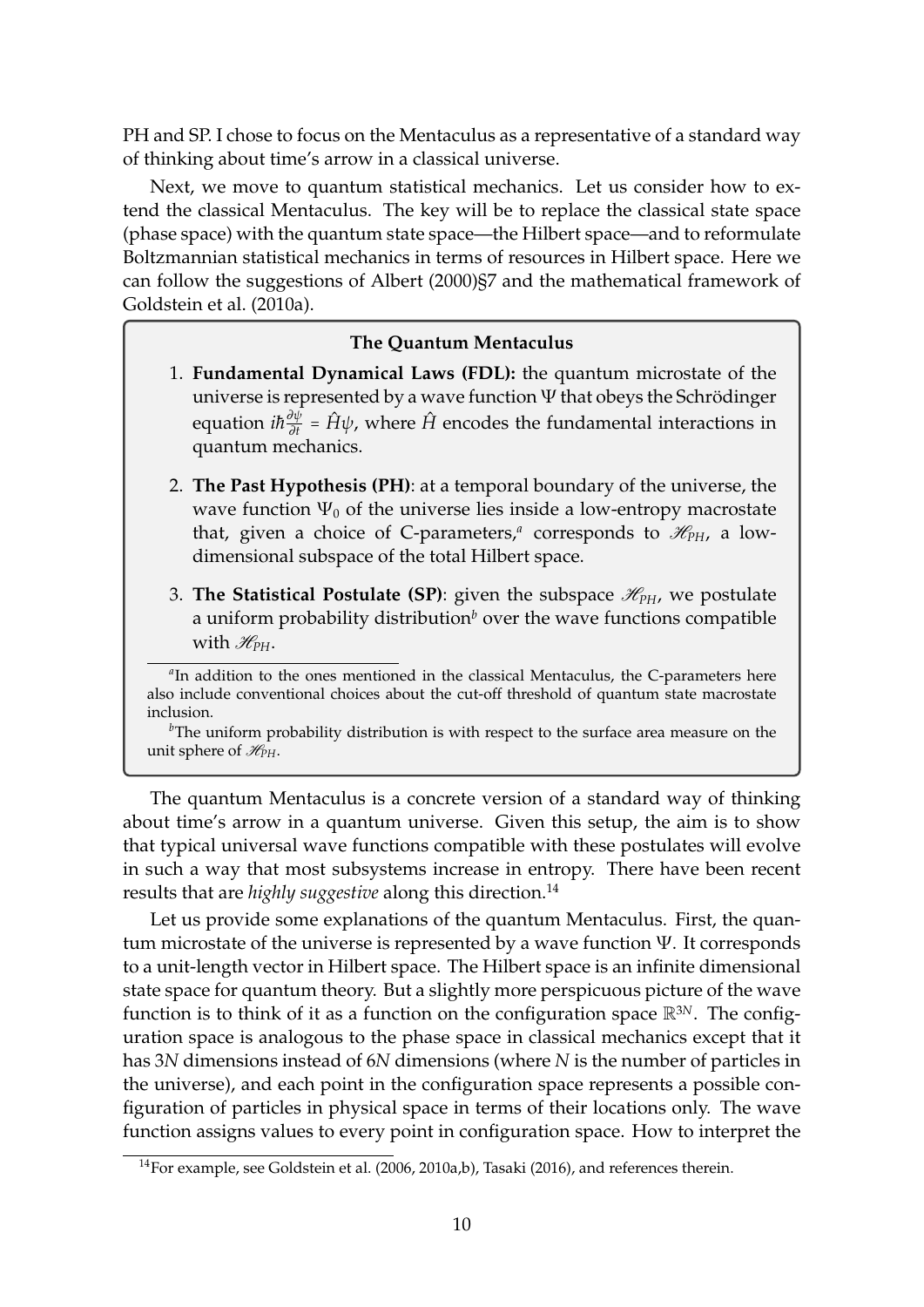wave function is a central question in the foundations of quantum mechanics.

But even before engaging in the philosophical questions about the interpretation of the wave function, it is important to realize there is a scientific question at the heart of quantum theory: what is the dynamics of quantum mechanics? The wave function changes over time and obeys the Schrödinger equation. Since the wave functions can superpose into other wave functions, and since the Schrödinger equation is linear, we encounter the notorious *quantum measurement problem*, about which we will return to shortly.

Second, to account for the temporal asymmetry of entropy, we introduce a lowentropy boundary condition—PH. It rules out the overwhelming majority of initial wave functions in the Hilbert space, leaving a small class of wave functions that have low entropy. They all lie inside a special subspace  $\mathcal{H}_{PH}$  of the total Hilbert space. PH says that the actual initial wave function of the universe is inside  $\mathcal{H}_{PH}$ . The PH subspace  $\mathcal{H}_{PH}$  has very low entropy. In classical statistical mechanics, Boltzmann entropy of a phase point is proportional to the logarithm of the volume of the macrostate that includes the phase point. Analogously, Boltzmann entropy of a wave function is proportional to the logarithm of the dimension of the subspace it (almost entirely) belongs.<sup>15</sup> Hence,  $\mathcal{H}_{PH}$  is a low-dimensional subspace.

Third, to make it overwhelmingly likely that the initial wave function is entropic, i.e. evolves to higher-entropy states, we introduce the quantum version of the Statistical Postulate (SP). It provides a uniform probability distribution over the initial wave functions in the subspace. Because of time-reversal invariance, it is plausible that there exist an infinity of "bad" wave functions that are anti-entropic (i.e. evolve to lower entropy). But the uniform probability distribution assigns much lower weight on them than on the entropic wave functions.<sup>16</sup>

These three postulates make up the quantum version of the Mentaculus. However, the Mentaculus cannot be the entire story of quantum mechanics in a time asymmetric universe. As mentioned before, quantum mechanics itself faces the measurement problem. It seems that the Schrödinger evolution of the wave function is interrupted by sudden collapses. The wave function typically evolves into superpositions of macrostates, such as the cat being alive and the cat being dead. This can be represented by wave functions on the configuration space with disjoint macroscopic supports *X* and *Y*. During measurements, which are not precisely defined processes in the standard theory, the wave function undergoes random collapses. The probability that it collapses into any particular macrostate *X* is given by the Born rule.<sup>17</sup>

As such, quantum mechanics is not a candidate for a fundamental physical theory. It has two dynamical laws: the deterministic Schrödinger equation and the indeterministic collapse rule. What are the conditions for applying the former, and what are the conditions for applying the latter? Measurements and observations

<sup>&</sup>lt;sup>15</sup>See Goldstein et al. (2010a) for more rigorous definitions.

<sup>&</sup>lt;sup>16</sup>Since the wave functions have to be normalized, they form a unit sphere in the subspace. The SP probability distribution is supported on the unit sphere  $\mathcal{S}(\mathcal{H}_{PH})$ .

<sup>&</sup>lt;sup>17</sup>That is,  $P(X) = \int_X |\psi(x)|^2 dx$ .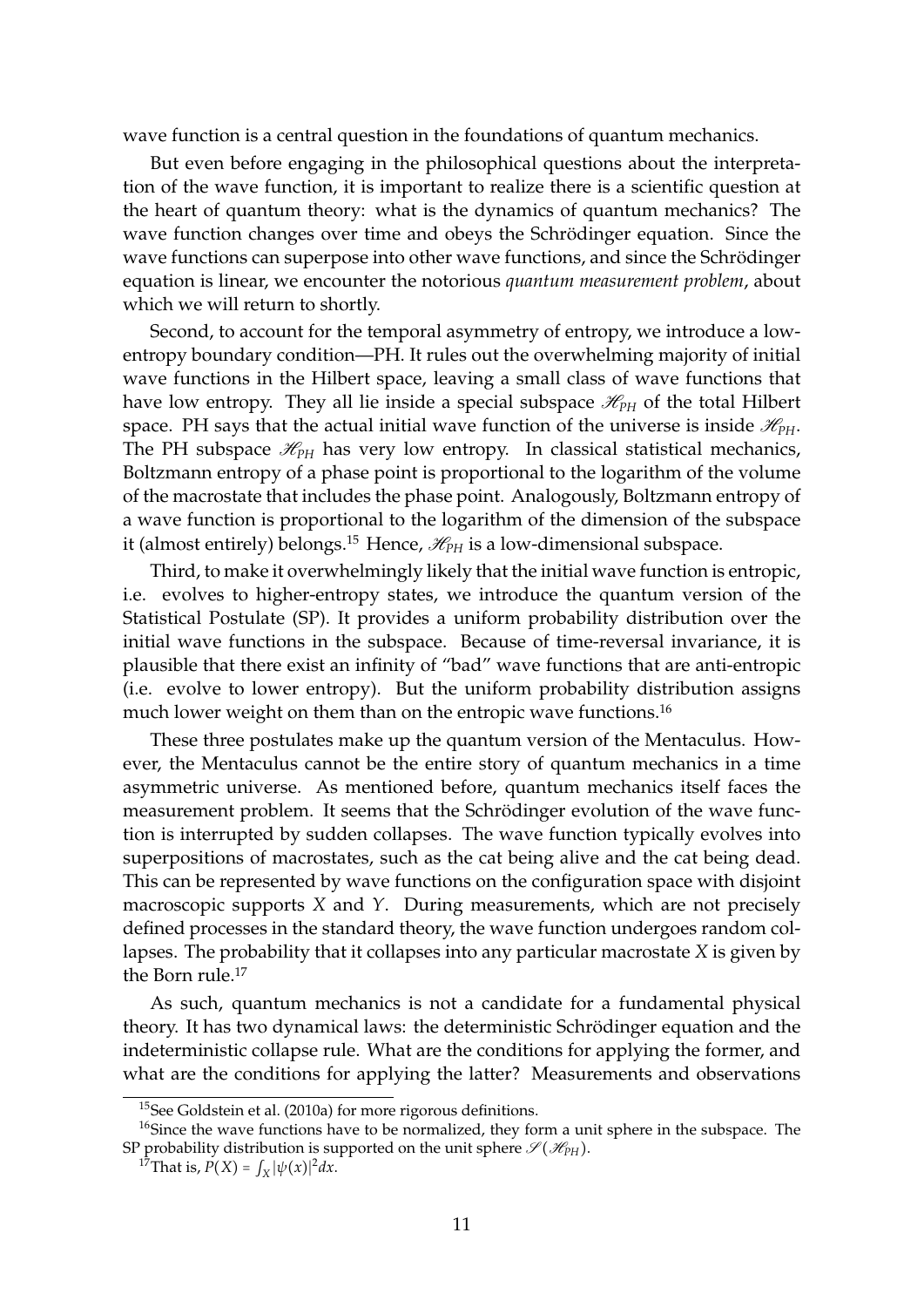are extremely vague concepts. Take a concrete experimental apparatus for example. When should we treat it as part of the quantum system that evolves linearly and when should we treat it as an "observer," i.e. something that stands outside the quantum system and collapses the wave function? That is, in short, the quantum measurement problem.<sup>18</sup>

Various solutions have been proposed to solve the measurement problem. Bohmian mechanics (BM) solves it by preserving the Schrödinger dynamics, adding particles to the ontology, and an additional guidance equation for the particles' motion. Ghirardi-Rimini-Weber (GRW) theories postulate a spontaneous collapse mechanism, making wave function collapses independent of the observers. Everettian quantum mechanics (EQM) simply removes the collapse rules from standard quantum mechanics and suggest that there are many (emergent) worlds, corresponding to the branches of the wave function, which are all real.

Both BM and GRW use probabilistic postulates to account for the Born rule. BM postulates the Quantum Equilibrium Distribution, which says that the initial particle configuration is distributed by the Born rule (see Dürr et al. (1992)). GRW postulates probabilistic modification of the Schrödinger equation by which the wave function spontaneously collapses at a fixed rate and the center of the collapse is distributed randomly according to (something close to) the Born rule. EQM, developed and defended by Wallace (2012), does not introduce any objective probabilities (but seeks to derive them from decision-theoretic axioms). On BM and GRW, SP will postulate a fundamentally different kind of probabilities from the quantum mechanical ones. It would be desirable if they can be unified. On EQM, the aspiration is to come up with a theory that explains the probabilistic phenomena in nature, for which the objective statistical mechanical probabilities of SP will be an obstacle.<sup>19</sup>

Recent work in the foundations of quantum mechanics suggests that just as we can add particles in Bohmian mechanics (BM), we can add additional ontologies to GRW and Everettian theories: GRW with a flashy ontology (GRWf), GRW with a mass-density ontology (GRWm), and Everettian theory with a mass-density ontology (Sm).<sup>20</sup> Let us call them *quantum theories with additional ontologies*. Unlike Bohmian particles, these additional ontologies are not variables independent from the wave function.

The above quantum theories—BM, GRW, GRWm, GRWf, EQM, Sm—make plausible the view that I call *Wave Function Realism*: the universal quantum state is (1) ontic and (2) completely represented by the universal wave function. This is in contrast to the epistemic views about the wave function that maintain that the quantum state, represented by a wave function, corresponds to only our epistemic uncertainties over the actual state of the world.

In short, the quantum Mentaculus contains the quantum versions of PH and

<sup>&</sup>lt;sup>18</sup>See Bell (1990) and Myrvold (2017) for introductions to the quantum measurement problem.

<sup>&</sup>lt;sup>19</sup>There have been some proposals of how to unify the two, such as Albert (2000), Ch.7 and Wallace (2011). They rely on additional plausible conjectures.

<sup>20</sup>See Allori (2013). Sm was introduced in Allori et al. (2010). These are also called *quantum mechanics with primitive ontologies*.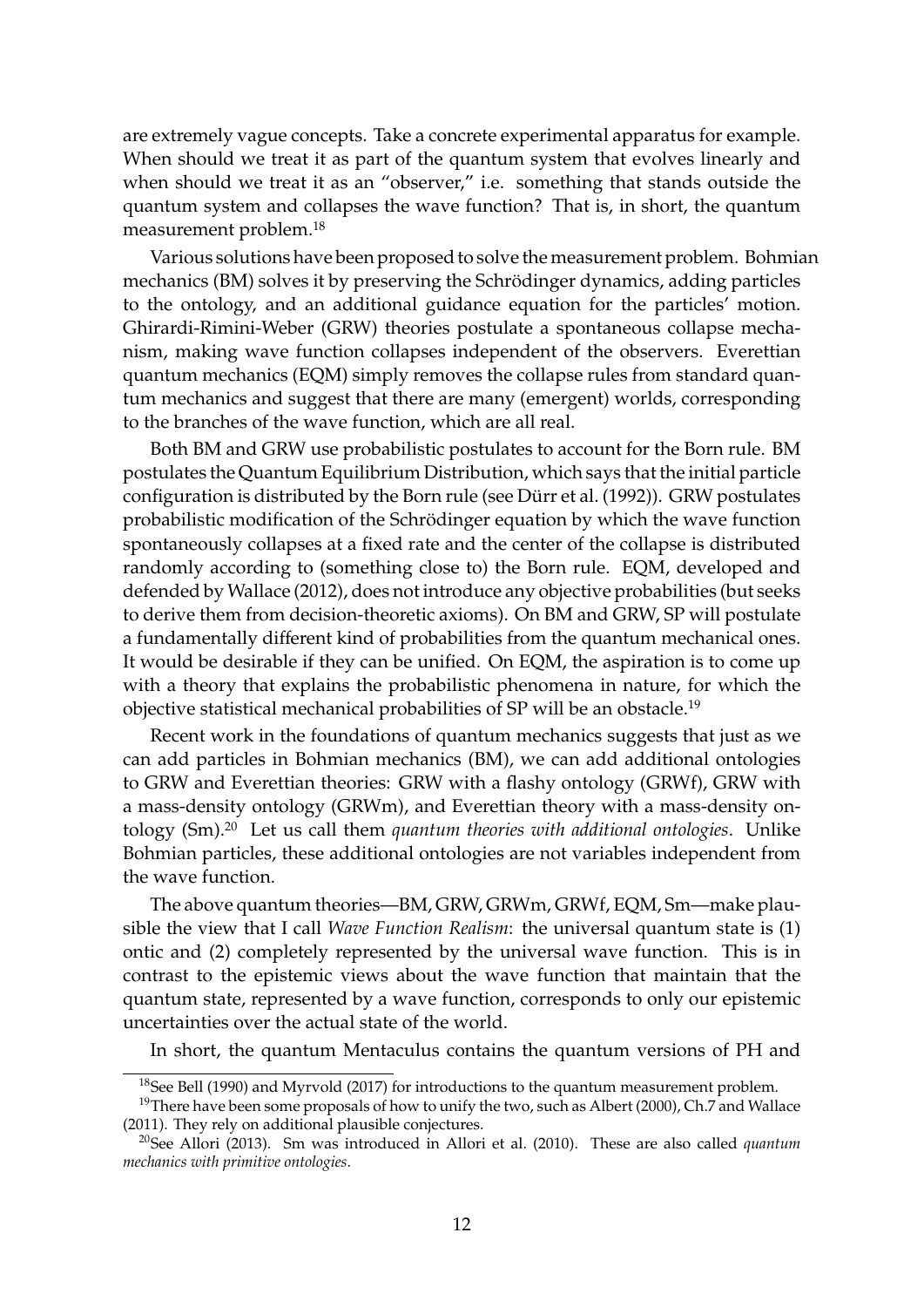SP that support the claim that typical initial microstates will be entropic. Such an understanding can be supplemented with further interpretations about the meaning of the wave function. But the "marriage" between the Mentaculus and Humeanism is not perfect; as we discuss in §2 and §6, it leads to *prima facie* problems that seem to cry out for a different approach:

- Non-separability and non-narratability problems if we keep the quantum state in the mosaic;
- Complexity problems if we move the quantum state from the mosaic to the best system;
- Supervenient-kind and vagueness problems of PH;
- (Not a problem but still worth mentioning: dualism of statistical mechanical probabilities and quantum mechanical probabilities.)

## **3.2 The Wentaculus**

In this section, I construct an alternative framework—the Wentaculus. In §4 and §5, I show that the Wentaculus solves the problems above *and* contains additional theoretical virtues. Here I briefly explain two components of the framework: (1) Density Matrix Realism and (2) the Initial Projection Hypothesis. (For a more systematic presentation, see Chen (2018).) I will also explain how Humeanism provides motivations for the Wentaculus.

### **3.2.1 Density Matrix Realism**

In §3.1, we saw that the quantum Mentaculus assigns probabilities over wave functions. Now, there is a well-known method of encoding the probabilities in the quantum state itself. Instead of saying that the wave function lies inside some subspace  $\mathcal{H}_{\nu}$  and that there is a uniform probability distribution over the wave functions in  $\mathcal{H}_{\nu}$ , quantum theory provides a compact way of putting these two pieces of information together into one mathematical gadget—a density matrix. The probability distribution over wave functions can be represented by a density matrix  $\hat{W}_{\nu}$ .<sup>21</sup>

 $21$ More precisely, the density matrix is equal to an integral over wave functions inside the unit sphere of the subspace with respect to the uniform distribution given by the surface area measure:  $\hat{W}_\nu$  =  $\int_{\mathscr{S}(\mathscr{H}_\nu)}\mu(d\psi)\ket{\psi} \bra{\psi}$  . Here is a more intuitive way of understanding the construction procedure. Start from the subspace  $\mathcal{H}_{\nu}$ . It is compatible with many vectors representing different initial wave functions. Take an arbitrary vector ∣ψ⟩. We can construct a *projection operator* (projecting to ∣ψ⟩) as  $|\psi\rangle\langle\psi|$ . If we apply  $|\psi\rangle\langle\psi|$  to any other vector  $|\phi\rangle$ , it will first take the inner product  $\langle\psi|\phi\rangle$  and output a scalar *c*, which measures "how much" of  $|\phi\rangle$  overlaps with  $|\psi\rangle$ . Then it multiplies the scalar to  $|\psi\rangle$ , which yields  $c|\psi\rangle$ . Take all the vectors on  $\mathscr{S}(\mathscr{H}_v)$ , the unit sphere in the subspace, construct the corresponding projection operators, and then take the "weighted sum" over the projection operators. Since there is a continuous infinity of objects to sum over, instead of using an infinite sum, we use an integral over them with respect to the surface area measure on the unit sphere  $\mu(d\psi)$ . This construction produces a density matrix that represents the probability distribution over the initial wave function.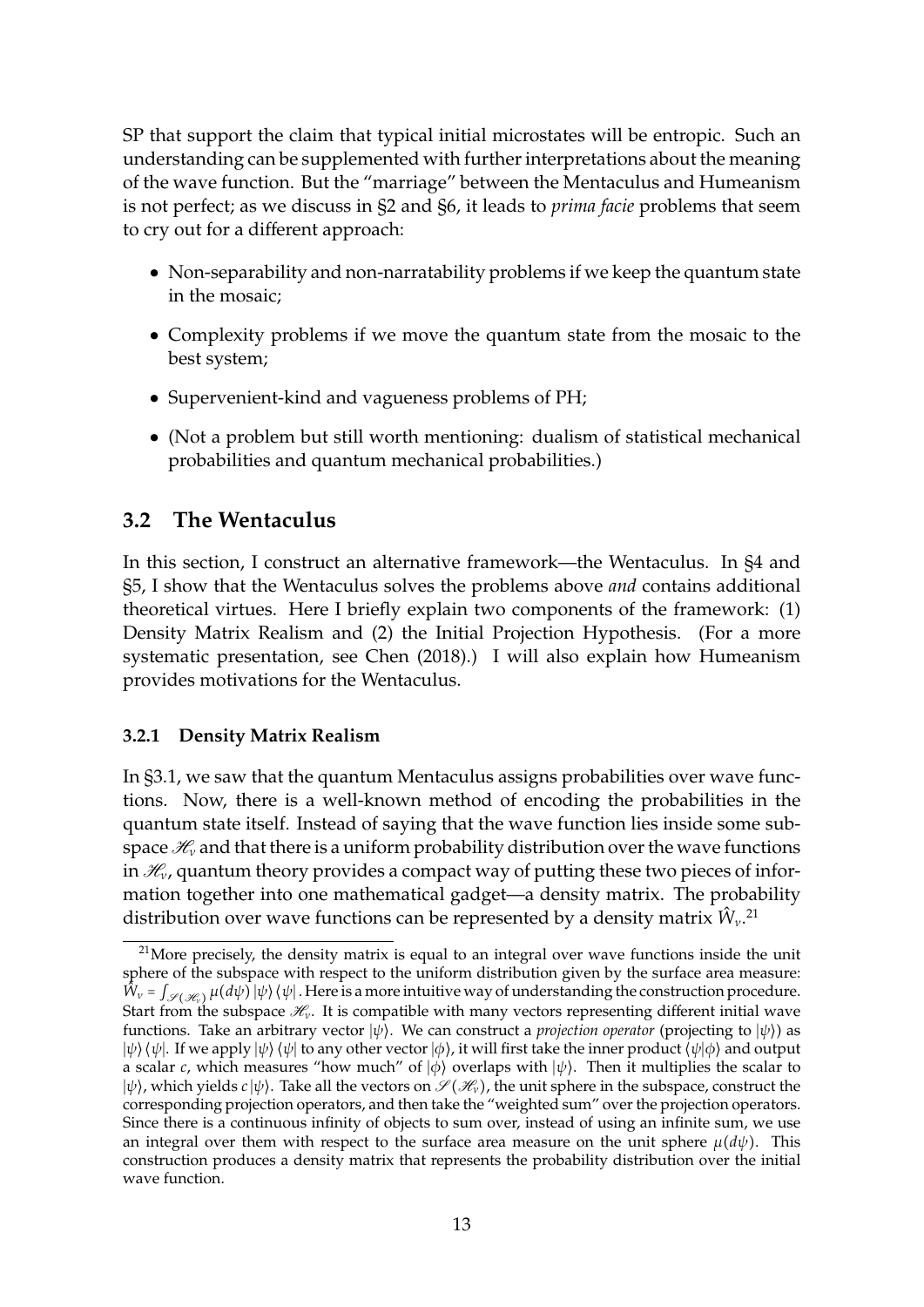We should not be misled by the language here. Even though we talk about "constructing a density matrix from a collection of wave functions," there is a more *intrinsic* way of understanding the density matrix that is independent of the wave functions. A density matrix is a well-defined object in its own right in Hilbert space. Instead of constructing it from wave functions, we can think of the above-mentioned density matrix as a simple object defined on subspace  $\mathcal{H}_{\nu}$ . The object contains no more and no less information than what is contained in the subspace itself. It is called the normalized projection, whose mathematical representation can be written as follows:

$$
\hat{W}_{\nu} = \frac{\mathbb{I}_{\nu}}{dim\mathcal{H}_{\nu}},\tag{1}
$$

This is the *normalized projection* onto the subspace  $\mathcal{H}_{\nu}$ . The normalization is achieved by dividing the subspace identity operator  $\mathbb{I}_{\nu}$  by the dimension of the subspace  $dim\mathcal{H}_v$ . The identity operator is restricted to the subspace: it does nothing to vectors contained inside the subspace and projects into the subspace everything that is not completely contained within.<sup>22</sup>

Given the intrinsic understanding of density matrices in Hilbert space, is there a sense we can provide an intrinsic understanding of it on configuration space that is independent from wave functions and equally objective? The answer is yes. We call this perspective Density Matrix Realism, in contrast to Wave Function Realism. Just as we can think of the wave function as a function that assigns values to the configuration space  $\mathbb{R}^{3N}$ , we can think of the density matrix as a function that assigns values to the Cartesian product of the configuration space with itself. Moreover, we can also think of it as a function that assigns values to every ordered pair of points in configuration space.

Wave Function Realism is motivated by the idea that the wave function is central to the dynamics and the kinematics of quantum mechanics. In order to motivate Density Matrix Realism, we need to reformulate quantum mechanics directly in terms of a fundamental density matrix. This can be done in the following way.<sup>23</sup>

First, the density matrix has an evolution equation analogous to that of the wave function. While the wave function obeys the Schrödinger equation, the density matrix obeys its generalization to mixed states—the von Neumann equation:

$$
i\hbar \frac{d\hat{W}(t)}{dt} = [\hat{H}, \hat{W}], \qquad (2)
$$

where the commutator bracket represents the linear evolution analogous to the linear evolution described by the Schrödinger equation.

<sup>&</sup>lt;sup>22</sup>Since the diagonal entries of  $\hat{W}_v$  add up to 1, it is a density matrix.

<sup>&</sup>lt;sup>23</sup> Density Matrix Realism has already been suggested but not necessarily endorsed by some in the literature. For some recent examples, see Dürr et al. (2005), Maroney (2005), Wallace and Timpson (2010) and Wallace (2011, 2012). What is new in this paper is the natural combination of Density Matrix Realism with PH in forming the Initial Projection Hypothesis (§2.2.2) and the argument for the Humean Unification based on that.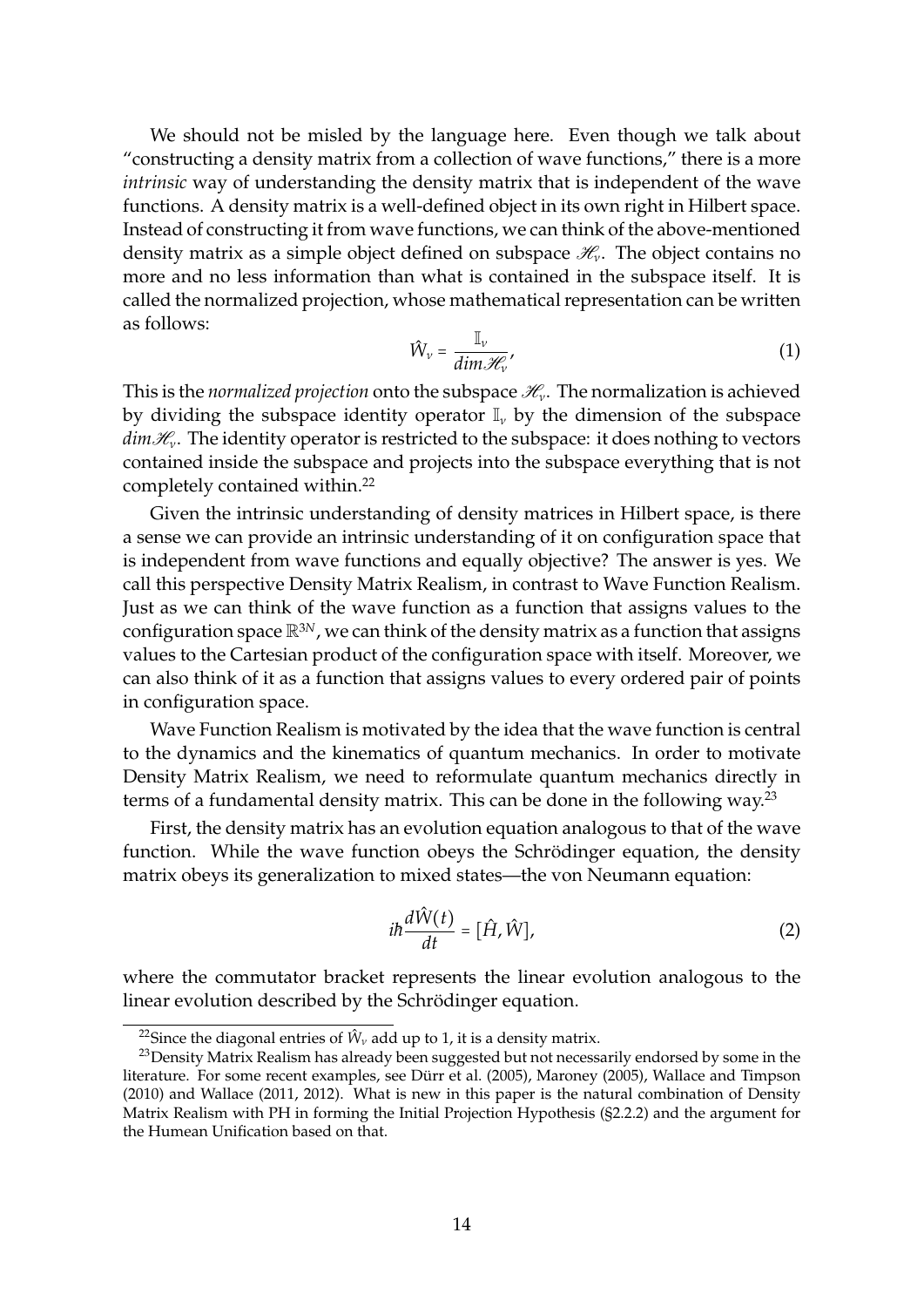Second, the Born rule distribution can be written in terms of the density matrix:

$$
P(q)dq = W(q,q)dq
$$
\n(3)

Third, we can reformulate BM, GRW, and EQM in terms of the density matrix.<sup>24</sup> We can show that each reformulation of the realist quantum theory in terms of a universal density matrix *W* is empirically equivalent to its wave-function counterpart, if on the latter theories the uncertainty over the universal wave function is

$$
m(x,t) = \text{tr}(M(x)W(t)),\tag{4}
$$

where  $M(x) = \sum_i m_i \delta(Q_i - x)$  is the mass-density operator, which is defined via the position operator  $Q_i\psi(q_1, q_2, \ldots, q_n) = q_i\psi(q_1, q_2, \ldots, q_n)$ . This allows us to determine the mass-density ontology at time *t* via *W*(*t*).

For W-BM, we can postulate the guidance equation as follows:

$$
\frac{dQ_i}{dt} = \frac{\hbar}{m_i} \text{Im} \frac{\nabla_{q_i} W(q, q', t)}{W(q, q', t)} (q = q' = Q),\tag{5}
$$

Finally, we can impose a boundary condition similar to that of the Quantum Equilibrium Distribution:

$$
P(Q(t_0) \in dq) = W(q, q, t_0) dq.
$$
 (6)

Since the system is also equivariant, if the probability distribution holds at  $t_0$ , it holds at all times. Equivariance holds because of the following continuity equation:

$$
\frac{\partial W(q,q,t)}{\partial t}=-\text{div}\big(W(q,q,t)v\big),
$$

where *v* denotes the velocity field generated via (5.) This theory is first described in Dürr et al. (2005) and Maroney (2005). Dürr et al. (2005) call this theory W-Bohmian mechanics.

For W-GRW (first suggested in Allori et al. (2013)), between collapses, the density matrix will evolve unitarily according to the von Neumann equation. It collapses randomly, where the random time for an *N*-particle system is distributed with rate *NA,* where  $\overline{\lambda}$  is of order 10<sup>−15</sup> s<sup>−1</sup>. At a random time when a collapse occur at "particle" *k* at time *T*<sup>−</sup>, the post-collapse density matrix at time *T*<sup>+</sup> is the following:

$$
W_{T^{+}} = \frac{\Lambda_{k}(X)^{1/2}W_{T^{-}}\Lambda_{k}(X)^{1/2}}{\operatorname{tr}(W_{T^{-}}\Lambda_{k}(X))},
$$
\n(7)

with *X* distributed by the following probability density:

$$
\rho(x) = \text{tr}(W_{T-}\Lambda_k(x)),\tag{8}
$$

where *WT*<sup>+</sup> is the post-collapse density matrix, *WT*<sup>−</sup> is the pre-collapse density matrix, *X* is the center of the actual collapse, and  $\Lambda_k(x)$  is the collapse rate operator defined as follows:

$$
\Lambda_k(x) = \frac{1}{(2\pi\sigma^2)^{3/2}}e^{-\frac{(Q_k-x)^2}{2\sigma^2}},
$$

where *Q<sup>k</sup>* is the position operator of "particle" *k*, and σ is a new constant of nature of order 10<sup>−</sup><sup>7</sup> m postulated in current GRW theories.

For W-GRWm, we can let the density matrix determine the mass density function on space-time by (4). For W-GRWf, we postulate flashes that are the space-time events at the centers (*X*) of the W-GRW collapses.

<sup>24</sup>For W-EQM, equation (2) is all there is to govern the fundamental quantum state *W*.

For W-EQM with a mass-density ontology, we can define the mass density function in terms of the density matrix: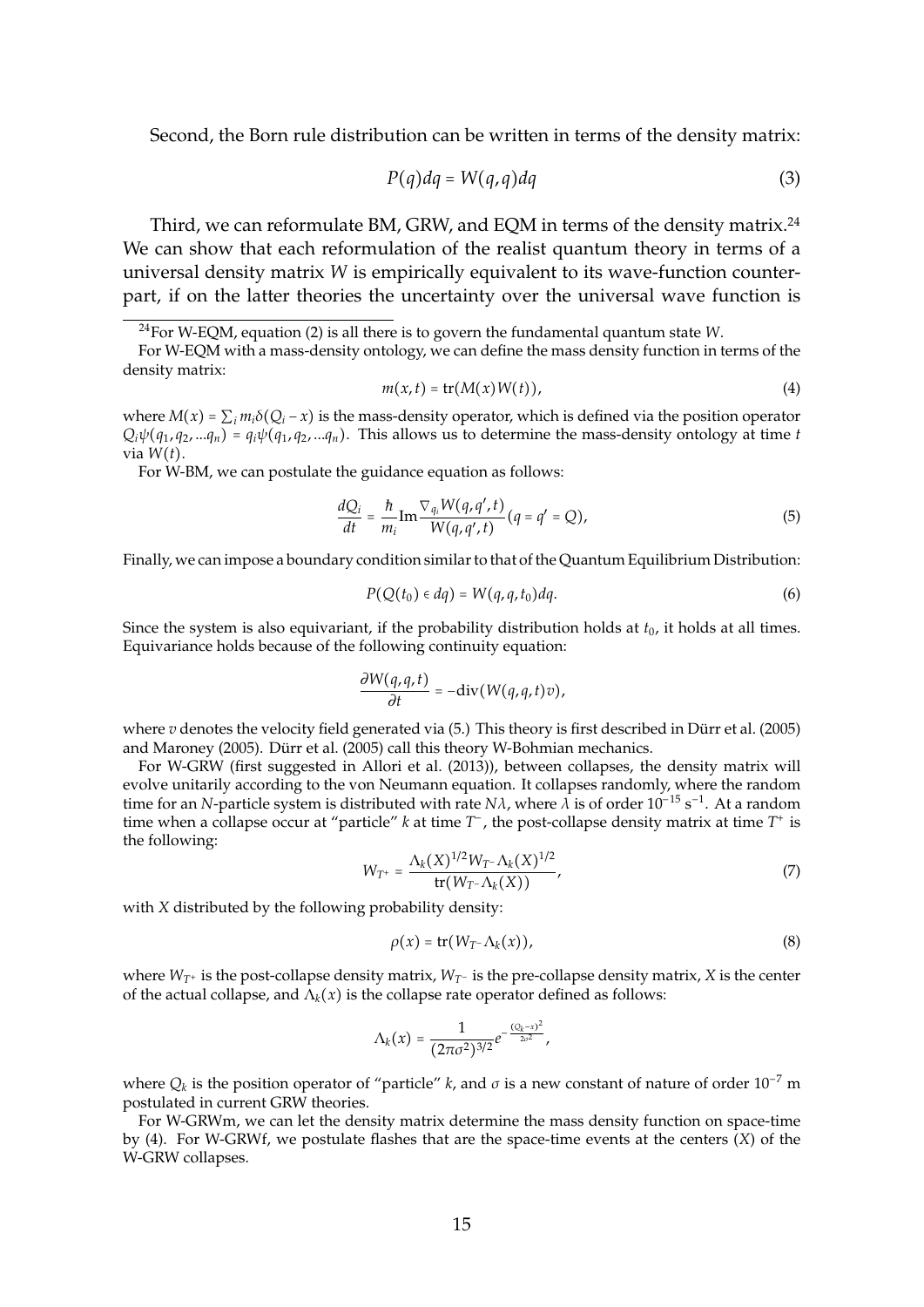represented by a statistical density matrix *W*. <sup>25</sup> Therefore, these are also empirically adequate quantum theories without observers. We call these theories *W-Bohmian mechanics, W-GRW theory*, and *W-Everettian quantum mechanics*. Thus, we can think of *W* as the central dynamical object in quantum mechanics that produces quantum mechanical phenomena and determine the behaviors of "local beables." This makes possible an "ontic" interpretation of the density matrix: it is the complete description of the quantum state of the world; there is no more fundamental fact about which wave function is the actual one. Thus, the framework of Density Matrix Realism is a viable alternative to Wave Function Realism.

Density Matrix Realism goes against the orthodox view, taught in many physics textbooks, about the role of density matrices in quantum mechanics. On the orthodox view, a suitably isolated system (such as a system that is not entangled with the environment or the universe as a whole) should be described as a pure state, while a mixed state corresponds to the epistemic uncertainty of the underlying pure state. But that view is rejected here. Given the viability of Density Matrix Realism, and the possibility of describing microscopic motion using fundamental density matrices, we should not insist on describing suitably isolated systems using pure states only. Some systems may be in pure states but other systems (including the universe) can be in fundamental mixed states. For example, the universe may be in a fundamental mixed state. If so, the universal quantum state is not pure; it does not correspond to a universal wave function. The appropriate representation is given by a (mixed) universal density matrix that does not arise from an underlying pure state. In the next section, I propose a natural choice of the universal density matrix. Given the empirical equivalence between the orthodox theory and the density-matrix-realist counterpart, there are no experiments or observations we can perform to tell which one is true. We have to use super-empirical virtues to argue for one or the other.

#### **3.2.2 The Initial Projection Hypothesis**

In the framework of Density Matrix Realism, the universal quantum state may be in a fundamental mixed state (although it does not have to be, as it can also be in fundamental pure states). Hence, we can consider reformulating the low-entropy boundary condition as the constraint on possible initial density matrices (which can be either pure or mixed). However, just as there are many wave functions compatible with  $\mathcal{H}_{PH}$ , there are many density matrices compatible with  $\mathcal{H}_{PH}$ , the PH subspace in the total Hilbert space. One could construct a uniform probability distribution over the possible initial density matrices (Chen and Tumulka 2020).

However, that is not the only possibility. In fact, Density Matrix Realism provides a much simpler constraint that combines PH and SP that is unavailable in the wave function framework. That is the crucial insight here. I postulate that the initial density matrix of the universe is the simplest and most natural one associated with

 $25$ This is because the predictions of quantum theory are probabilistic; it does not matter whether the density matrix we use to extract predictions is statistical or fundamental. See Dürr et al. (2005), Wallace (2016), and Chen (2019a) for more detailed arguments.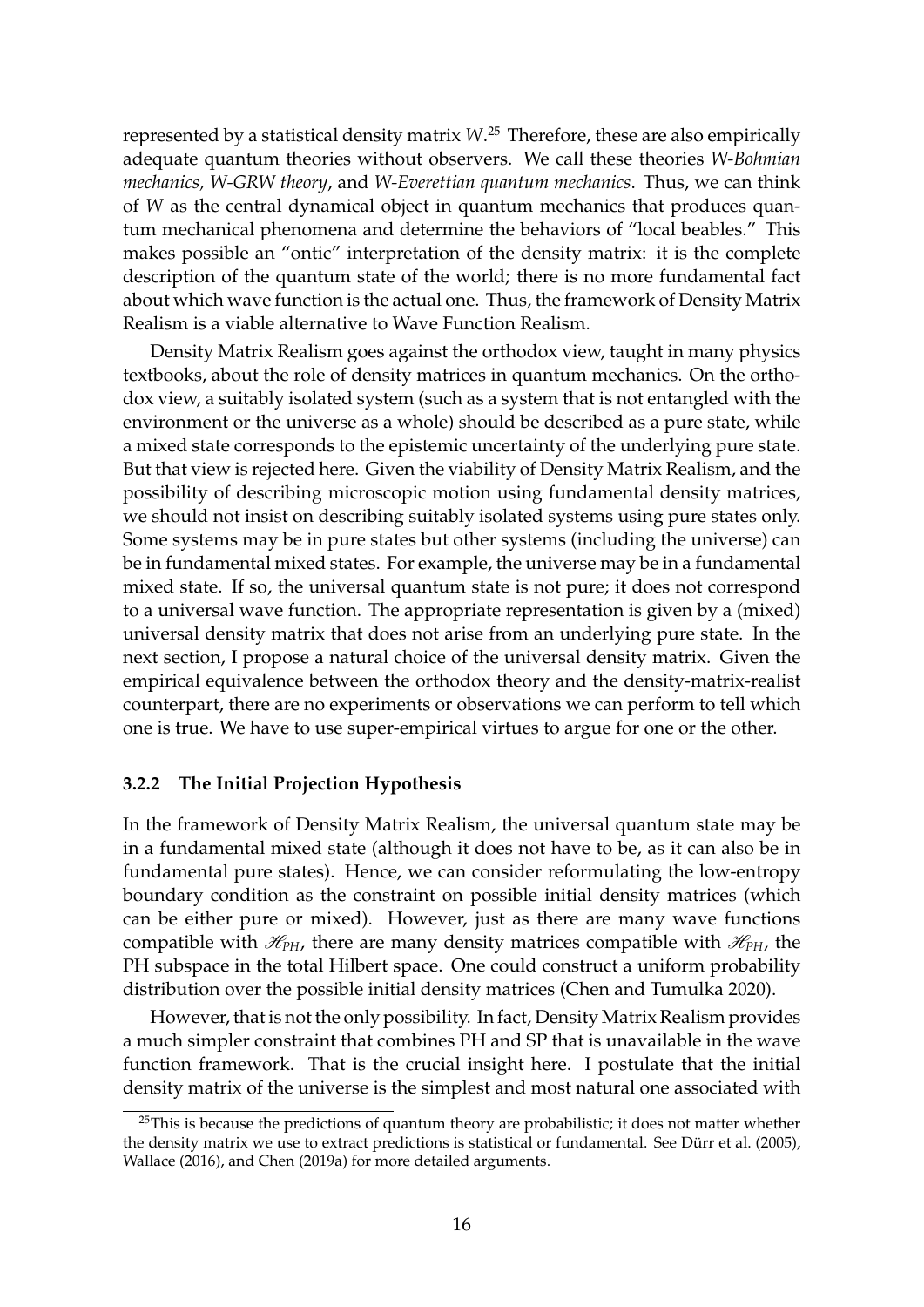$\mathcal{H}_{PH}$ : its normalized projection. It can be expressed as follows:

$$
\hat{W}_{IPH}(t_0) = \frac{\mathbb{I}_{PH}}{dim\mathcal{H}_{PH}},
$$
\n(9)

It is the identity operator on  $\mathcal{H}_{PH}$  divided by the dimension of  $\mathcal{H}_{PH}$ . I label its Hilbert space representation as  $\hat{W}_{IPH}(t_0).$  In the position representation, it is  $W_{IPH}(q,q',t_0).$ 

This constraint is motivated by Humeanism. The goal of a Humean theorist is to come up with the simplest and most informative summary of the history of the world. If we can avoid the postulation of a probability distribution by making the initial state unique, then the Humean theorist would be motivated to do so. As we shall see in the next section, the postulate leads to further benefits from a Humean perspective. In contrast, there is no obvious candidate for the simplest or most natural wave function compatible with PH.

Therefore, I propose that we add the following postulate to any quantum theory in the framework of Density Matrix Realism:

### ${\bf I}$ nitial  ${\bf Projection~Hypothesis:}$  The initial quantum state of the universe is  $\hat{W}_{IPH}(t_0).$

The Initial Projection Hypothesis (IPH) plays a similar role as that of PH. They both rule out many available initial states on the state space to explain the time asymmetry in our universe. They carry the same information about initial entropy. PH selects the initial wave function to be one of the wave functions inside  $\mathcal{H}_{PH}$ , and IPH selects the initial density matrix to be the (unique) normalized projection on  $\mathscr{H}_{\!P\!H}$ . Both have exactly the same amount of entropy—that of  $\mathscr{H}_{\!P\!H}$ .<sup>26</sup>

However, there are crucial differences between IPH and PH. First, IPH picks out a unique initial quantum state of the universe while PH does not. In so far as the PH subspace can be unambiguously specified given some coarse-graining variables, the normalized projection can be unambiguously specified, and IPH also unambiguously specifies the initial state as  $\hat{W}_{IPH}(t_0).^{27}$  In contrast, PH narrows down the initial wave function to the subspace  $\mathcal{H}_{PH}$ , which is still compatible with an infinite number of different wave functions.

Second, IPH requires no further statistical mechanical probability distribution while PH needs to be supplemented with SP (or some measure of typicality). Since IPH chooses a *unique* initial state, there is no need to add a probability weighting on the initial states compatible with IPH. In contrast, PH is compatible with many wave functions, some of which will evolve to lower-entropy states. Hence, PH needs to be supplemented with a statistical mechanical probability distribution (SP) that assigns high weight to the collection of "good" wave functions and low weight to the collection of "bad" ones.

Because of these features of IPH, it seems that fundamental density matrices and the low-entropy initial condition are tailor-made for each other. That is the crucial

 ${}^{26}S_B(\Psi_{PH}(t_0)) = S_B(W_{IPH}(t_0)) = k_B \log(\text{dim}\mathcal{H}_{PH})$ , where  $S_B$  is the Boltzmann entropy function,  $k_B$ is the Boltzmann constant, and "dim" counts the dimensionality of the subspace.

<sup>&</sup>lt;sup>27</sup>There are additional subtleties about vagueness, which I explore in  $\S 5.2$ .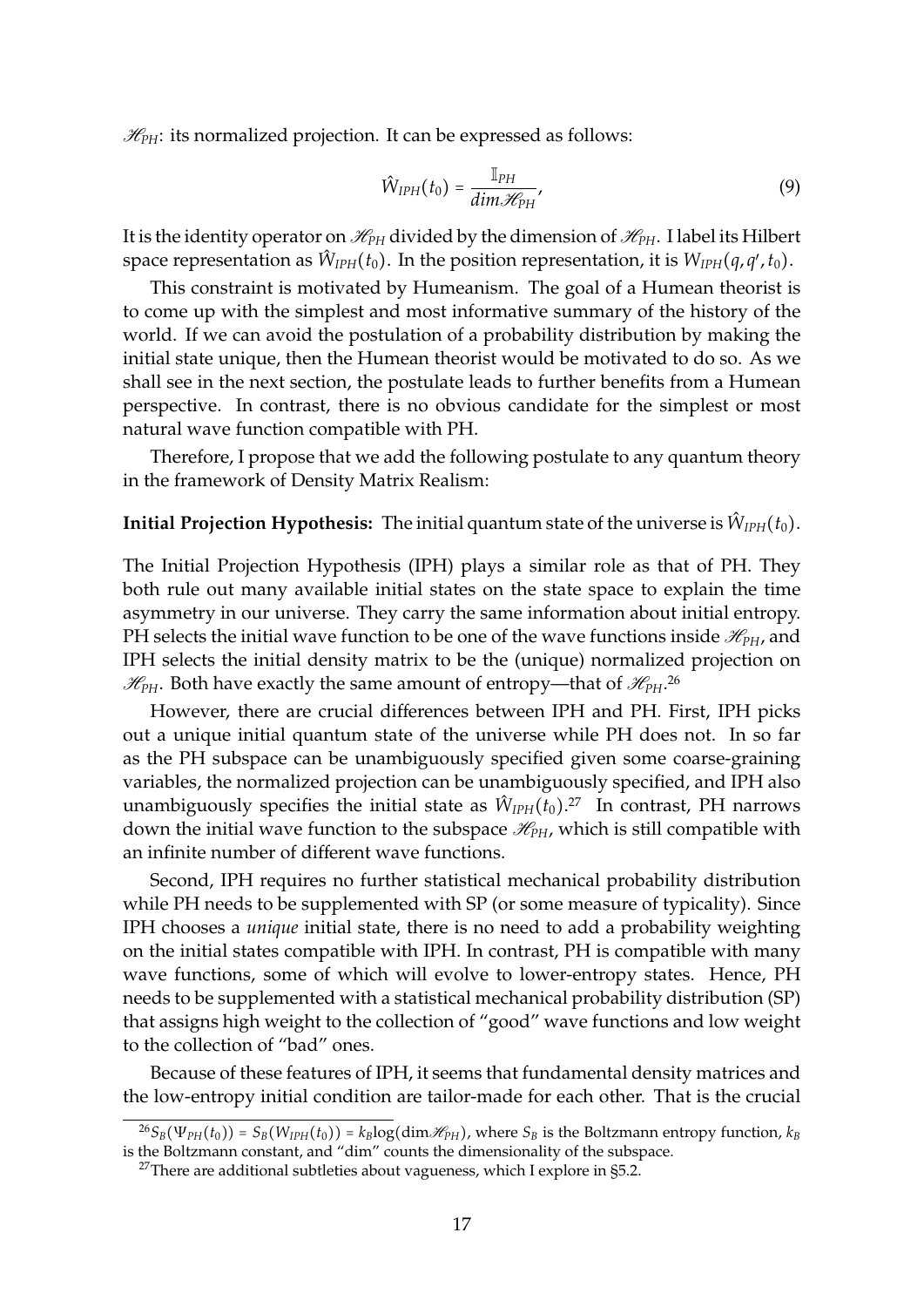insight we need to solve the problems on Humeanism. When we add IPH to Density Matrix Realism, we arrive at an alternative account of time's arrow in a quantum universe:

#### **The Wentaculus**

- 1. **Fundamental Dynamical Laws (FDL):** the quantum state of the universe is represented by a density matrix  $\hat{W}(t)$  that obeys the von Neumann equation (2).*<sup>a</sup>*
- 2. **The Initial Projection Hypothesis (IPH)**: at a temporal boundary of the universe, the density matrix is the normalized projection onto  $\mathcal{H}_{PH}$ , a low-dimensional subspace of the total Hilbert space. (That is, the initial quantum state of the universe is  $\hat{W}_{IPH}(t_0)$  as described in equation (9).)

<sup>a</sup>For GRW-type theories, the density matrix obeys the stochastic modification of the von Neumann equation described in footnote #22.

This is the W-version of the Mentaculus. Let us call it the *Wentaculus*. To solve the quantum measurement problem, we can construct Bohmian, Everettian, and GRW versions of the Wentaculus.<sup>28</sup> Let us call these theories W*IPH*-quantum theories. In §4, I show that the Wentaculus naturally leads to a Humean unification of the origins of quantum entanglement and time asymmetry. The theoretical payoffs of the Humean unification are discussed in §5.

## **4 The Humean Unification**

The density matrix formalism opens up a new possibility for understanding a timeasymmetric quantum-mechanical world: it can be described by the W*IPH*-quantum theories of the Wentaculus. In this section, I show that Humeanism allows us to further simplify the theoretical structure, by unifying the sources of time asymmetry and quantum entanglement and removing the quantum state from the mosaic. First, I argue for the Nomological Thesis. Second, I show that Humeanism allows us to obtain a unified explanation of time asymmetry and quantum entanglement. Third, I discuss two worries one might have about the strategy.

## **4.1 The Nomological Thesis**

The classical Mentaculus (§2) consist in three postulates—the fundamental dynamical equations, PH, and SP—all of which can be admitted, by the best-system account, as Humean laws. PH and SP are not the usual dynamical laws. In particular, PH is regarded as a Humean law even though it may look like just another contingent initial condition. Even before getting into Humeanism, there are pre-theoretic reasons that support its elite status as a fundamental physical law (Chen 2020b). For

<sup>&</sup>lt;sup>28</sup>The Wentaculus as it is will be sufficient for W<sub>IPH</sub>-EQM. See §4.2 for the the Bohmian version.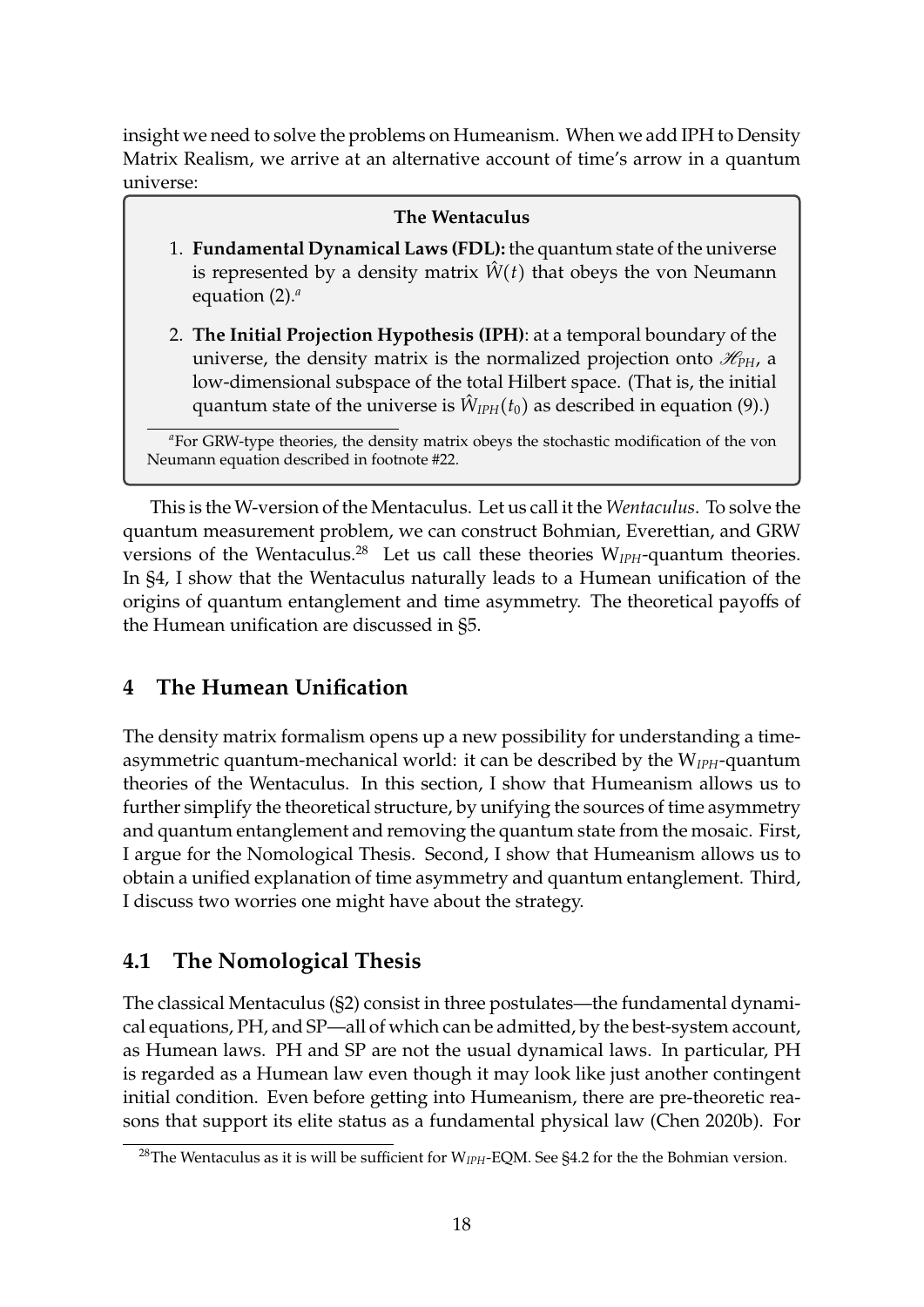example, plausibly it plays a starring role in deriving the Second Law of Thermodynamics; and perhaps also in deriving the counterfactual asymmetries, the records asymmetry, the epistemic asymmetry, and influence asymmetry in time. They support the idea that PH is nomologically necessary and not merely contingent. Absent any further nomological explanations, PH is a fundamental law of nature and not a contingent initial condition.

The Humean best-system account provides another argument for the nomological status of PH. Take for example the quantum Mentaculus. If we subtract PH and SP from the Mentaculus, the theory is much weaker. Let us call it the quantum Mentaculus<sup>−</sup>:

#### **The Quantum Mentaculus**<sup>−</sup>

**Fundamental Dynamical Laws (FDL):** the quantum microstate of the universe is represented by a wave function  $\Psi$  that obeys the Schrödinger **equation** *iħ*<sup>∂ψ</sup>  $\frac{\partial \psi}{\partial t}$  =  $\hat{H}\psi$ , where  $\hat{H}$  encodes the fundamental interactions in quantum mechanics.

Since Quantum Mentaculus<sup>−</sup> is time symmetric, it does not ground lawful generalizations such as the Second Law of Thermodynamics and many other temporal asymmetries. As such, it is much less informative than the Mentaculus. The Mentaculus<sup>−</sup> would be much more informative if we add to it PH and SP, and the cost in complexity is outweighed by the increase in strength. Hence, the Mentaculus is a better system than the Mentaculus<sup>−</sup>.

Moreover, PH and SP are not very complex. The uniform surface area measure, specified by SP, is a simple probability measure on the subspace. PH is simple in the macro-language specified in terms of the macro-variables such as temperature, volume, densities, and entropy. In fact, PH could also be simple in the microlanguage. A version of PH in the general relativistic cosmological context is the Weyl Curvature Hypothesis (WCH), which is a simple postulate about the initial geometry.<sup>29</sup> To have a complete quantum generalization of WCH would require

 $^{29}$ In the context of discussing the origin of the Second Law of Thermodynamics in a universe started with high homogeneity and isotropy, and the relationship between space-time geometry and entropy, Penrose proposes a hypothesis:

I propose, then, that there should be complete lack of chaos in the initial *geometry*. We need, in any case, some kind of low-entropy constraint on the initial state. But thermal equilibrium apparently held (at least very closely so) for the *matter* (including radiation) in the early stages. So the 'lowness' of the initial entropy was not a result of some special matter distribution, but, instead, of some very special initial spacetime geometry. The indications of [previous sections], in particular, are that this restriction on the early geometry should be something like: *the Weyl curvature Cabcd vanishes at any initial singularity*. (Penrose (1979), p.630, emphasis original)

The Weyl curvature tensor *Cabcd* is the traceless part of the Riemann curvature tensor *Rabcd*. It is not fixed completely by the stress-energy tensor and thus has independent degrees of freedom in Einstein's general theory of relativity. Since the entropy of matter distribution is quite high, the origin of thermodynamic asymmetry should be due to the low entropy in geometry, which corresponds very roughly to the vanishing of the Weyl curvature tensor. The Weyl Curvature Hypothesis is simple to state in the language of general relativity.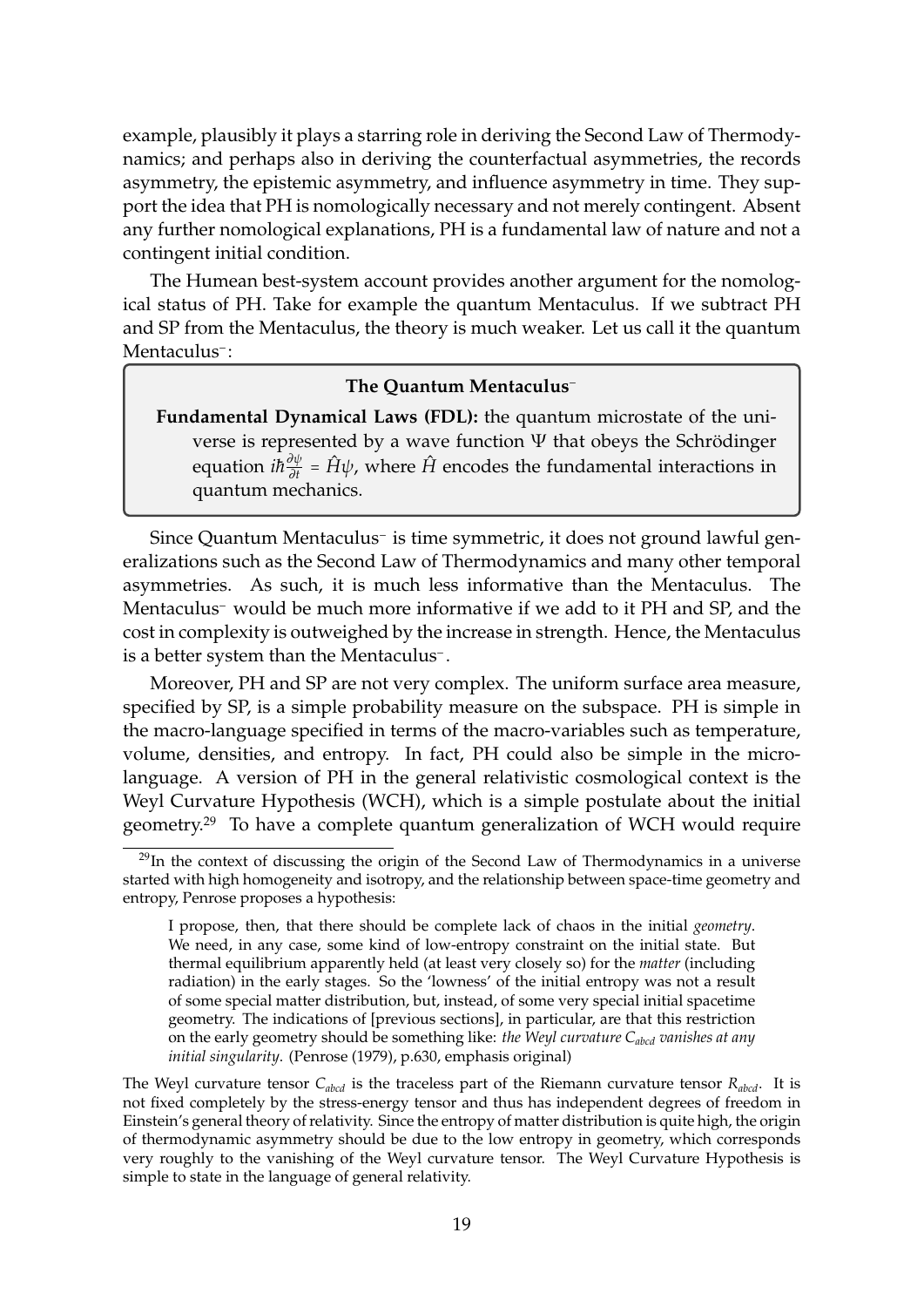a theory of quantum gravity, which is still work in progress. However, there are reasons to be hopeful. For example, the generalization of WCH to Loop Quantum Cosmology program yields the Quantum Homogeneity and Isotropy Hypothesis (QHIH) according to which the initial quantum state has to come from a small subset of possible states with low entropy. It retains the general features of WCH but also introduces some vagueness (about the proper duration of the Planck regime), which is to be expected for any hypothesis that relies on some kind of coarse-graining. $30$ 

We have good reasons to think that the quantum Mentaculus could be the best system. Thus, we have good reasons to think that PH and SP are parts of the best system. On the modified Humean theory of laws and objective probabilities, it follows that PH is a Humean law of nature and SP specifies objective probabilities in the world.

Similarly, the best system from the point of view of Density Matrix Realism is the Wentaculus. Given the crucial role IPH plays in the Wentaculus, it is plausible that IPH should be regarded as a Humean law if the Wentaculus is the best system. After all, IPH has the same informational content as PH. They both specify a low-entropy initial condition. Moreover, IPH is as simple as PH+SP. They pick out the same density matrix in the low-entropy subspace.

Hence, in so far as we have good reasons to take PH to be a Humean law if the quantum Mentaculus is true, we have equally good reasons to take IPH to be a Humean law if the Wentaculus is true. That is, if Wentaculus is the right theory of the actual world, then we have good reasons to confer (Humean) nomological status to IPH that are on a par with our reasons for conferring (Humean) nomological status to PH. But how do we know which is true: the Mentaculus or the Wentaculus? Here we encounter a case of underdetermination by evidence. The two theories are empirically equivalent: no amount of empirical evidence can settle the question which one is correct. Nevertheless, we can consider the super-empirical virtues, some of which will be discussed in §5.

Both PH and IPH are Humean laws about the initial quantum state. As discussed before, it is controversial what the quantum states represent. But what is the nature of the initial quantum state? A promising answer suggests that it is nomological.

**The Nomological Thesis:** The initial quantum state of the world is nomological, i.e. it is on a par with laws of nature.

The Nomological Thesis, on the one hand, is in tension with the complexity issue in the quantum Mentaculus. Even though PH is simple, the wave function compatible with PH is unlikely to be simple enough to be nomological. The Humeans could follow Dürr et al. (1996) and claim that the Wheeler-DeWitt equation in quantum gravity would produce a time-independent wave function that may also be simple enough. Even though the Wheeler-DeWitt equation leads to fascinating scientific and interpretational questions, the Humeans who endorse this strategy faces several challenges. First, a technical challenge: given the time-independence of the

<sup>&</sup>lt;sup>30</sup>See Ashtekar and Gupt (2016a) and Ashtekar and Gupt (2016b).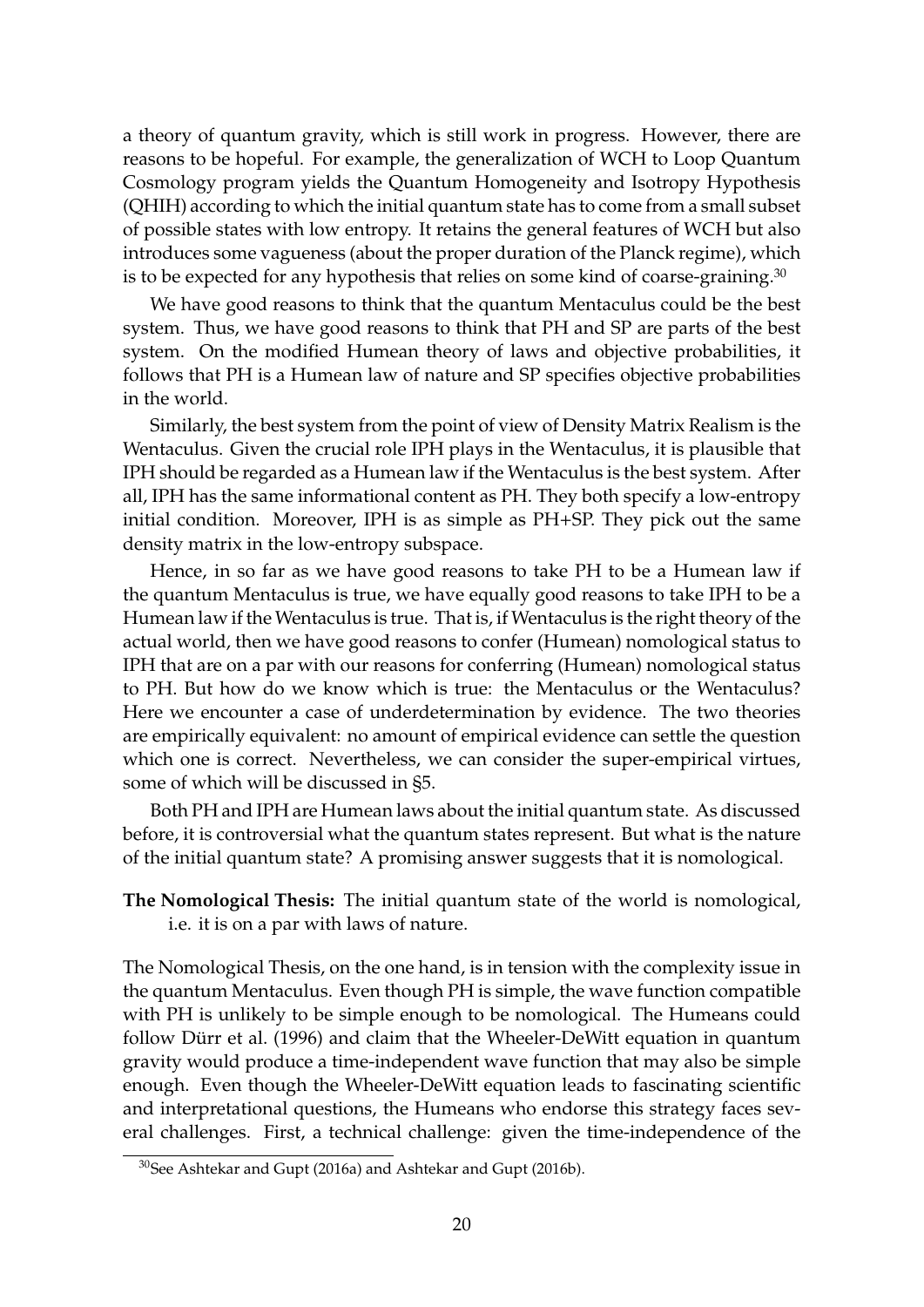wave function, the time asymmetry cannot be described in terms of the entropy of the universal wave function, and that would require significant changes to the Mentaculus program. Moreover, it does not follow that a time-independent wave function will be guaranteed to be sufficiently simple. We need additional reasons to support that conjecture. Second, a strategy question: do Humeans want to tie the tenability of Humeanism to a particular equation in quantum gravity? It seems reasonable to seek alternative ways to defend the Nomological Thesis. If for nothing else, defenders of Humeanism would be wise to find multiple ways to reconcile their view with fundamental physics.

On the other hand, the Wentaculus transforms the situation. Since IPH is a law, and since IPH completely specifies the initial quantum state,  $W_{IPH}(t_0)$  is no more complex than IPH itself. So if IPH is simple enough to be a law, then  $W_{IPH}(t_0)$  is simple enough to be nomological. (In contrast, even though PH is simple enough, the initial wave function in the Mentaculus may not be simple.) Hence, in the Wentaculus (but not in the Mentaculus), we can easily remove the complexity obstacle by regarding the initial quantum state to be on a par with laws of nature.

I propose that the Humeans remove the initial quantum state from the mosaic and move it to the best system. Moving  $W_{IPH}(t_0)$  to the best system will not overburden the best system with too much complexity. After all, IPH is already an axiom of the Wentaculus best system and IPH completely specifies  $W_{IPH}(t_0)$ . (In contrast, PH does not contain all the information to pin down the initial microstate of the quantum Mentaculus (wave function).) However, after we remove the quantum states from the mosaic, we need to make sure the mosaic is not empty. To do so, we can postulate the local material ontology of as BM, Sm, GRWm, or GRWf. The fundamental ontology, in each of these theories, will be the particles, matter densities, or flashes, which are separable.

What about later quantum states  $W_{IPH}(t_1)$ ,  $W_{IPH}(t_2)$ ,..., and so on? Do we need to postulate them in the mosaic? That is not necessary. For unitary quantum theories such as BM and Sm, their information can be directly derived from the von Neumann equation, which is also in the best system. For stochastic theories, the initial quantum state (in the best system) can specify a complete probability distribution and conditional probabilities over possible mosaic histories.<sup>31</sup>

#### **4.2 A Unified Explanation**

If the initial quantum state is nomological, then the Humean best system contains all of its information: without adding any contingent fact from the mosaic, we can

 $31$ The GRW route is different from the way we think about making predictions on GRW theories. That might mean that the GRW route of the Humean unification is less natural than the route on unitary theories. Hence, the Humean unification may be sensitive to empirical questions about whether GRW is correct, and whether quantum theory is exact. Even if one is bothered by this sensitivity, one need not give it too much weight all things considered. So far, all experimental tests to find violations of unitary dynamics and the deviations from exact Born rule have confirmed exact quantum theories such as BM and EQM; we have not found any confirmation of GRW over its rivals. For a review, see Feldmann and Tumulka (2012).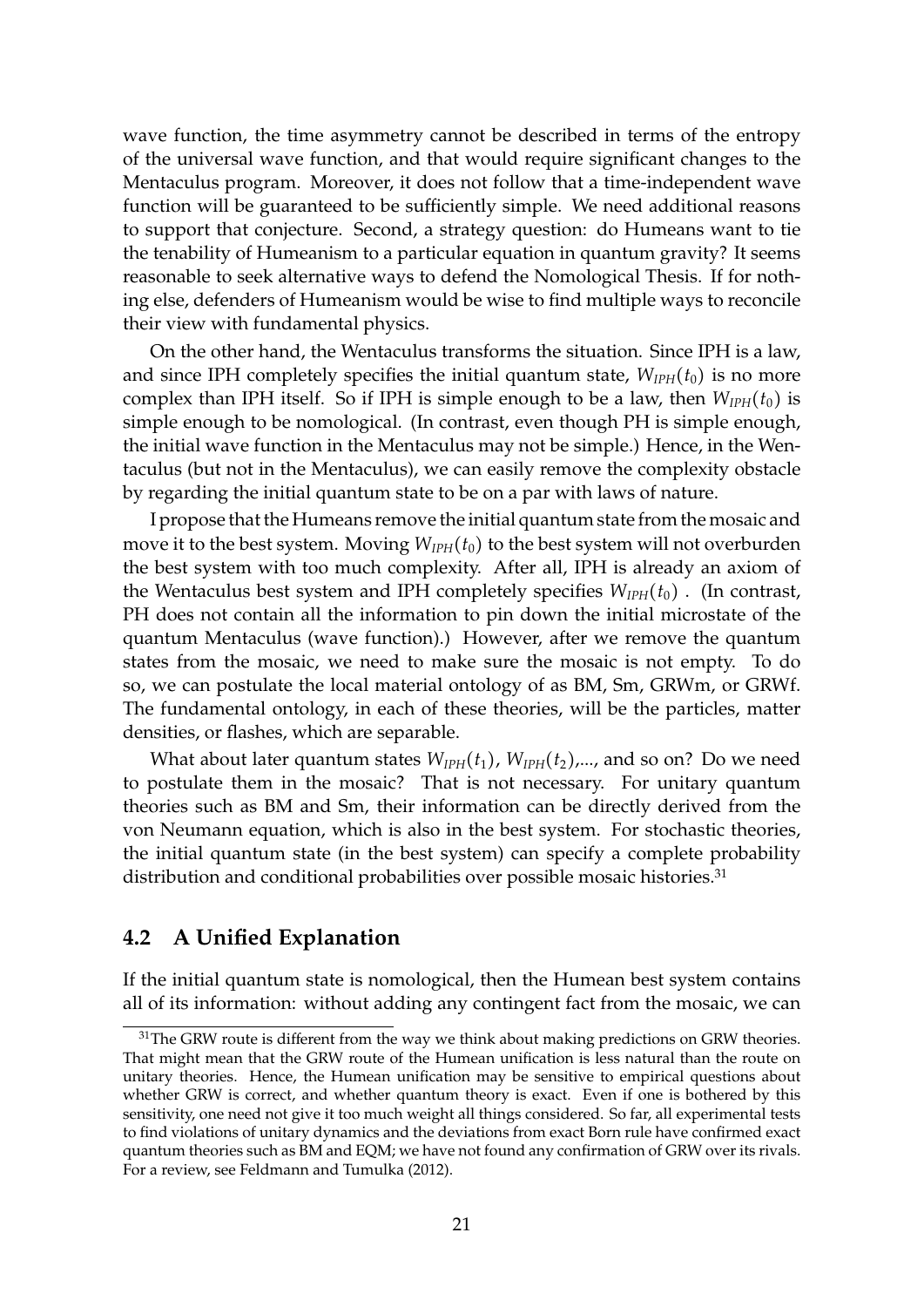deduce its state at any time from just the best system alone. We do not need to, as we standardly do, independently specify the initial condition of the quantum state as a contingent fact in the mosaic. In the Wentaculus framework, we can remove the quantum state from the mosaic without losing any information about entanglement correlations, for such information is already contained in the best system. And the mosaic will not be empty—it will still contain the local beables such as particles, matter densities, and flashes, which make up pointers, tables, and chairs. From a Humean point of view, the best system (now the Wentaculus plus the values of the initial quantum state) supervenes on the mosaic.

Take W*IPH*-BM for example. Let us write down the mosaic + best system package without the Humean unification:

- **The W**<sub>IPH</sub>-BM mosaic: particle trajectories  $Q(t)$  on physical space-time and the quantum state  $W_{IPH}(t)$ .
- **The W<sub>IPH</sub>-BM best system:** four equations—the simplest and strongest axioms summarizing the mosaic:
	- (A) The von Neumann equation:  $i\hbar \frac{\partial \hat{W}}{\partial t}$  $\frac{\partial \hat{W}}{\partial t} = [\hat{H}, \hat{W}],$
	- (B) The Initial Projection Hypothesis:  $\hat{W}_{IPH}(t_0) = \frac{I_{PH}}{dim\mathcal{H}}$ *dim*H*PH*
	- (C) The W-Quantum Equilibrium Distribution:  $P(Q(t_0) \in dq)$  =  $W_{IPH}(q,q,t_0) dq$ ,
	- (D) The W-guidance equation:  $\frac{dQ_i}{dt} = \frac{h}{m}$  $\frac{\hbar}{m_{i}}$ Im $\frac{\nabla_{q_{i}}W_{IPH}(q,q',t)}{W_{IPH}(q,q',t)}$  $\frac{q_i}{W_{IPH}(q,q',t)}(q = q' = Q).$

What would it look like under the new proposal? It will have fewer things in the mosaic and fewer equations in the best system.

**The W**<sub>*IPH*</sub>**-BM** mosaic: particle trajectories  $Q(t)$  on physical space-time.

- **The W***IPH***-BM best system:** three equations—the simplest and strongest axioms summarizing the mosaic:
	- (A) The Initial Projection Hypothesis:  $\hat{W}_{IPH}(t_0) = \frac{I_{PH}}{dim\mathcal{H}}$ *dim*H*PH*
	- (B) The W-Quantum Equilibrium Distribution:  $P(Q(t_0) \in dq)$  = *WIPH*(*q*, *q*,*t*0)*dq*,
	- (C) The combined equation:  $\frac{dQ_i}{dt} = \frac{h}{m}$  $\frac{\hbar}{m_i} \text{Im} \frac{\nabla_{q_i} \langle q | e^{-i\hat{H}t/\hbar} \hat{W}_{IPH}(t_0) e^{i\hat{H}t/\hbar} |q^\prime \rangle}{\langle q | e^{-i\hat{H}t/\hbar} \hat{W}_{IPH}(t_0) e^{i\hat{H}t/\hbar} |q^\prime \rangle}$  $\frac{q_i}{q}e^{-iHt/\hbar} \hat{W}_{IPH}(t_0)e^{iHt/\hbar}|q'\rangle}$   $(q = q' = Q)$

In this theory, the mosaic no longer contains the quantum state. IPH still postulates the values of the initial quantum state  $\hat{W}_{IPH}(t_0)$ . But it is dispensable. The role it plays in the best system above is to specify the velocity field of particle configuration and the initial probability distribution. We can rewrite any occurrence of  $\hat{W}_{IPH}(t_0)$  in terms of its explicit functional form. We can construct similar Humean interpretations of W*IPH*-GRWm, W*IPH*-GRWf, and W*IPH*-Sm.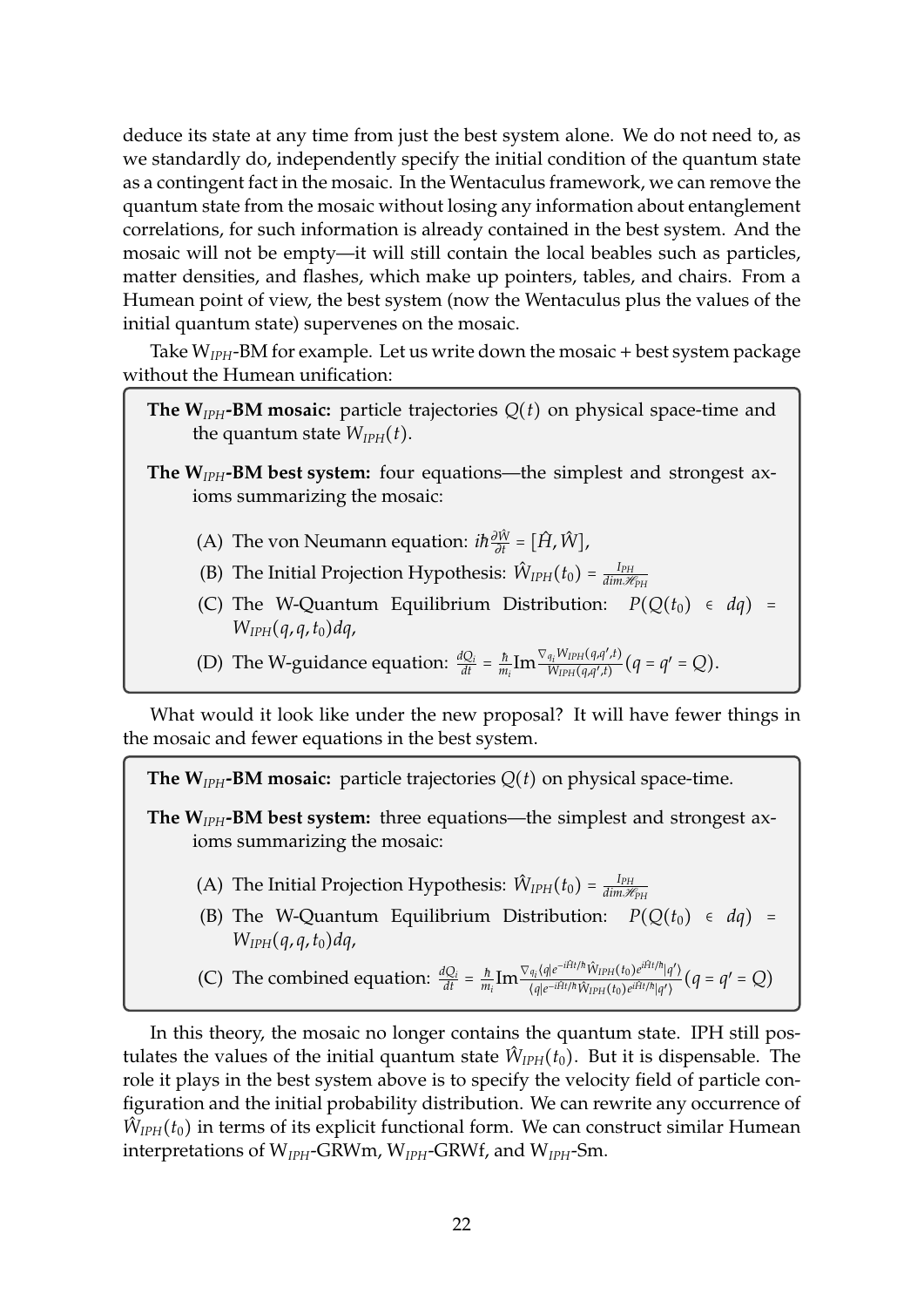The nomological role of the quantum state here is similar to that of the Hamiltonian function in classical mechanics. The Hamiltonian specifies the interactions or the "forces" among the component systems. The Hamiltonian is on par with the classical laws of motion as it is a simple part of the Hamiltonian equations. That is, if we expand the Hamiltonian function as a function of the variables for things in the mosaic (positions and velocities of particles), the equation is still simple.<sup>32</sup> Similarly, the quantum state is a simple part of the von Neumann equation. However, an important difference is that equation (C) is time-dependent, while the Hamiltonian equations of motion are time-independent.

I call such an interpretive strategy the *Humean unification*. On this proposal, we accept the Wentaculus, remove the quantum state from the Humean mosaic, and use a Humean law (IPH) to specify both the quantum data and the low-entropy initial condition. How, then, does one explain the phenomena of quantum entanglement? How can systems at space-like separation be perfectly correlated, if there is no fact about quantum entanglement in the mosaic? The Humean unification provides purely nomic explanations. There is a law that specifies the quantum entanglement of all the systems at *t*0, from which we can use the von Neumann equation to derive quantum entanglement at a later time *t*. The equation for local beables (such as (4) and (5)) will then determine the behavior of objects in space-time: e.g. if Alice were to observe "Spin Up" then Bob would observe "Spin Down." (Both the observers and the observed systems will be made out of the local beables and not of the quantum state.) Moreover, the law that specifies the quantum initial condition— IPH—is the same law that specifies the low-entropy initial condition. Hence, IPH is the origin of both quantum entanglement and time asymmetry.

The Humean unification provides a unified view on the sources of quantum entanglement and time asymmetry. In the Mentaculus, they have distinct sources one from the macroscopic Past Hypothesis and the other from a microscopic wave function. But in the Wentaculus, it is one and the same density matrix— $\hat{W}_{{IPH}}(t_{0})$ .

The time-dependence of the equation of motion (such as the combined equation (C)) in the unified best system further suggests that there is intertwining between the two. In the Mentaculus, the theory as a whole is not time-translation-invariant, because PH applies only at a particular time. However, we can still understand the sense in which the Mentaculus is still time-translation-invariant: we can separate the dynamics from the initial condition; the dynamics is invariant even though the lawful initial condition is not. But in the Wentaculus, after the Humean unification,

$$
\frac{\partial q_i}{\partial t} = \frac{\partial H}{\partial p_i}, \frac{\partial p_i}{\partial t} = -\frac{\partial H}{\partial q_i}.
$$
 (10)

The Hamiltonian function is specified as follows:

$$
H(q,p) = \sum_{i=1}^{N} \frac{p_i^2}{2m_i} + \sum_{1 \le k < l \le N} V_{k,l}(|q_k - q_l|),\tag{11}
$$

where *Vk*,*<sup>l</sup>* is a simple formula for the pair-wise interactions.

<sup>&</sup>lt;sup>32</sup>The Hamiltonian equations are: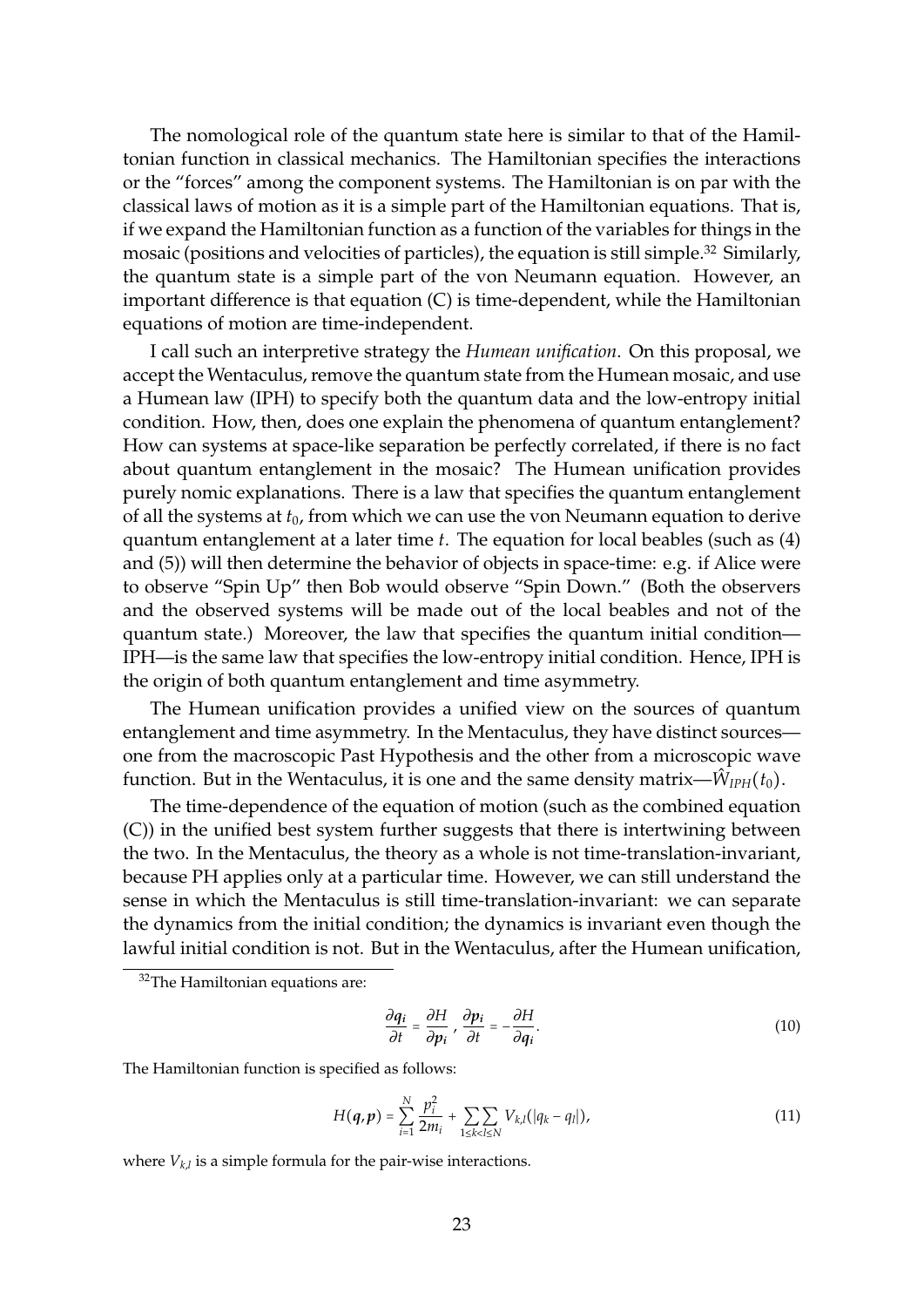there is no such clean separation. The two, as it were, are genuinely unified into one law, so the theory is not fundamentally time-translationally invariant.

The violation of time-translation invariance should be viewed not as a bug but a feature of the Humean unification. After all, is it reasonable to insist on saving the symmetry at the expense of everything else? Of course not. Does this particular violation make the theory more complicated? No; in fact the theory becomes simpler because of it. Symmetries are only *defeasible* indicators for simplicity, and in this case we have clear reasons to think that time-translation invariance does not point to the simpler one.

Can we still make sense of time-translation invariance somehow? Yes. At the emergent level of effective dynamics and subsystem analysis, we can still retain a time-translation-invariant non-fundamental dynamics. For many subsystems, they will have (non-fundamental) subsystem density matrices that still obey timetranslation-invariant (effective) laws.

Even if one is worried about the loss of (fundamental) time-translation invariance, the theoretical cost should be viewed in the context of and in balance with the numerous theoretical advantages (§5). The balance of considerations on the whole favors understanding the Wentaculus through the Humean unification.

### **4.3 New Wrinkles**

The Humean unification leads to some new wrinkles. I focus on two here: the complexity issue and the classical maneuver.

(1) The complexity worry. The Initial Projection Hypothesis selects a density matrix that is mathematically equivalent to (though metaphysically prior than) a "disjunction" of wave functions with a uniform probability distribution over them. If any wave function in the disjunct is overly complex, shouldn't the whole disjunction, and therefore the initial density matrix, be overly complex? How is that compatible with the earlier claim that the Initial Projection Hypothesis as well as the initial density matrix are simple enough to be nomological? The intuition behind this worry is that the disjunction inherits whatever complexity that is in the disjuncts, and the initial density matrix  $\hat{W}_{IPH}(t_0)$  will be highly complicated, and perhaps even more so than a typical wave function. So our criticism that the standard wave function nomological view introduces overly complex laws will apply to the Humean unification strategy.

That is incorrect. I offer a counterexample to the intuition and a positive argument for the simplicity of the initial density matrix. Let us consider classical mechanics governed by  $F = ma$ . We can think of the content of  $F = ma$  as given by the disjunction of all the solutions to that equation, namely the disjunction of all complete trajectories of any number of point particles that classical mechanics allows. Most of those trajectories will be highly complex. However, *F* = *ma* is a simple law, even though it is informationally equivalent to the complete disjunction of its possible solutions. Positive argument: there are ways of understanding the density matrix that is independent of the collection of wave functions; the quan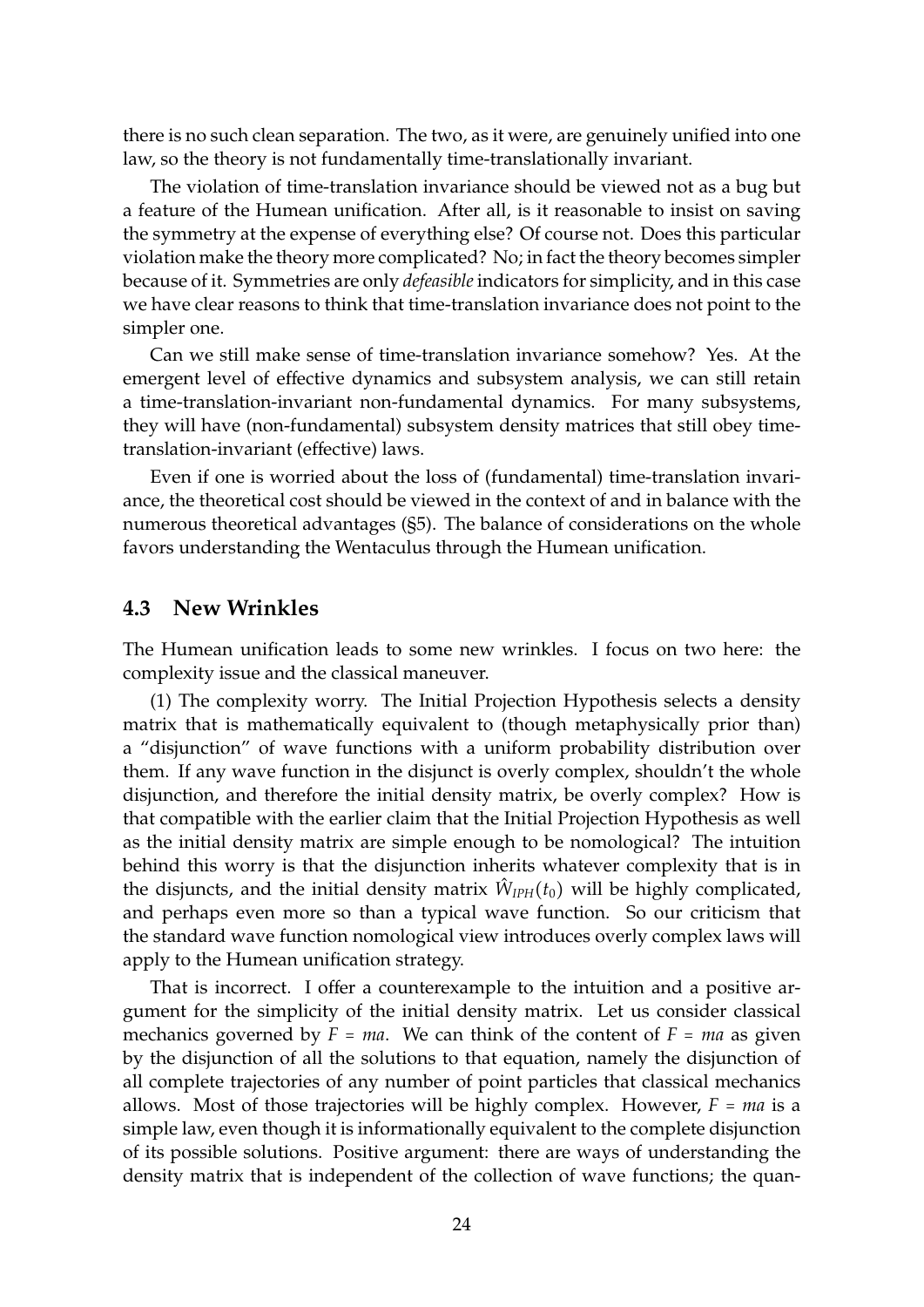tum state space (Hilbert space) permits a straightforward, intrinsic, and geometrical understanding of the initial density matrix selected by IPH. In fact, it is (modulo the normalization constant) equivalent to the subspace itself. While an individual vector in the subspace (the wave function) may require many coordinate numbers to pick out, the subspace requires much less information to specify. The availability of the intrinsic understanding of the fundamental density matrix  $\hat{W}_{IPH}(t_0)$  also responds to the supervenient-kind problem raised in §2.

(2) The classical maneuver. One might worry that the same "trick" can be played in the classical context. This means that the Humean unification is too easy to achieve and therefore trivial. On first glance, the suggested maneuver is to take the "probability distribution" ( $\rho$ ) as "ontic" or "nomic." The same thing can presumably be done in the classical context (see McCoy (2020) for example), where the probability distribution on phase space can be given a similarly ontic or nomic interpretation, thus avoiding the problems in the classical domain as well. If that is possible, moreover, it seems to show that either we have proven too much, or that it does not depend on the details of quantum theory.

However, that is a mistake. First, it is much less natural to give an ontic or nomic interpretation of the probability distribution in classical statistical mechanics. If we use the same idea in the classical domain, we will likely get a many-worlds version of classical mechanics or lose determinism. The classical probability distribution  $\rho$  plays no dynamical role (unlike the density matrix in the W-quantum theories). Moreover, since  $\rho$  follows the Hamiltonian dynamics, it will in general be supported on many macroscopically distinct regions on phase space. If we reify  $\rho$  as ontic and do not modify the dynamics, then we arrive at a many-worlds theory. If we modify the dynamics to introduce objective "collapses" of  $\rho$  that take it to some "branch" of  $\rho$ , it will look much more artificial and complex than the original deterministic Hamiltonian theory. In contrast, on each of the three interpretations of QM, the artificial effects do not arise on the Wentaculus. The Bohmian version remains deterministic (and single-world), the GRW version remains stochastic (and singleworld), and the Everettian / many-worlds version is still deterministic. On the other hand, even if a classical extension of our maneuver is possible, it is unclear how it makes the quantum case trivial, since presumably both require different choices of the ontology and the dynamics.

### **5 Fruits of the Humean Unification**

The Humean unification strategy has implications for what the Humean mosaic and the best system look like. In this section, I list some advantages of the new proposal.

#### **5.1 The Mosaic: Simpler, Separable, and Narratable**

Under the Humean unification, the mosaic becomes simpler, separable, and narratable. In standard quantum theories, it is plausible that the quantum state represents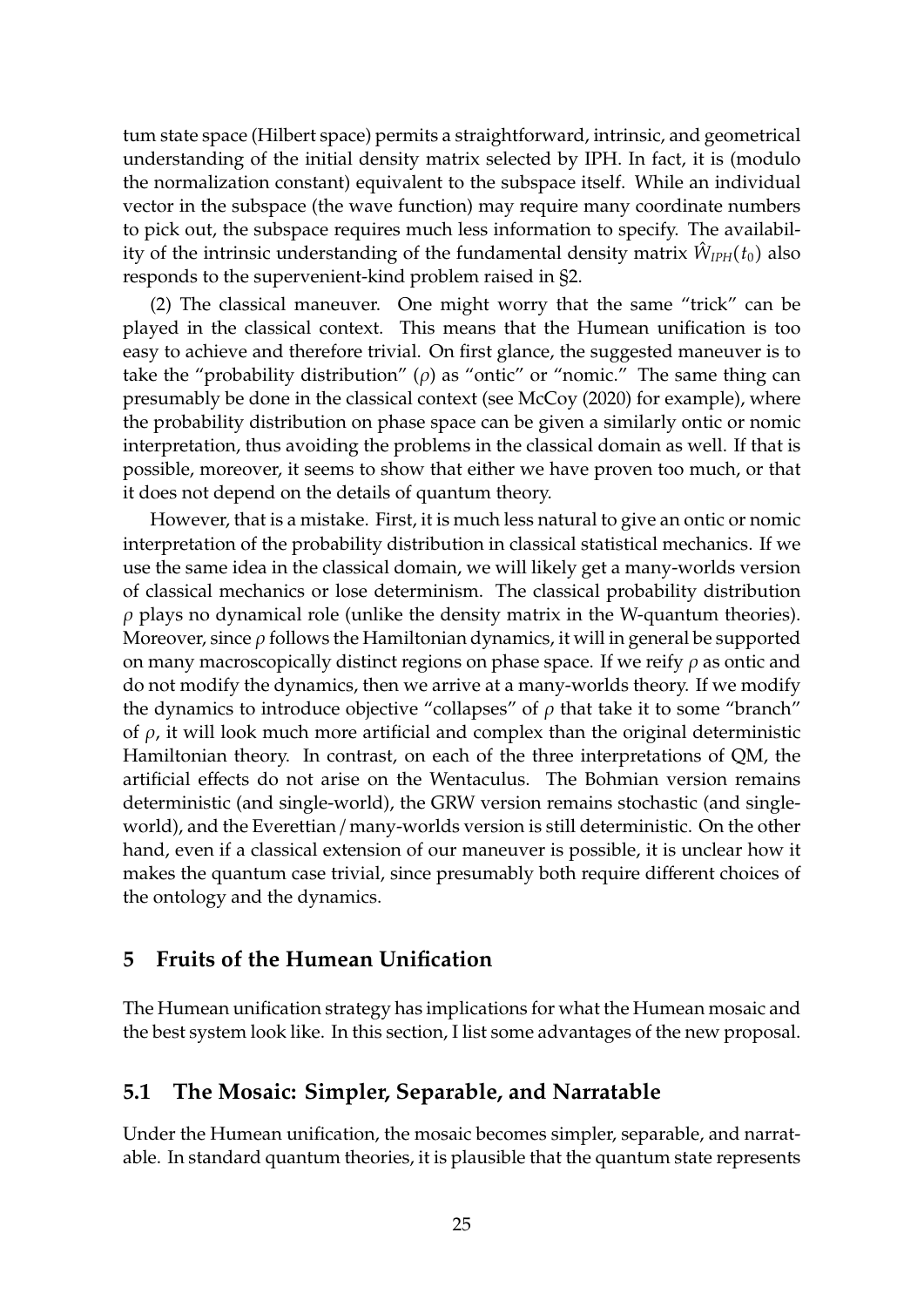something in the mosaic. This leads to a non-separable entity or relation that violates one of the tenets of Humean supervenience: that the mosaic must be separable. The Humean unification lifts the quantum state from the mosaic into the best system (without adding too much complexity to the best system). It simplifies the mosaic by removing the quantum state ontology and postulating local matters in spacetime—particles, matter density, or flashes. The separability of the mosaic is now restored.

This result provides a response to Maudlin (2007)'s influential argument that Humean supervenience is incompatible with quantum mechanics. It does so without incurring new costs (see contrast with rival proposals in §6) and with many new benefits.

An under-appreciated consequence of this result is that it also responds to Albert (2015)'s recent argument that quantum entanglement is incompatible with full Lorentz invariance.<sup>33</sup> This is best seen in W<sub>IPH</sub>-Sm, which aspires to be a fully Lorentz-invariant theory. Albert (2015) shows that the conjunction of Lorentz invariance and entanglement is inconsistent with narratability, the idea that the full history of the world can be narrated in a single temporal sequence, and other ways of narrating it will be its geometrical transformations. To describe a narratable mosaic temporally, it suffices to list facts along one foliation (with the rest being geometrical transformations); to describe a non-narratable mosaic such as the one that contains entanglement relations, we need to list facts along every foliation, which is infinitely more complex. Thus, one can understand narratability as something akin to descriptive parsimony, which is a desirable but defeasible virtue to be balanced with other considerations.<sup>34</sup> In so far as one finds narratability a plausible principle, there is tension between Lorentz invariance and quantum entanglement (which is a purely kinematic notion).

However, Albert's argument presupposes that there are facts about the entanglement relations in the mosaic. Now, if we remove the quantum state from the mosaic, the trouble-maker is gone, and the mosaic can be both Lorentz invariant and narratable. This avoids the narratability failure mentioned earlier. (A similar result holds for W*IPH*-GRWm and W*IPH*-GRWf.) By allowing the mosaic to be fully narratable and allowing the laws to be fully Lorentz invariant, the Humean unification could lead to further simplification of the mosaic and the best system. By removing the conflict between Lorentz invariance and narratability, Humean unification removes some tension between quantum mechanics and special relativity.<sup>35</sup>

In summary, the Humean unification strategy simplifies the mosaic by removing the quantum entanglement relations, restoring the separability and narratability of the fundamental ontology. It also has a better chance of reconciling quantum theory with full Lorentz invariance (for those theories that have such aspirations).

 $33$ I am indebted to discussions with Sheldon Goldstein and Ezra Rubenstein on this point.

<sup>&</sup>lt;sup>34</sup> After all, one can consistently insist on specifying states only directly on the mosaic and not through any temporal sequences picked out along some foliation.

 $35$ To be sure, there is still the issue of quantum non-locality.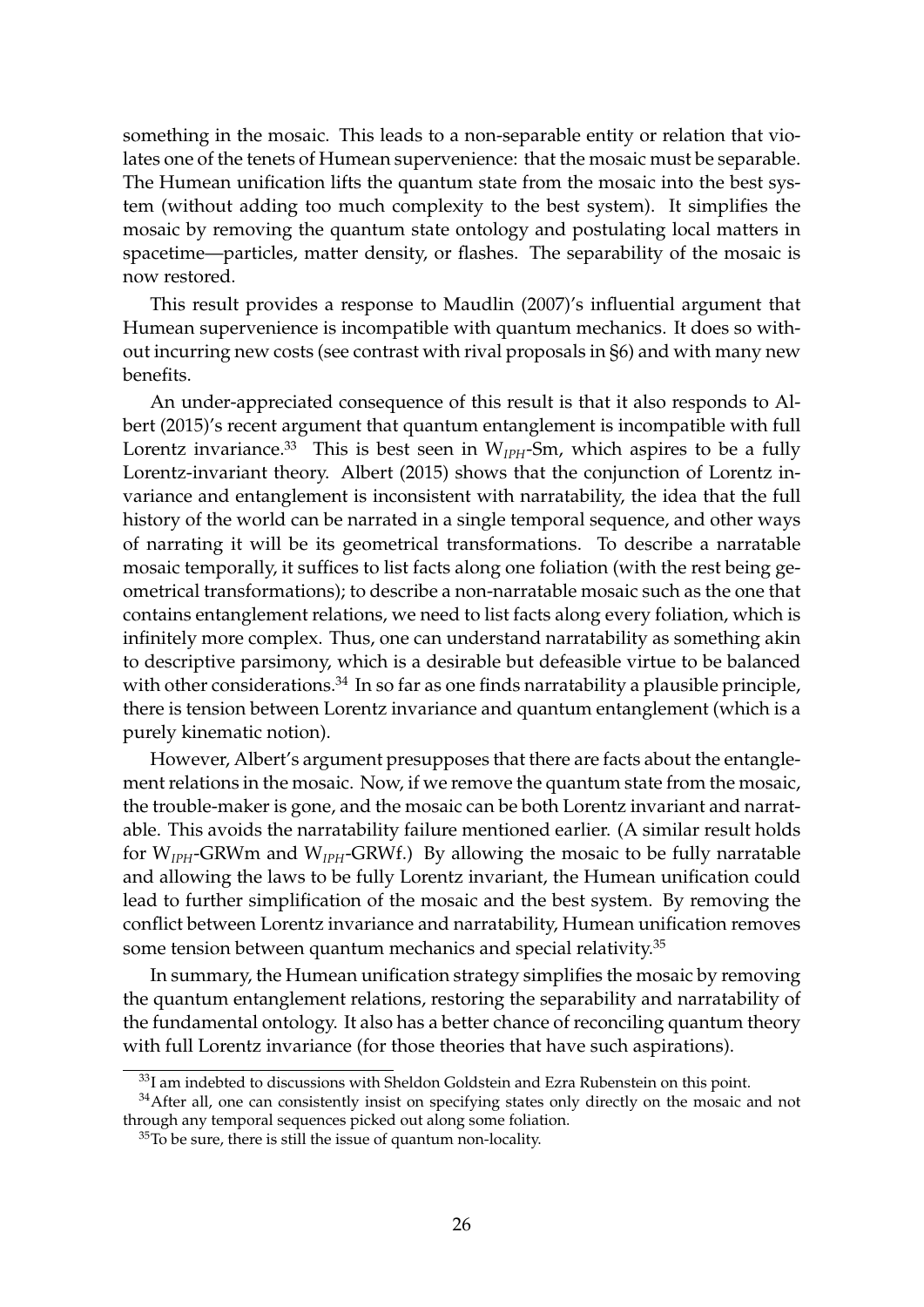#### **5.2 The Best System: Simpler, Less Vague, and More Unified**

The Humean unification also leads to some important modifications of the Humean best system, making it simpler, less vague, and more unified. By lifting the quantum state from the mosaic and placing it in the best system, *prima facie* we increase the complexity of the best system by exactly the amount of complexity of the quantum state. If the quantum state is highly complex, then the resultant best system will be complex as well. Even if the mosaic becomes simpler and separable, the costs may still be too high. (That may be the case for some of our rivals. See §6.) However, given the analysis in §4 about the simplicity of PH and the IPH, the initial quantum state is simple enough to be nomological. Making  $\hat{W}_{IPH}(t_0)$  on a par with Humean laws does not overburden the best system. In fact, since the Wentaculus best system already contains IPH, and IPH completely specifies the values of  $\hat{W}_{IPH}(t_0)$ , there is no added complexity when we lift  $\hat{W}_{IPH}(t_0)$  to the best system. That is a significant advantage over other versions of quantum Humeanism where the focus is on the quantum wave function that is typically much more complex than the initial density matrix we chose.

The Humean unification simplifies the best system in another way: it eliminates fundamental statistical mechanical probabilities in the best system (Chen 2020c). In the quantum Mentaculus, there are two kinds of probabilities: the quantum probabilities prescribed by the Born rule (or the quantum equilibrium distribution in BM, the collapse probabilities in GRW, and the non-physical decision-theoretic or *de se* probabilities in EQM) and the statistical mechanical probabilities prescribed by the Statistical Postulate (SP). It would be desirable to unify the two sources of probabilities in the theory. Albert (2000)§7 suggests a different strategy in the GRW framework, relying on a plausible conjecture about GRW collapses and "thermodynamically abnormal" region in Hilbert space. Wallace (2011) proposes we replace the SP by a simplicity constraint, relying on a conjecture about simplicity and reversibility. On the Humean unification, however, we have a completely general way of getting rid of SP. By choosing a unique and natural initial density matrix, we no longer have an infinity of possible initial microstates. There is just one state to choose from and we no longer need any probability distribution over possible initial microstates. The Humean unification provides a simple and general way to avoid the dualism of probabilities. This is achieved by making SP simply unnecessary.<sup>36</sup>

In contrast to the quantum Mentaculus (and the classical Mentaculus), the Humean unification contains less vagueness. PH and SP are exact only when we choose some arbitrary coarse-graining variables in nature. On the Mentaculus, the boundary of the set of microstates corresponding to the low-entropy macrostate, after a certain level of precision, will be entirely arbitrary. There is nothing in nature that pins it down. Beyond a level of precision, the exact boundary of the subspace makes no difference to how things are behaving in physical space and what their probabilities are. The same is true for the Statistical Postulate: the support of the

<sup>&</sup>lt;sup>36</sup>For W<sub>IPH</sub>-Everettian theories, since the Born rule is not supposed to be fundamental, the elimination of SP means that there are no objective probabilities in the world. The actual world is nomologically necessary. The theory will become *strongly deterministic* in the sense of Penrose (1989).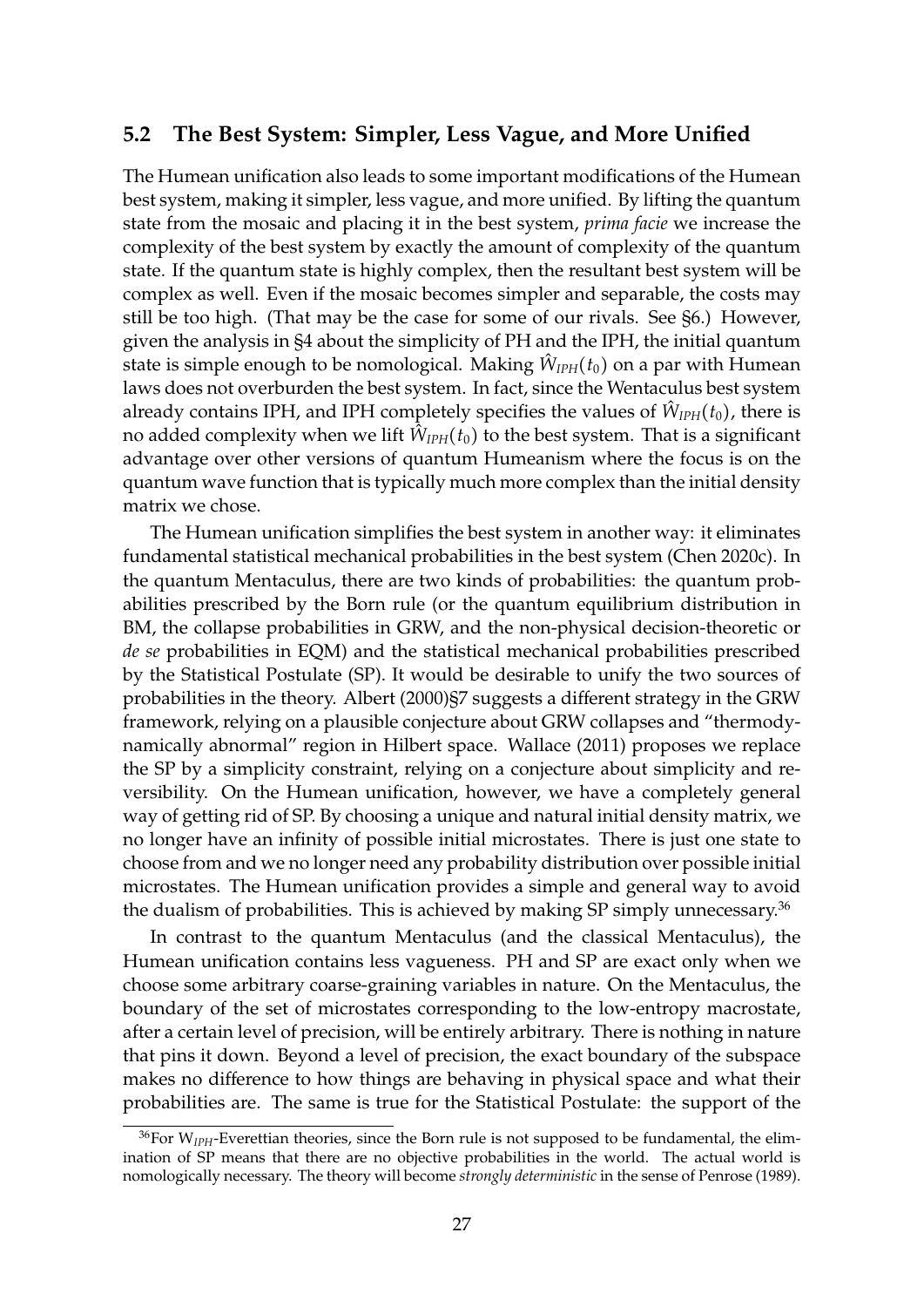probability distribution becomes exact only after we impose some arbitrary choices, and the exact values do not matter after a certain level of precision. So it is best to think of PH and SP as vague postulates and vague Humean laws in the best system of the Mentaculus. The situation is different under the Wentaculus picture. The exact values of the initial density matrix makes a difference to the world just as importantly as constants of nature—different values will typically lead to different microscopic behaviors and probabilities. The exact values of the initial quantum state is by no means arbitrary— $\hat{W}_{IPH}(t_0)$  plays a central role in the fundamental micro-dynamics; it makes a difference to the exact Bohmian velocity field, GRW collapse probabilities, and configuration of matter densities, etc. That is why we can eliminate the vagueness of IPH without objectionable arbitrariness (Chen 2020a).

Another advantage of the Humean unification is that it leads to more unity in the best system. First, it provides mathematical unity between quantum mechanics and quantum statistical mechanics. Quantum statistical mechanics makes extensive use of density matrices. Quantum mechanics, on the other hand, has often been formulated in terms of wave functions. From the perspective of the Humean unification, density matrix is the central object in both theories. A wave function only arises in special circumstances when the density matrix is pure. Second, there is an increase in the dynamical unity in some theories. In BM with spin, there does not exist a conditional wave function since the particles have only positions but no spin degrees of freedom. Hence, in general, for the subsystems in a W-BM universe, there is only a conditional density matrix instead of a conditional wave function. As a result, the guidance equation for many subsystems (that are suitably isolated from the environment) will be the W-guidance equation (5) that refers to a conditional density matrix even in standard BM, while the guidance equation for the whole universe will be the usual guidance equation that refers to a wave function.<sup>37</sup> Therefore, the dynamics for the universe will be importantly different from the dynamics for the subsystems for standard BM. In contrast, in W*IPH*-BM, the guidance equation for the whole universe and that for the subsystems (that are suitably isolated from the environment) will be the same—(5). Whether dynamical unity holds for W*IPH*-GRWm and W*IPH*-Sm will require a further analysis of the subsystem dynamics in those theories. But in any case, those theories also witness an increase in kinematic unity: both the universe and typical subsystems will be in mixed states described by density matrices. This is in contrast to the Mentaculus picture, where most subsystems are in mixed states (due to entanglement) while the universe is in a pure state.

$$
\frac{dQ_i}{dt} = \frac{\hbar}{m_i} \text{Im} \frac{\psi^* \nabla_i \psi}{\psi^* \psi} \tag{12}
$$

 $37$ See Dürr et al. (2005) for more details. The standard guidance equation in BM under a universal wave function is: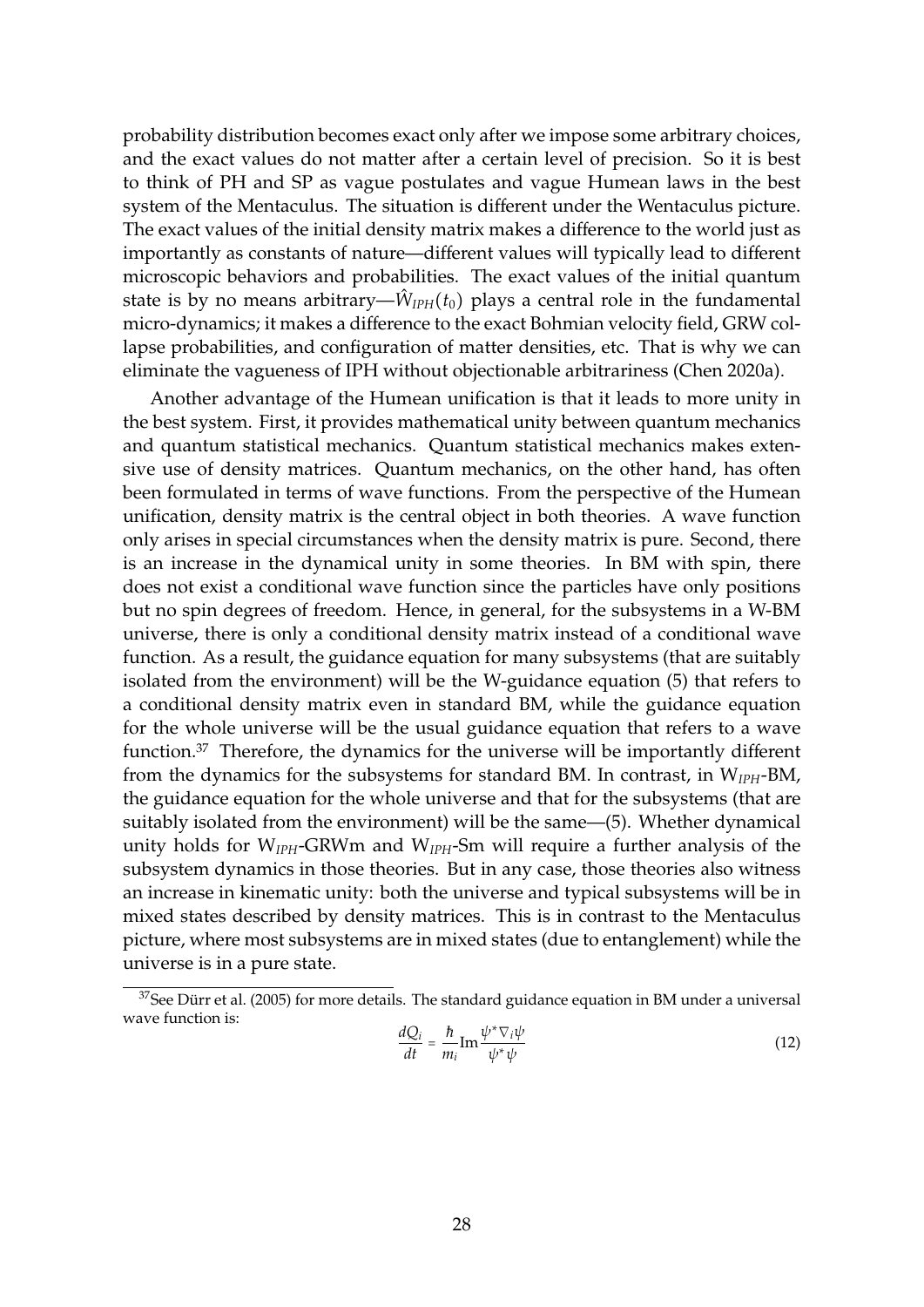## **6 Comparisons**

In this section, I discuss two other versions of (wave-function) quantum Humeanism that are motivated by the problem of quantum entanglement but not the problem of time asymmetry. The new version of (density-matrix) quantum Humeanism suggested above has advantages over both.

## **6.1 Wave Function Humeanism in a High-Dimensional Space**

One of the earliest proposals of how to reconcile Humeanism with quantum entanglement is that of Loewer (1996). Loewer argues that if we adopt David Albert's high-dimensional space fundamentalism, the idea that the fundamental space of the world is the "configuration space," then the quantum state (represented by a wave function) is entirely separable in that fundamental space. We can reify that as the Humean mosaic. Entanglement and non-locality are merely manifestations of our perception in the low-dimensional space, which is not fundamental.

The move from a low-dimensional fundamental space to a high-dimensional one is a radical move (Emery 2017). It is revisionary from the Humean perspective. On Lewis's original formulation, the Humean mosaic are facts about the physical space-time (or some low-dimensional manifold). But it is also revisionary from the ordinary scientific perspective. There are important reasons to take something like the physical space-time to be fundamental, as it underlies many important symmetries in physics, including Lorentz invariance. They will be difficult to recover from the high-dimensional point of view.<sup>38</sup> In contrast, the Humean unification does not require such radical revisions.

## **6.2 Wave Function Humeanism in a Low-Dimensional Space**

The second class of proposals of reconciling Humeanism with quantum entanglement is discussed in Miller (2014), Esfeld (2014), Bhogal and Perry (2015), Callender (2015), Esfeld and Deckert (2017). On this proposal, the quantum state of the universe represented by a wave function is part of the Humean best system. There are three ways to interpret this proposal.

First interpretation: the wave function itself represents a simple and informative Humean law of nature (like the classical Hamiltonian). Miller and Callender are close to endorse this view. However, it requires that the universal wave function to be extremely simple, or at least simpler than the complete facts about local beables through all time. Otherwise the system containing the wave function would not win the competition for being the best system. It faces the *prima facie* problem that the universal wave function may not be simple enough to be nomological.

<sup>&</sup>lt;sup>38</sup>See Allori (2013) for related reasons. Chen (2017) argues that the low-dimensional view provides better explanation of the Symmetrization Postulate than the high-dimensional view does. Emery (2017) provides reasons to think that other things being equal we should prefer the more commonsense view of physical reality.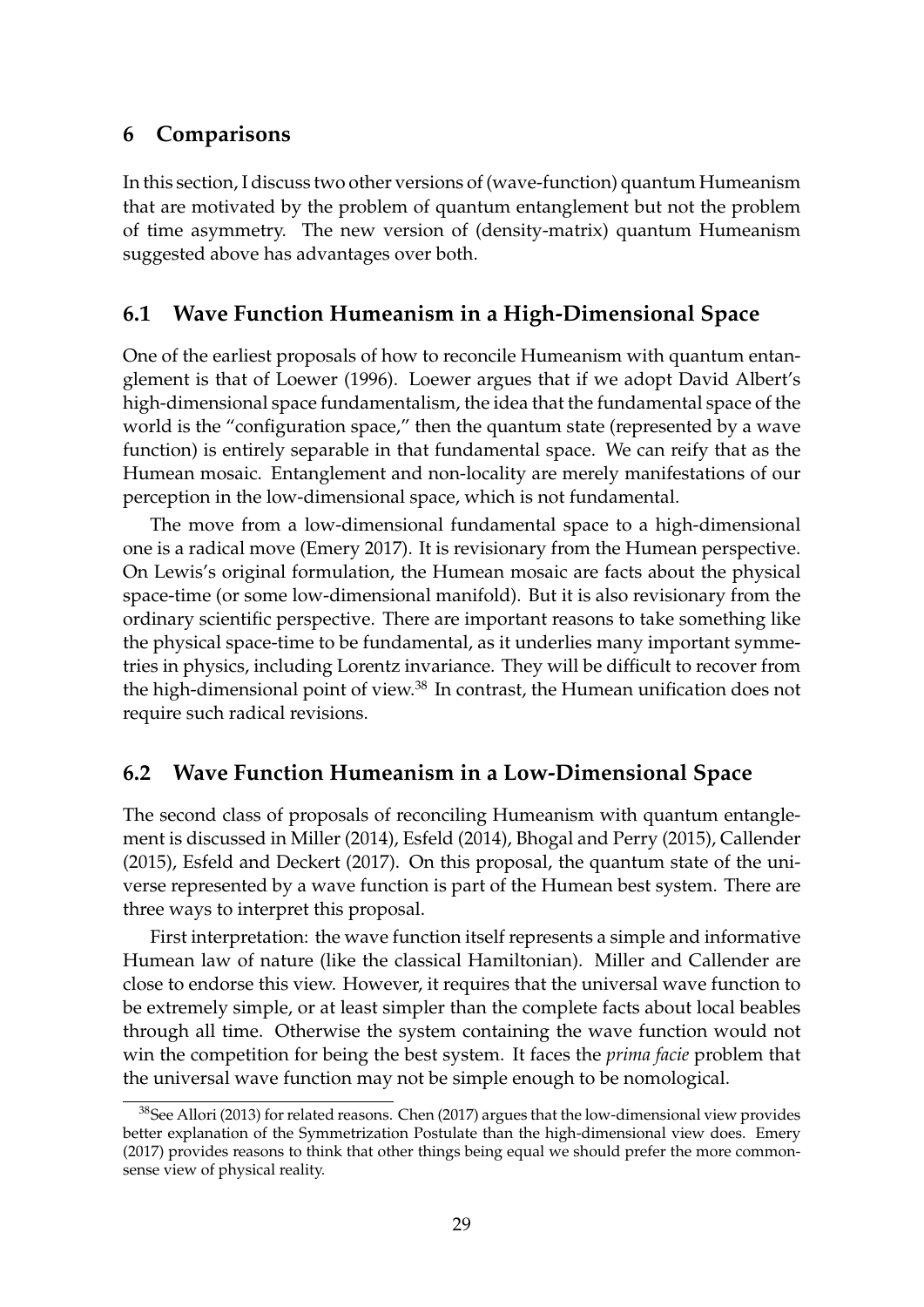Second interpretation: the wave function supervenes on the mosaic and it participates in the dynamical laws of nature. On this view, the Humean laws refer to the wave function, but the wave function itself is not "nomological" in the usual sense. Instead, the wave function represents a physical state—albeit a non-fundamental one. As such, both the wave function and the dynamical laws supervene on the mosaic. This interpretation is closest to the proposal of Bhogal and Perry. The natural question arises again: does the wave function have to be relatively simple? They seem to think so and suggest that the universal wave function (together with the dynamical laws) will be simpler than the mosaic itself. However, this is far from clear: even when the wave function helps systematize the mosaic (as their examples suggest), it is no trivial task to establish the simplicity of the universal wave function (relative to the mosaic). If, on the other hand, we need to relax our criterion of simplicity, we may ask whether it is too "liberal." Perhaps there is a system that contains the simplest wave function over all rivals; still in that case the wave function could be, given the standard scientific criterion of simplicity, too complex to be on par with laws. That would count as a (defeasible) consideration against the interpretation. The worry is dissolved if none of the alternatives is better. However, as we argued in §4 and §5, there exists another system (which is compatible with the evidence we have) that is simpler than this one.

Third interpretation: the wave function is merely a variable that we introduce into the best system to describe the mosaic. Esfeld and Deckert (2017) hold this view. On their proposal, only point particles are fundamental, and we can interpret every other bit of the theory as in the best system. It is an open question whether there are any principled constraints on the proposal. If there are no principled constraints, then (in classical physics) we could follow their procedure and regard the electromagnetic fields as part of the best system. But the electromagnetic fields are usually highly complicated. Given the standard view that the electromagnetic fields are part of the material ontology, tying Humeanism to the radical view (that allows us to Humeanize the electromagnetic field) leads to undesirable consequences. Moreover, it seems much more instrumentalist than the original Humean proposal, which *aspires* to be realist. Humeanism requires delicate balances between objectivism and pragmatism, but at least the original Humean proposal has principled constraints on what goes into the best system and what goes into the mosaic, and such constraints are supposed to be compatible with scientific practice.

In short, there are *prima facie* problems facing these versions of wave function Humeanism. In contrast, the Humean unification avoids these problems, as we know that the initial quantum state is simple and unique, and the proposal is fully realist (or as realist as Humeanism about laws can be). Moreover, the Humean Unification has many other theoretical virtues (§5).

Nevertheless, the Humean unification strategy is not incompatible with the views discussed above. In fact, there is much common ground; our proposal can be seen as friendly extension to some of the views above. For example, towards the end of her insightful essay, Miller (2014) is rightly worried about the potential slippery slope in the strategy she proposes, and she suggests we find principled limits to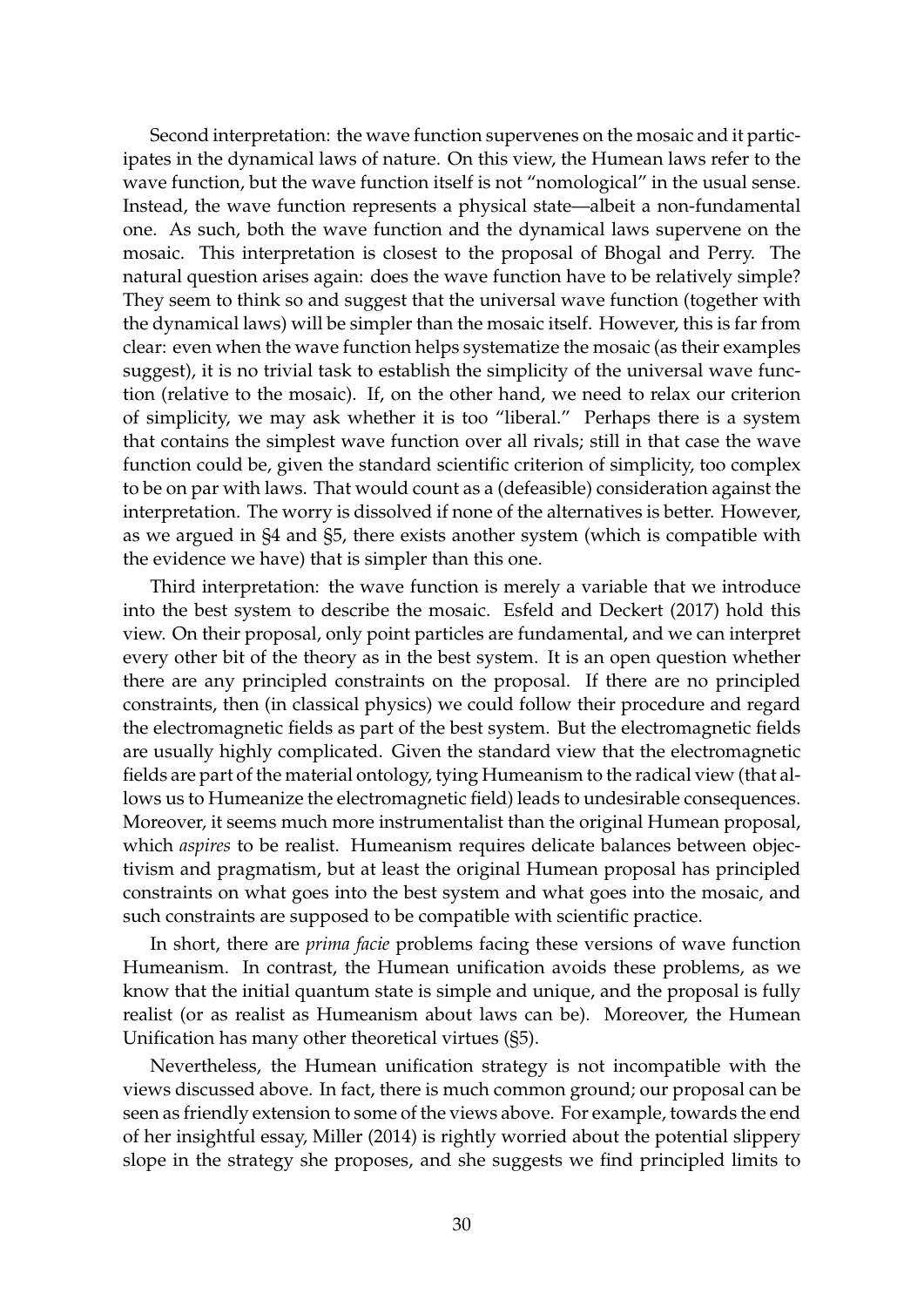curb over-Humeanization or the"narcissism" if one tries to "Humeanize" away everything one does not like in the ontology, including all particles outside one's brain. Our framework can be seen as implicitly suggesting such a limit: carry out Humean unification *only when* you can show that the best system will not be overburdened by extra complexity *and* that there will be additional fruits of unification beyond solving the original problems. Moreover, our framework can be combined with Bhogal and Perry (2015)'s proposal to simplify the supervenient L-state, and with Esfeld and Deckert (2017)'s proposal to further simplify their "super-Humean" best-system. I leave that to future work.

### **7 Conclusion**

The origin of time asymmetry in our universe lies in its boundary condition—a low-entropy state now called the *Past Hypothesis*. In this paper, I replace it with the Initial Projection Hypothesis (IPH) and construct a new class of density-matrixrealist quantum theories—W*IPH*-theories, or the Wentaculus. They allow Humeans to use the best system to specify a simple and unique initial quantum state. This provides a "Humean unification" of the explanations for quantum entanglement and time asymmetry. The data in IPH, with the help of the density-matrix dynamics, gives rise to both time-asymmetric and quantum phenomena. The resultant theory has a separable and narratable mosaic as well as a simpler, less vague, and more unified law system. It turns out that a variety of problems become easier to solve on the new theory.

Can a non-Humean appreciate the new theory? I think so. On the Mentaculus, PH is a macroscopic constraint that does not directly play a role in the microdynamics. In contrast, IPH in the Wentaculus specifies an initial density matrix that is both the initial macrostate and the initial microstate. The low-entropy constraint gets connected to the microdynamics. The initial density matrix directly determines the Bohmian velocity field, the GRW collapse probabilities, and the Everettian branching structure. Hence, it plays a role analogous to the classical Hamiltonian function, and as such it fits the non-Humean "governing" conception of laws.

In this sense, we can develop a non-Humean counterpart to the Humean unification strategy. Impressed by the success of the Humean project, a non-Humean can accept the same mathematical theory but give it a different metaphysical interpretation. While the Humean understand the axioms of the best system as mere summaries of the mosaic, a non-Humean can understand those axioms as fundamental laws that govern the mosaic. On Humeanism, the theoretical virtues of simplicity, informativeness, and fit may be constitutive of what laws are, but they can be considered as epistemic guides for finding the fundamental (non-supervenient) laws on non-Humeanism.<sup>39</sup>

<sup>&</sup>lt;sup>39</sup>Can a quantum state monist appreciate the new theory? I think so. She can at least appreciate the W*IPH*-quantum theories without local beables: W*IPH*-GRW and W*IPH*-EQM. The crucial step in the Humean unification—§4—would not be possible. The quantum state will have to be in the mosaic. Such theories still retain some novel theoretical virtues: they make statistical mechanical probabilities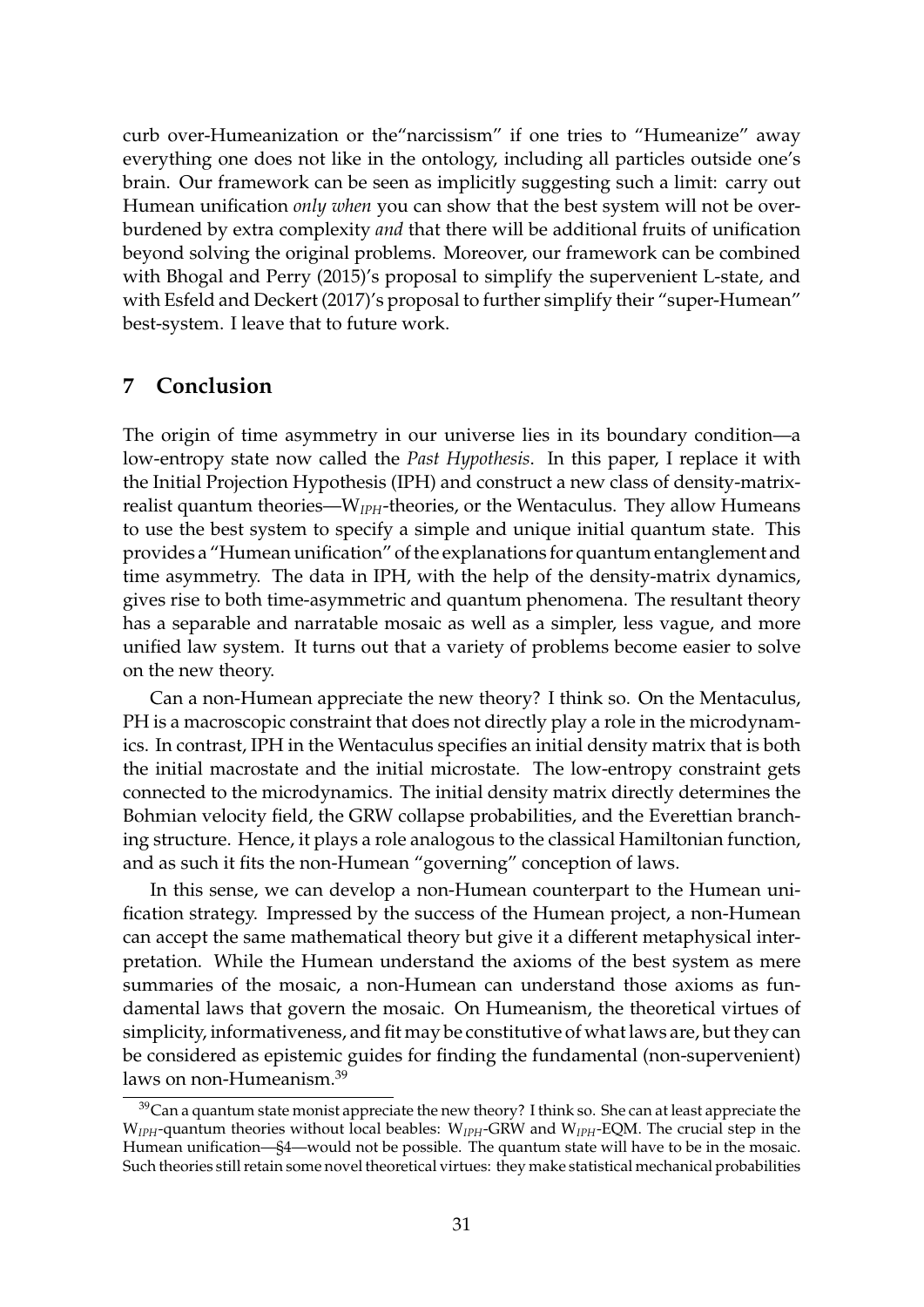Is the new theory more likely to be true (or close to truth, in the relevant domain) than its competitors? Given its empirical equivalence to many other theories including the quantum Mentaculus, we have to appeal to super-empirical virtues to settle the question. It is unlikely, however, we will ever arrive at a definitive answer. Nevertheless, we can develop each theory in detail, try to understand its implications, and be clear about its costs and benefits. Only after that can we meaningfully compare the competing theories side by side as complete packages.

We have seen that the Humean interpretation of the Wentaculus leads to new insights into the nature of time asymmetry and quantum entanglement. Such insights can be useful to Humeans and non-Humeans alike.

#### **Acknowledgement**

I am grateful for helpful discussions with David Albert, Craig Callender, Jonathan Cohen, Chris Dorst, Michael Esfeld, Sheldon Goldstein, Veronica Gomez, Ned Hall, Matthias Lienert, Barry Loewer, Tim Maudlin, Elizabeth Miller, Jill North, Ezra Rubenstein, Jonathan Schaffer, Ted Sider, Roderich Tumulka, and David Wallace. I would also like to thank the participants of the Humean Laws Workshop (July 2020) for thoughtful comments.

#### **References**

Albert, D. (ms). Laws and physical things.

- Albert, D. Z. (2000). *Time and chance*. Cambridge: Harvard University Press.
- Albert, D. Z. (2015). *After physics*. Cambridge: Harvard University Press.
- Allori, V. (2013). Primitive ontology and the structure of fundamental physical theories. *The Wave Function: Essays on the Metaphysics of Quantum Mechanics*, pages 58–75.
- Allori, V., Goldstein, S., Tumulka, R., and Zanghì, N. (2010). Many worlds and Schrödinger's first quantum theory. *British Journal for the Philosophy of Science*, 62(1):1–27.
- Allori, V., Goldstein, S., Tumulka, R., and Zanghì, N. (2013). Predictions and primitive ontology in quantum foundations: a study of examples. *The British Journal for the Philosophy of Science*, 65(2):323–352.
- Ashtekar, A. and Gupt, B. (2016a). Initial conditions for cosmological perturbations. *Classical and Quantum Gravity*, 34(3):035004.

unnecessary and they are more unified and less vague than their wave-function counterparts.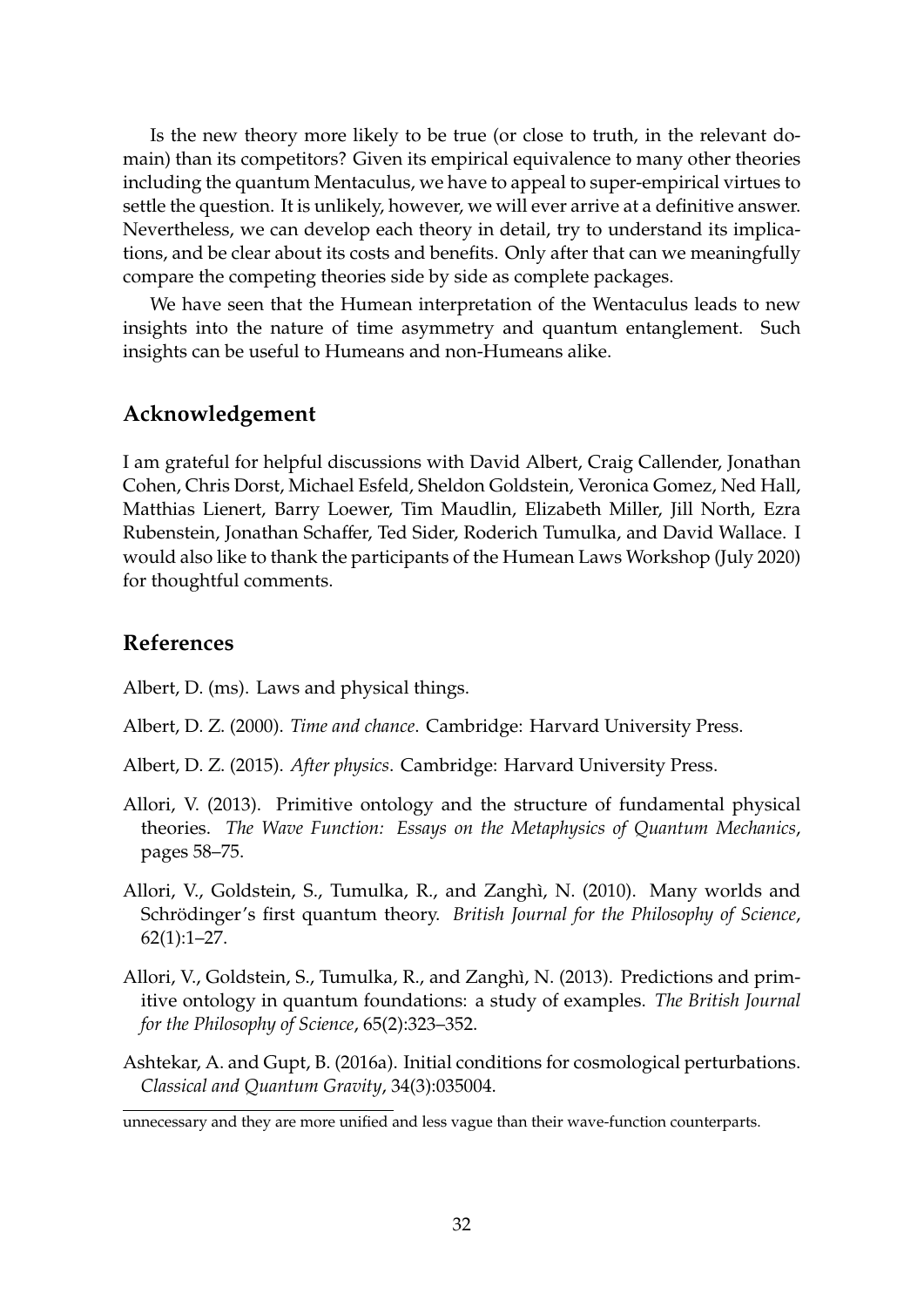- Ashtekar, A. and Gupt, B. (2016b). Quantum gravity in the sky: Interplay between fundamental theory and observations. *Classical and Quantum Gravity*, 34(1):014002.
- Bell, J. (1990). Against 'measurement'. *Physics world*, 3(8):33.
- Bhogal, H. and Perry, Z. (2015). What the Humean should say about entanglement. *Noûs*.
- Boltzmann, L. (1964). *Lectures on gas theory*. Berkeley: University of California Press.
- Callender, C. (2004). Measures, explanations and the past: Should 'special' initial conditions be explained? *The British journal for the philosophy of science*, 55(2):195– 217.
- Callender, C. (2011). Thermodynamic asymmetry in time. In Zalta, E. N., editor, *The Stanford Encyclopedia of Philosophy*.Metaphysics Research Lab, Stanford University, fall 2011 edition.
- Callender, C. (2015). One world, one beable. *Synthese*, 192(10):3153–3177.
- Callender, C. and Cohen, J. (2010). Special sciences, conspiracy and the better best system account of lawhood. *Erkenntnis*, 73(3):427–447.
- Carroll, S. M. and Chen, J. (2004). Spontaneous inflation and the origin of the arrow of time. *arXiv preprint hep-th*/*0410270*.
- Chen, E. K. (2017). Our fundamental physical space: An essay on the metaphysics of the wave function. *Journal of Philosophy*, 114: 7.
- Chen, E. K. (2018). Quantum mechanics in a time-asymmetric universe: On the nature of the initial quantum state. *The British Journal for the Philosophy of Science*, forthcoming.
- Chen, E. K. (2019a). Quantum states of a time-asymmetric universe: Wave function, density matrix, and empirical equivalence. *arXiv:1901.08053*.
- Chen, E. K. (2019b). Realism about the wave function. *Philosophy compass*, 14(7).
- Chen, E. K. (2020a). Nomic vagueness. *arXiv preprint arXiv:2006.05298*.
- Chen, E. K. (2020b). The past hypothesis and the nature of physical laws. In Barry Loewer, E. W. and Weslake, B., editors, *Time's Arrows and the Probability Structure of the World*. Harvard University Press (forthcoming).
- Chen, E. K. (2020c). Time's arrow in a quantum universe: On the status of statistical mechanical probabilities. In Allori, V., editor, *Statistical Mechanics and Scientific Explanation: Determinism, Indeterminism and Laws of Nature*. Singapore: World Scientific.
- Chen, E. K. (2020d). Welcome to the fuzzy-verse. *New Scientist*, 247(3298):36–40.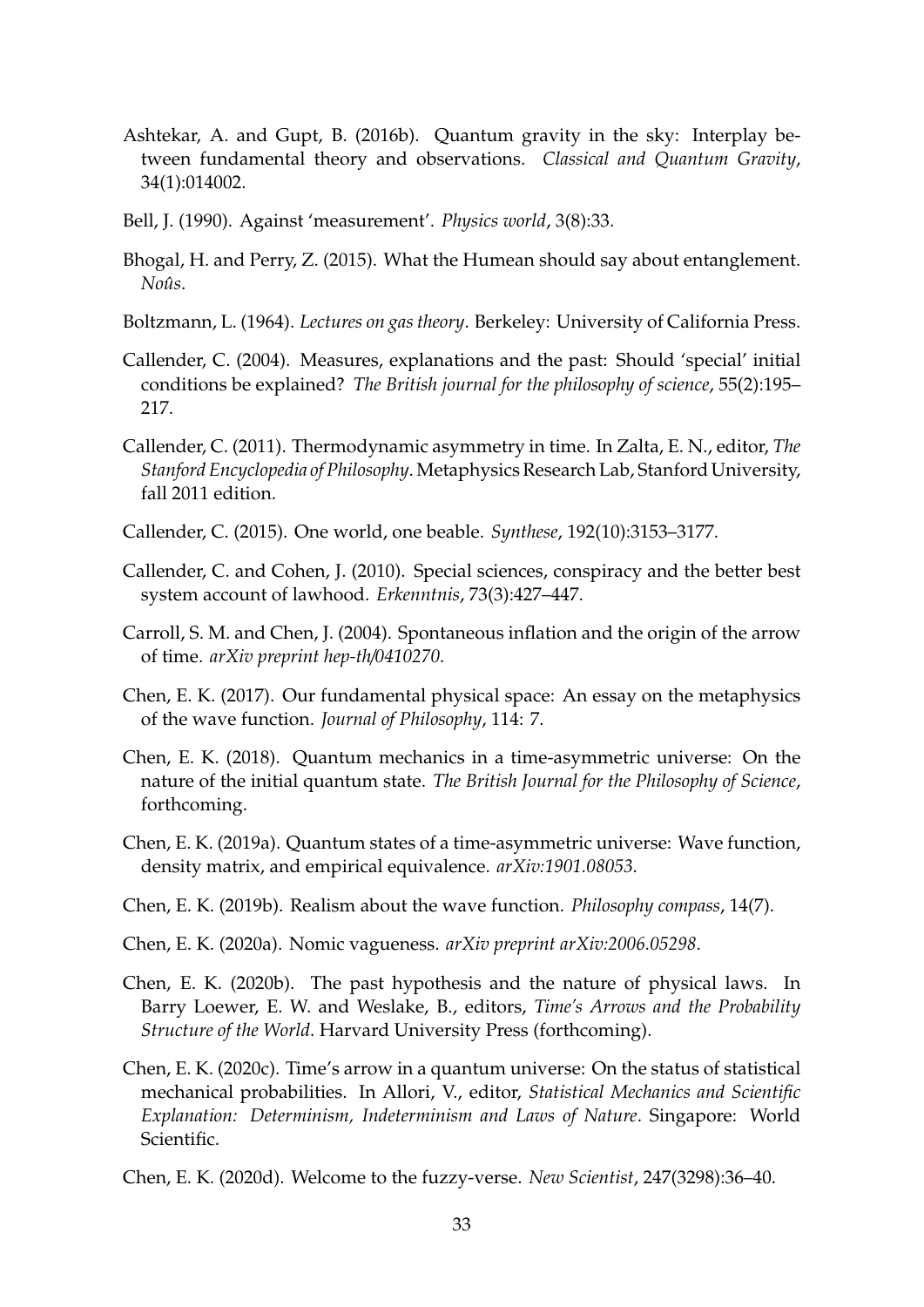- Chen, E. K. and Tumulka, R. (2020). Uniform probability distribution over all density matrices. *arXiv preprint arXiv:2003.13087*.
- Cohen, J. and Callender, C. (2009). A better best system account of lawhood. *Philosophical Studies*, 145(1):1–34.
- Dürr, D., Goldstein, S., Tumulka, R., and Zanghì, N. (2005). On the role of density matrices in bohmian mechanics. *Foundations of Physics*, 35(3):449–467.
- Dürr, D., Goldstein, S., and Zanghì, N. (1992). Quantum equilibrium and the origin of absolute uncertainty. *Journal of Statistical Physics*, 67(5-6):843–907.
- Dürr, D., Goldstein, S., and Zanghì, N. (1996). Bohmian mechanics and the meaning of the wave function. In *in Experimental Metaphysics: Quantum Mechanical Studies in honor of Abner Shimony*.
- Earman, J. (2006). The "past hypothesis": Not even false. *Studies in History and Philosophy of Science Part B: Studies in History and Philosophy of Modern Physics*, 37(3):399–430.
- Emery, N. (2017). Against radical quantum ontologies. *Philosophy and Phenomenological Research*, 95(3):564–591.
- Esfeld, M. (2014). Quantum humeanism, or: physicalism without properties. *The Philosophical Quarterly*, 64(256):453–470.
- Esfeld, M. and Deckert, D.-A. (2017). *A minimalist ontology of the natural world*. Routledge.
- Feldmann, W. and Tumulka, R. (2012). Parameter diagrams of the GRW and CSL theories of wavefunction collapse. *Journal of Physics A: Mathematical and Theoretical*, 45(6):065304.
- Feynman, R. (2017). *The Character of Physical Law*. Cambridge: MIT press.
- Feynman, R. P., Leighton, R. B., and Sands, M. (2011). *The Feynman lectures on physics, Vol. I: The new millennium edition: mainly mechanics, radiation, and heat*, volume 1. Basic books (first published in 1964 by Addison-Wesley).
- Goldstein, S. (2001). Boltzmann's approach to statistical mechanics. In Bricmont, J., Dürr, D., Galavotti, M. C., Ghirardi, G., Petruccione, F., and Zanghì, N., editors, *Chance in Physics*, pages 39–54. Berlin: Springer.
- Goldstein, S., Lebowitz, J. L., Mastrodonato, C., Tumulka, R., and Zanghì, N. (2010a). Approach to thermal equilibrium of macroscopic quantum systems. *Physical Review E*, 81(1):011109.
- Goldstein, S., Lebowitz, J. L., Mastrodonato, C., Tumulka, R., and Zanghì, N. (2010b). Normal typicality and von Neumann's quantum ergodic theorem. In *Proceedings of the Royal Society of London A: Mathematical, Physical and Engineering Sciences*, volume 466, pages 3203–3224. The Royal Society.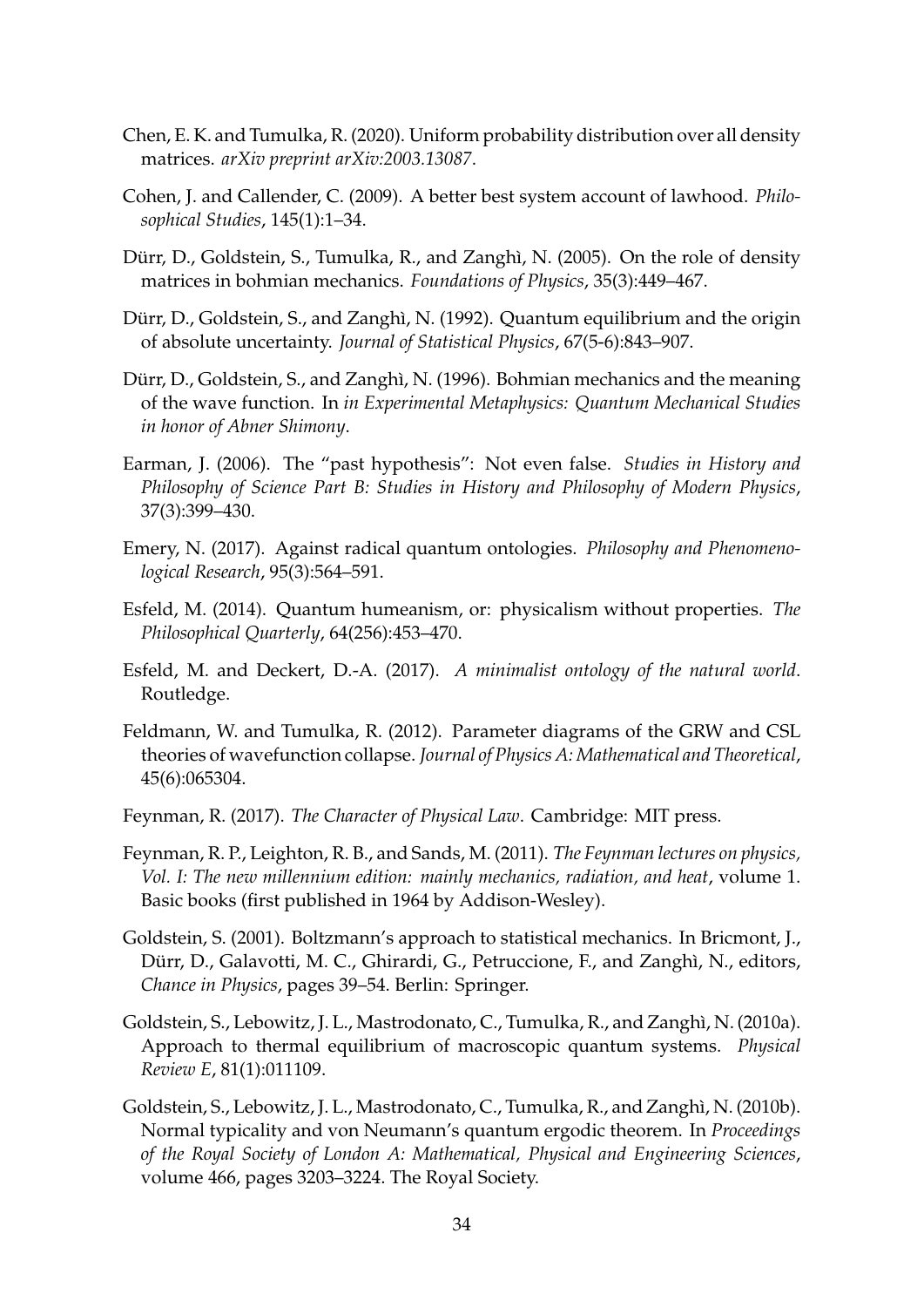- Goldstein, S., Lebowitz, J. L., Tumulka, R., and Zanghì, N. (2006). Canonical typicality. *Physical Review Letters*, 96(5):050403.
- Goldstein, S., Lebowitz, J. L., Tumulka, R., and Zanghì, N. (2020). Gibbs and Boltzmann entropy in classical and quantum mechanics. In Allori, V., editor, *Statistical Mechanics and Scientific Explanation: Determinism, Indeterminism and Laws of Nature*. Singapore: World Scientific.
- Goldstein, S. and Teufel, S. (2001). Quantum spacetime without observers: ontological clarity and the conceptual foundations of quantum gravity. *Physics meets Philosophy at the Planck scale*, pages 275–289.
- Goldstein, S., Tumulka, R., and Zanghì, N. (2016). Is the hypothesis about a low entropy initial state of the universe necessary for explaining the arrow of time? *Physical Review D*, 94(2):023520.
- Goldstein, S. and Zanghì, N. (2013). Reality and the role of the wave function in quantum theory. *The wave function: Essays on the metaphysics of quantum mechanics*, pages 91–109.
- Lebowitz, J. L. (2008). Time's arrow and Boltzmann's entropy. *Scholarpedia*, 3(4):3448.
- Lewis, D. (1986). *Philosophical Papers, Volume 2*. Oxford University Press, Oxford.
- Loewer, B. (1996). Humean supervenience. *Philosophical Topics*, 24:101–27.
- Loewer, B. (2001). Determinism and chance. *Studies in History and Philosophy of Science Part B: Studies in History and Philosophy of Modern Physics*, 32(4):609–620.
- Loewer, B. (2004). David Lewis's Humean theory of objective chance. *Philosophy of Science*, 71(5):1115–1125.
- Loewer, B. (2012). Two accounts of laws and time. *Philosophical Studies*, 160(1):115– 137.
- Loewer, B. (2020). The Mentaculus. In Barry Loewer, Brad Weslake, E. W., editor, *Time's Arrows and the Probability Structure of the world*. Harvard University Press, forthcoming.
- Maroney, O. (2005). The density matrix in the de Broglie–Bohm approach. *Foundations of Physics*, 35(3):493–510.
- Maudlin, T. (2007). *The Metaphysics Within Physics*. Oxford University Press, New York.
- McCoy, C. (2020). An alternative interpretation of statistical mechanics. *Erkenntnis*, 85(1):1–21.
- Miller, E. (2014). Quantum entanglement, bohmian mechanics, and humean supervenience. *Australasian Journal of Philosophy*, 92(3):567–583.